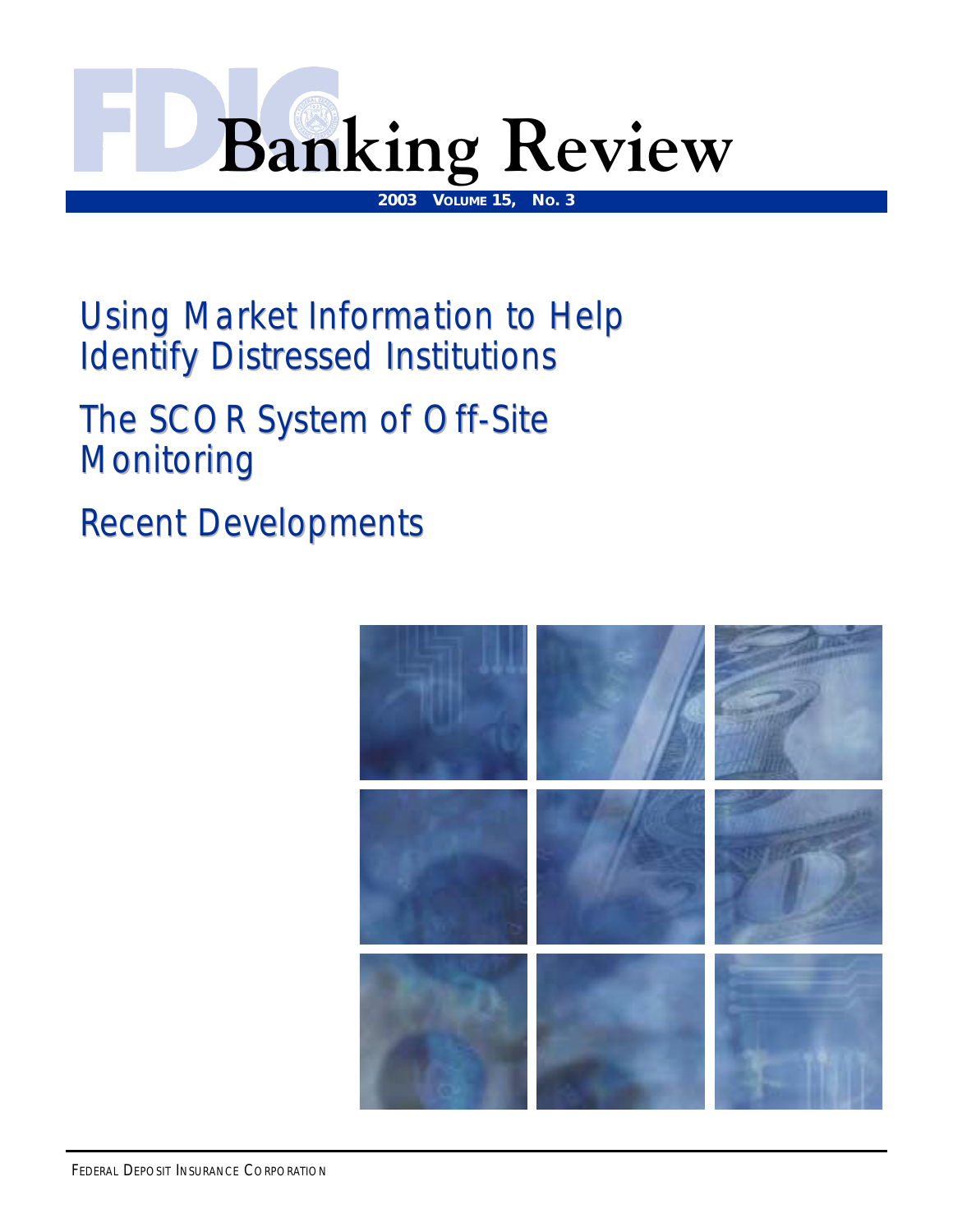# **Banking Review**

**2003 VOLUME 15, NO. 3** 

# **Using Market Information to Help Identify Distressed Institutions: A Regulatory Perspective** *(page 1)*

*by Timothy J. Curry, Peter J. Elmer, and Gary S. Fissel* 

 regulators. This article explores the notion that publicly available stock price, return, and other market-related variables can provide timely information about bank and thrift financial condition; the article also determines whether such information can be used to improve the predictive accuracy of traditional off-site monitoring models for the purpose of anticipating changes in the CAMEL ratings assigned by

# **The SCOR System of Off-Site Monitoring: Its Objectives, Functioning, and Performance** *(page 17)*

*by Charles Collier, Sean Forbush, Daniel A. Nuxoll, and John O'Keefe* 

The FDIC monitors all insured institutions and attempts to identify previously sound institutions that have developed significant weaknesses. In late 1998, the FDIC adopted a statistical model, SCOR, as its basic method of monitoring insured institutions between examinations. This article describes how the SCOR model was designed to maximize accuracy and to give analysts insight into the potential weaknesses of financial institutions.

# **Recent Developments Affecting Depository Institutions** *(page 33)*

*by Lynne Montgomery* 

This regular feature of the *FDIC Banking Review* contains information on regulatory agency actions, state legislation and regulation, and articles and studies pertinent to banking and deposit insurance issues.

The views expressed are those of the authors and do not necessarily reflect official positions of the Federal Deposit Insurance Corporation. Articles may be reprinted or abstracted if the *FDIC Banking Review* and author(s) are credited. Please provide the FDIC's Division of Insurance and Research with a copy of any publications containing reprinted material.

> **Chairman Donald E. Powell Director, Division of Insurance** Arthur J. Murton **and Research Deputy Director Fred Carns Executive Editor** George Hanc **Managing Editors** Jack Reidhill

Publication Manager **Geri Bonebrake** 

Lynn Shibut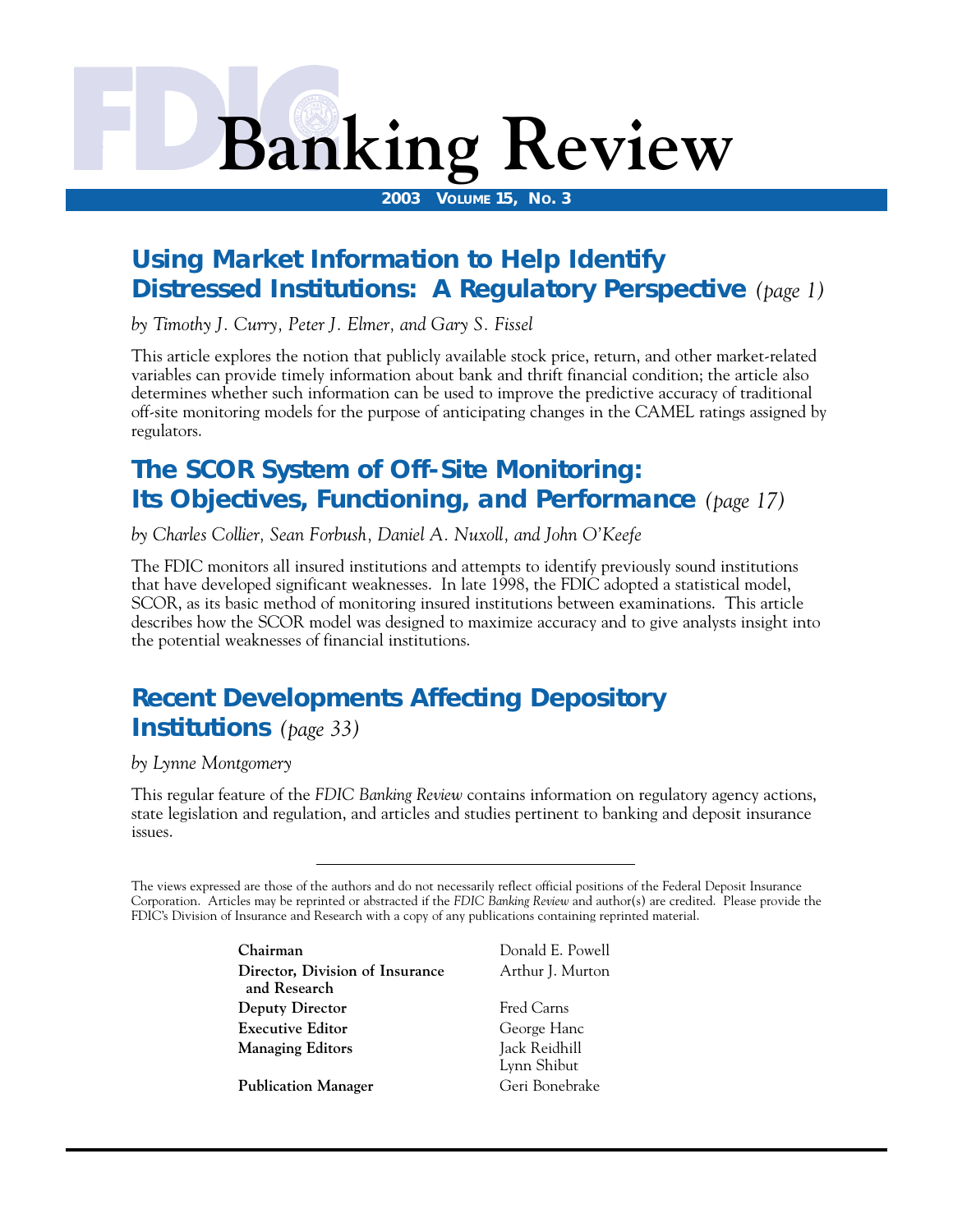# **Using Market Information to Help Identify Distressed Institutions: A Regulatory Perspective**

*Timothy J. Curry, Peter J. Elmer, and Gary S. Fissel\** 

In recent years the call for incorporating market signals into bank supervision has spread from academic circles to U.S. bank regulators, Congress, and international regulatory bodies.1 Donna Tanoue, Chairman of the Federal Deposit Insurance Corporation (FDIC) from 1998 to 2001, Alan Greenspan, Chairman of the Federal Reserve System, and other Federal Reserve Governors have commented on the importance of harnessing market forces to help with supervisory

monitoring and to encourage market discipline.2 The Basel Committee on Bank Supervision, which establishes capital standards for international banks, recently proposed using market forces as one of its "three key pillars" of comprehensive capital-adequacy regulations.<sup>3</sup>

Interest in the use of market information arises from the ability of financial markets to interpret public information very quickly. Even though bank supervisors have an advantage over the market owing to their access to extensive private information from on-site bank examinations, these examinations occur only after relatively long intervals, usually every 12 to 18 months, and

<sup>\*</sup> Timothy Curry and Gary Fissel are senior financial economists in the Division of Insurance and Research of the Federal Deposit Insurance Corporation (FDIC). Peter Elmer was a senior economist in the FDIC's Division of Research and Statistics when this work was being conducted. The authors would like to thank John O'Keefe, Daniel Nuxoll, Gerald Hanweck, and Richard Bogue for helpful comments, and Audrey Clement and Justin Combs for extensive research assistance.

<sup>1</sup> This note focuses on the academic literature. Flannery (1998) summarizes this literature through the late 1990s. More recently, Berger and Davies (1998) use event-study methodology to find that the equity market anticipates upgrades in regulatory ratings but follows downgrades. Berger, Davies, and Flannery (2000) find that regulators acquire information sooner than the equity markets and bond rating agencies do, but the regulatory assessments are generally less accurate than either stock or bond market indicators in predicting the future performance of bank holding companies. Elmer and Fissel (2000) find that equity market variables can be used to augment accounting-related information to predict bank failure. Krainer and Lopez (2001) find that equity market variables such as stock returns and equity-based default frequencies are useful to bank regulators for assessing the condition of bank holding companies. Gunther, Levonian, and Moore

<sup>(2001)</sup> find that a measure of financial viability based on stock prices (expected default frequency) helps predict the financial condition of bank holding companies as reflected in their supervisory ratings. Curry, Elmer, and Fissel (2001) find that incorporating market data into traditional off-site monitoring models helps identify downgraded and upgraded banks and thrifts that were not affiliated with multibank holding companies. Curry, Fissel and Hanweck (2003) find that market-indicator variables add value to models in predicting bank holding company supervisory ratings. 2 Tanoue (2001); Greenspan (1998); Meyer (1998). The term *market discipline* generally refers to the ability of the market to price or impose costs on institutions based on their risk. The costs, for example, might take the form of higher issuance costs in the bond markets and/or lower equity prices.

<sup>&</sup>lt;sup>3</sup> The three pillars include minimum capital requirements, supervisory review and market discipline.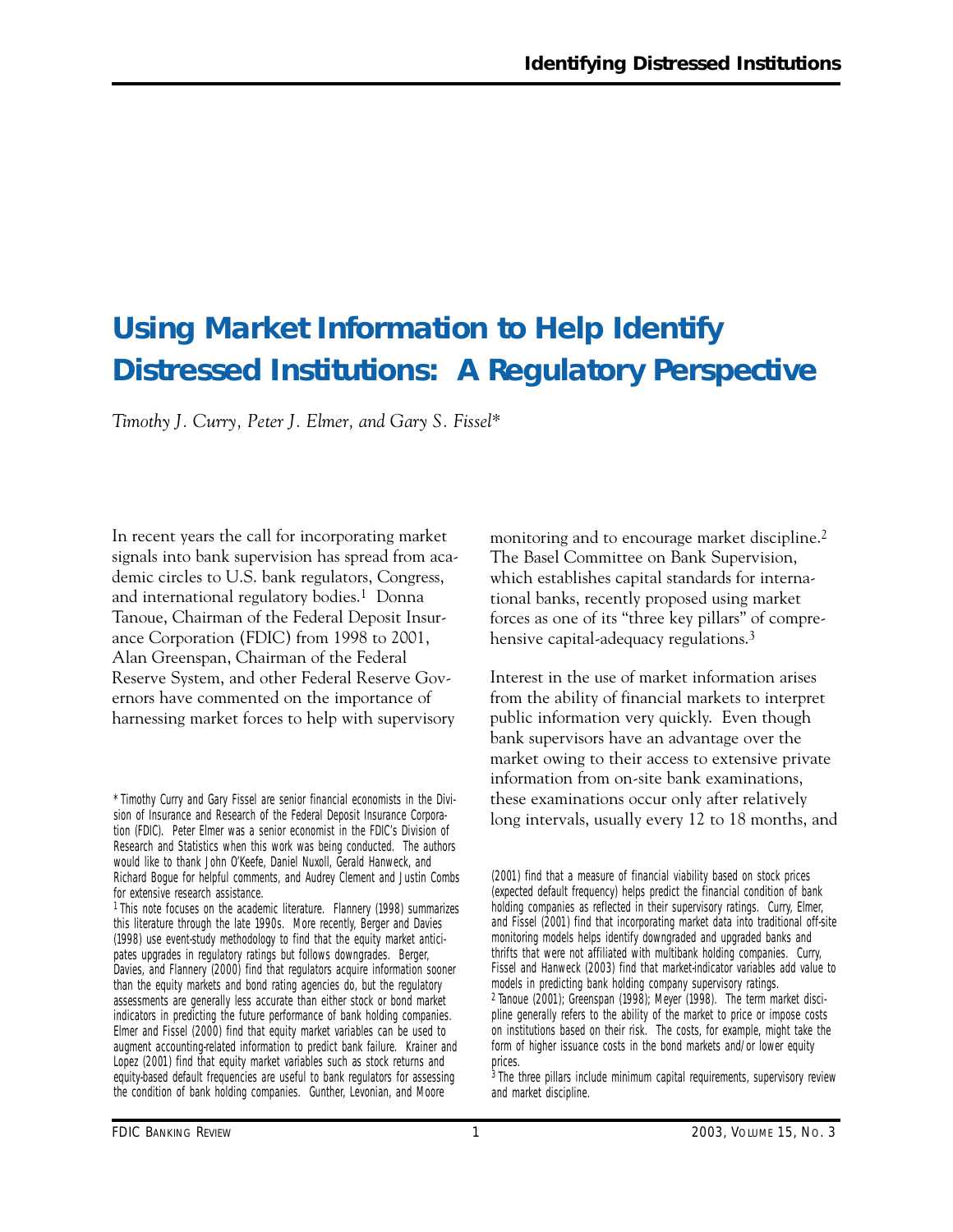may quickly become outdated.4 As for off-site reviews, they depend on quarterly accounting data that may not be audited or may not reflect the changing risk profile of the institution. However, these same quarterly accounting data are widely available to the public and therefore are used by financial markets as well as regulators to assess risk. If financial markets can process and interpret this public information more efficiently than bank regulators, market prices might either complement or supplement the off-site and/or onsite monitoring systems used by the regulators.

Studies that have examined the potential use of market signals in bank supervision have focused primarily on the debt market for signs of changing risk patterns in insured institutions. This focus has been popular because the concerns of investors in these markets, particularly subordinated-debt investors, are closely aligned with the concerns of bank supervisors. Equity markets, however, should provide as much information as debt markets because equity investors are the first to lose if a bank experiences problems.5 Moreover, the number of banking institutions with publicly traded equity is much larger than the number of institutions with publicly traded subordinated debt, and trading volume tends to be much higher for equities than for subordinated debt.

The purpose of this article is to assess the relationship, in timing and magnitude, between equity market valuations of commercial banks and thrift institutions and changes in the supervisory ratings for these organizations. In particular, we ask two questions: to what extent do market variables such as stock prices, returns, and trading volume (among others) provide timely market signals? And if they do provide timely signals, can they add incremental value to off-site monitoring systems that attempt to predict changes in the CAMEL ratings assigned by regulators?6 We begin to address these questions by discussing the institutional setting for the downgrading of a bank's CAMEL rating. We then evaluate problems associated with interpreting market data before examination ratings are changed. Finally, we perform statistical tests to test the incremental predictive content of market-related variables compared with accounting data from bank financial reports.

# **The Institutional Setting**

Modern bank supervision uses information gathered from on- and off-site supervisory tools as the starting point for its analysis. The larger banks and bank holding companies are monitored by on- and off-site inspectors (examiners), who keep abreast of any information that can be found, including news reports, Wall Street analyses, and traditional quarterly financial data.7 Most smaller and midsized banks are initially monitored with automated analysis of quarterly financial statements and then, if risk is identified, are reviewed by analysts in addition to regular on-site examinations.

Periodic on-site safety-and-soundness examinations begin with off-site pre-exam reviews of quarterly and other pertinent data. This information is then checked in on-site reviews, which also explore issues that might not be revealed in the quarterly reports. In fact, on-site examinations provide extensive financial information that is not generally available to the public, such as the current status of performing and nonperforming

 quent scrutiny. For evidence that bank examinations may age quickly, see 4 Federal law mandates that all federally insured banking institutions be examined at least every 12 to 18 months, depending on the size and condition of the institution. Weaker institutions are often subject to more fre-Cole and Gunther (1998).

<sup>5</sup> Levonian (2001) has shown that equity market information and debt market information should produce similar results.

<sup>6</sup> The acronym "CAMEL" stands for **C**apital, **A**ssets, **M**anagement, **E**arnings, and **L**iquidity, five components of a bank's financial operation that are examined by the regulators. In the late 1990s a sixth component was added to the CAMEL rating system, recognizing bank and thrift Sensitivity to interest-rate or market risk (CAMELS). CAMELS ratings are assigned on a scale of 1 to 5 with 1 being the highest and 5 the lowest. Because the empirical portions of our analysis relate to ratings assigned before the late 1990s, we reference the five-component rating system in effect at that time.

<sup>&</sup>lt;sup>7</sup> It should be noted that for the largest U.S. banks, in recent years the Comptroller of the Currency and other regulators (including the FDIC) have established supervisory programs with continuous on-site presence.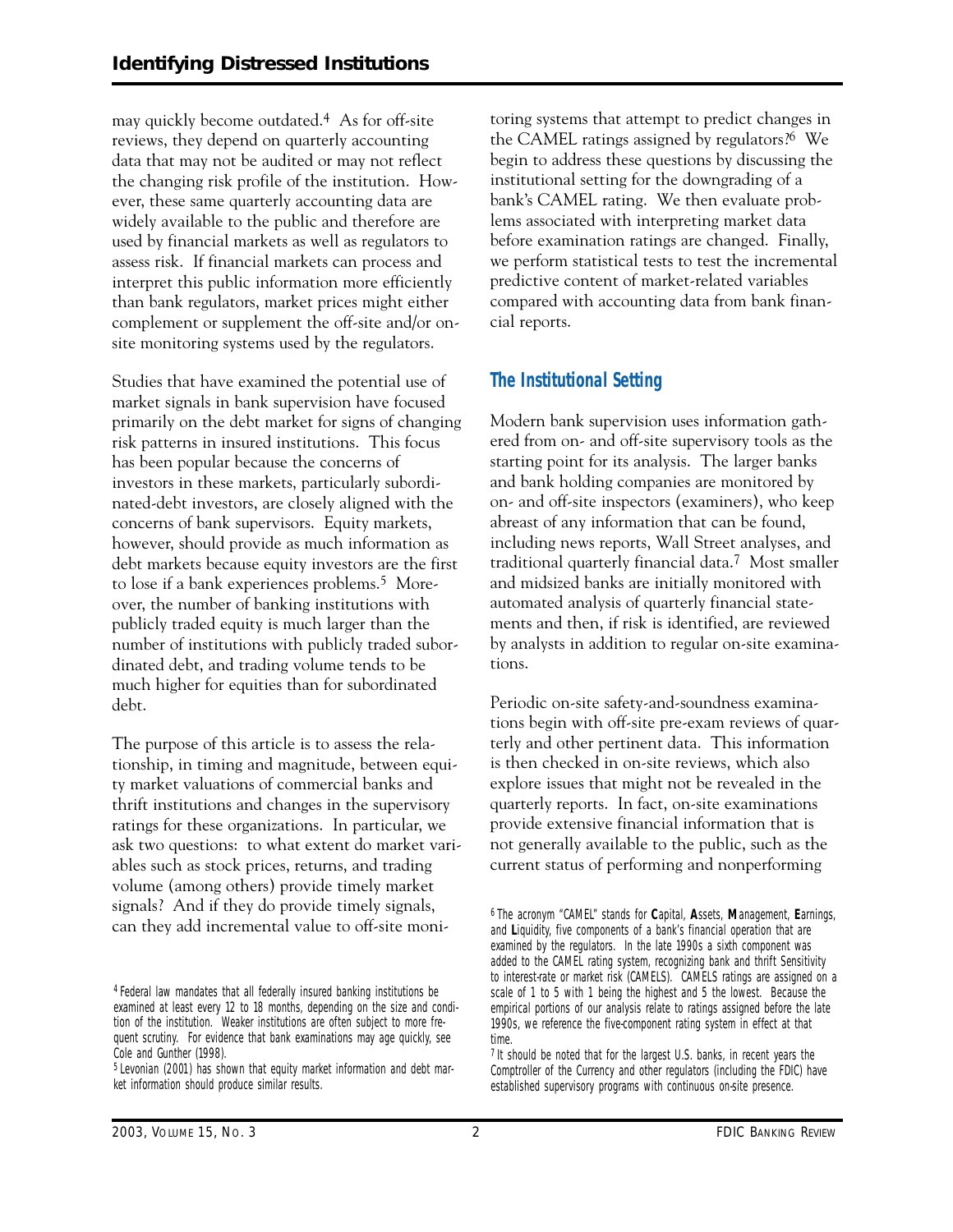loans, loan classifications and the adequacy of loan-loss provisions, and bank capital; on-site examinations also provide a close-up view of managerial abilities and expertise.

At the end of on-site examinations, bank inspectors assign an overall, or composite, CAMEL rating (see note 6); these ratings range from 1 to 5. Ratings of 1 or 2 are assigned to institutions in fundamentally sound financial condition. When a previously 1- or 2-rated bank is downgraded to 3, an important signal of supervisory concern is sent and is normally accompanied by an understanding between the bank's primary regulator and senior bank management specifying the nature of the bank's weakness and procedures for changing bank policies to rectify the perceived problems. These understandings are classified by regulators as "informal" enforcement actions because they are not administratively or judicially enforceable in a court of law in the event of noncompliance.8 Nevertheless, such actions represent a loud "shot across the bow" signaling significant regulatory concern and the need for change. Institutions downgraded to a 3 will typically retain that rating for periods ranging from six months to several years before being assigned a higher or lower rating.

Downgrading a bank's CAMEL rating to 4 or 5 indicates the existence of serious problems that, if not resolved, present a distinct possibility of insolvency. In practice, the term "problem" bank is often reserved for institutions with a composite rating of 4 or 5, and regulatory "problem-bank lists" tend to specify institutions with these ratings, although practices vary. Banks downgraded to 4 typically require immediate remedial actions and intensive monitoring by regulatory officials. In some cases, bank supervisory officials may opt not to choose the more serious "formal" enforcement actions for 4-rated banks as long as bank management addresses regulatory concerns.

 tor. A rating of 5 indicates a high probability of However, consistent with supervisory policy, most banks downgraded to a 4 or 5 are subject to formal enforcement actions, and these actions have been made public since 1989.9 Institutions with a CAMEL rating of 4 can continue in business for as long as several years before either returning to an improved rating, moving to a worse rating, or being declared insolvent by their primary regulafailure, usually within the next 12 months.

# **Interpreting Market Signals**

If information embedded in market prices is to be integrated into the off-site monitoring process, the message contained in the information must be clear and timely and must add incremental predictive value to other sources of information commonly used by off-site monitoring, such as the quarterly financial data. If these characteristics are lacking, the value of the information declines either because its interpretation is vague or because it fails to improve existing supervisory practices.

The interpretability and practical usefulness of market information are keys to integrating it into off-site monitoring. (Here we discuss interpretation; in the remaining sections of the article we discuss usefulness.) Market prices are notorious for their wide fluctuations over short periods of time, and interpreting the information contained in prices that repeatedly jump upward and downward may be difficult. Although short-term fluctuations would be reduced if the focus were on longer-term price and return trends, the choice of a time period to use for these types of analyses is subjective, and smoothing trends over longer periods reduces the timeliness of the information.

Interpretation issues aside, the use of market data would open the door to a substantial list of variables that might be helpful in bank analysis. Two such variables are return volatility and trading

<sup>8</sup> Informal enforcement actions may require institutions to make changes, such as raising new equity capital, limiting the origination of certain types of loans, or increasing loan-loss reserves. Although regulators vary in their practices, the most common type of informal action accompanying a downgrade to 3 is a "memorandum of understanding" (MOU), which is written by bank supervisors and signed by bank officials and supervisors.

<sup>9</sup> The Financial Institutions Reform, Recovery, and Enforcement Act of 1989 (FIRREA) mandated that formal enforcement actions become part of the public record.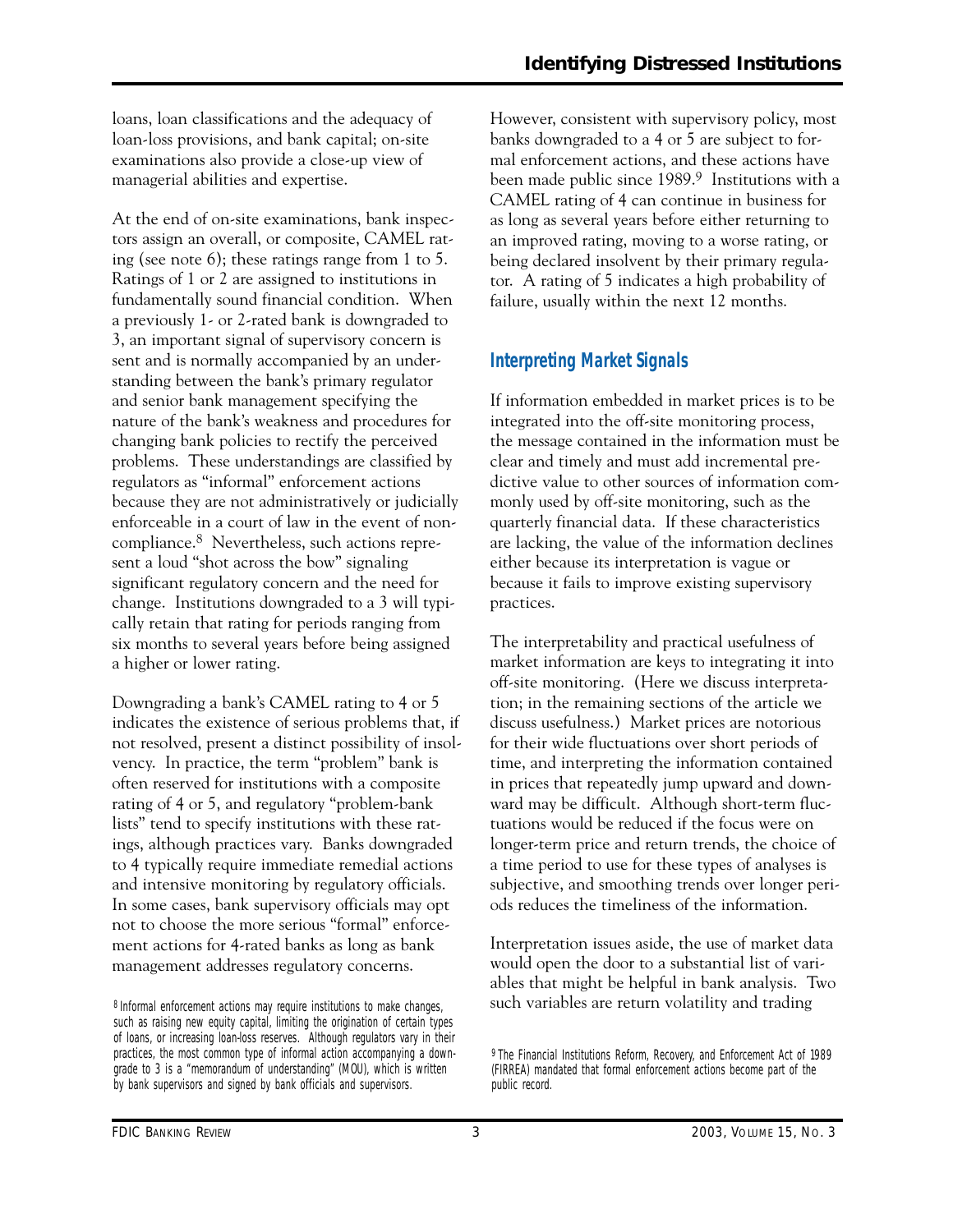volume. For example, Merton's (1973) option model expects a rise in return volatility as an institution approaches insolvency. Wang (1994) ties trading volume to the flow of information about a firm's financial health, suggesting that trading volume should rise as information about financial distress is released. Although a comprehensive analysis of market-related variables goes beyond the scope of this article, return volatility and trading volume represent two that are easily observed and that are expected by financial theory to contain predictive content.

In summary, although the interpretability of price and other market changes remains an issue, there are nevertheless compelling arguments for finding ways to integrate market data into the off-site monitoring process, and there are also a variety of market variables that might be used to this end. Therefore, debate about regulatory use of marketrelated information in prudential bank supervision should focus on empirical, not conceptual, issues. One particular empirical issue is whether market-related variables add incremental predictive value to quarterly accounting data or other information that is easily available to regulators in off-site monitoring systems. Unless market signals increase predictive value, they may be viewed as redundant information with little supervisory value.

# **The Sample**

Our empirical analysis begins with a sample of publicly traded banks and thrifts whose ratings were downgraded to problematic levels between the first quarter of 1988 and the last quarter of 1995.10 Since a CAMEL rating of 3 signifies

significant regulatory concern but ratings of 4 and 5 signify more severe financial distress that is often followed by failure, we separate institutions downgraded to 3 from those downgraded to 4 or 5. Combining the 4s and 5s into a single group appeared reasonable inasmuch as institutions pass to failure from these two ratings fairly commonly, but do so from a rating of 3 or better only occasionally.

To improve the integrity of the analysis, we imposed several additional restrictions. The sample was limited to institutions that had a lengthy period of superior ratings before being downgraded. We implemented this condition by requiring that institutions have CAMEL ratings in the 1–2 range for at least two years before being downgraded to 3. Similarly, institutions downgraded to a 4 or 5 were required to have had ratings in the 1, 2, or 3 range for at least two years preceding downgrade to 4 or 5. The sample was also limited to banks and thrifts that either were not affiliated with bank holding companies or were members of bank holding companies that held only a single institution. Restricting the sample in this fashion ensured that the extensive financial data reported on bank quarterly reports corresponded closely to the institution that issued the stock. This restriction also reduced contamination from activities of nonbank subsidiaries of bank holding companies.11 Since the empirical analysis combines quarterly financial data with stock market information reported by the Center for Research in

<sup>10</sup> The sample population was drawn from a universe of all banks and thrifts from 1988 to 1995 that were publicly traded, as reflected in the availability of stock price information from the Center for Research in Security Prices (CRSP). To obtain stock price information for individual commercial banks and thrifts, we matched CRSP data against bank quarterly reports going back to 1986. We then matched the firms against bank examination ratings to obtain the historical CAMEL ratings. Within the group for which all this information was available, we identified all institutions that were downgraded to a 3, 4, or 5 during our period. To form the sample in our study, we reduced this group by the additional restrictions discussed in the next paragraph of the text. The sample of CAMEL 1- or 2-rated, or "healthy," banks against which the downgraded groups were matched was also taken from this universe of publicly traded institutions (see note 14).

<sup>11</sup> Analysis of multibank holding company equity securities carries disadvantages (as well as advantages) compared with analysis of non-affiliated banks and thrifts and one-bank holding companies. For example, multibank holding companies tend to be large institutions that are widely traded and rated by nationally recognized rating agencies. Although one-bank holding companies and banks not affiliated with holding companies tend to have the opposite characteristics, their quarterly financial data nevertheless correspond directly to the institution that is publicly traded, and the quarterly financial data are far more extensive than financial data released at the holding-company level. Moreover, the many activities of holding company subsidiaries cannot be separated from the aggregated data reported at the holding-company level, and this lack of separability obscures the extensive information released by individual banks. Market signals at the holdingcompany level may or may not correspond to the performance of the bank subsidiary. The potential disconnect between the performance of individual banks and the market signals of their holding companies may widen as holding companies respond to passage of the Gramm-Leach-Bliley Act of 1999 by diversifying into additional nonbank activities.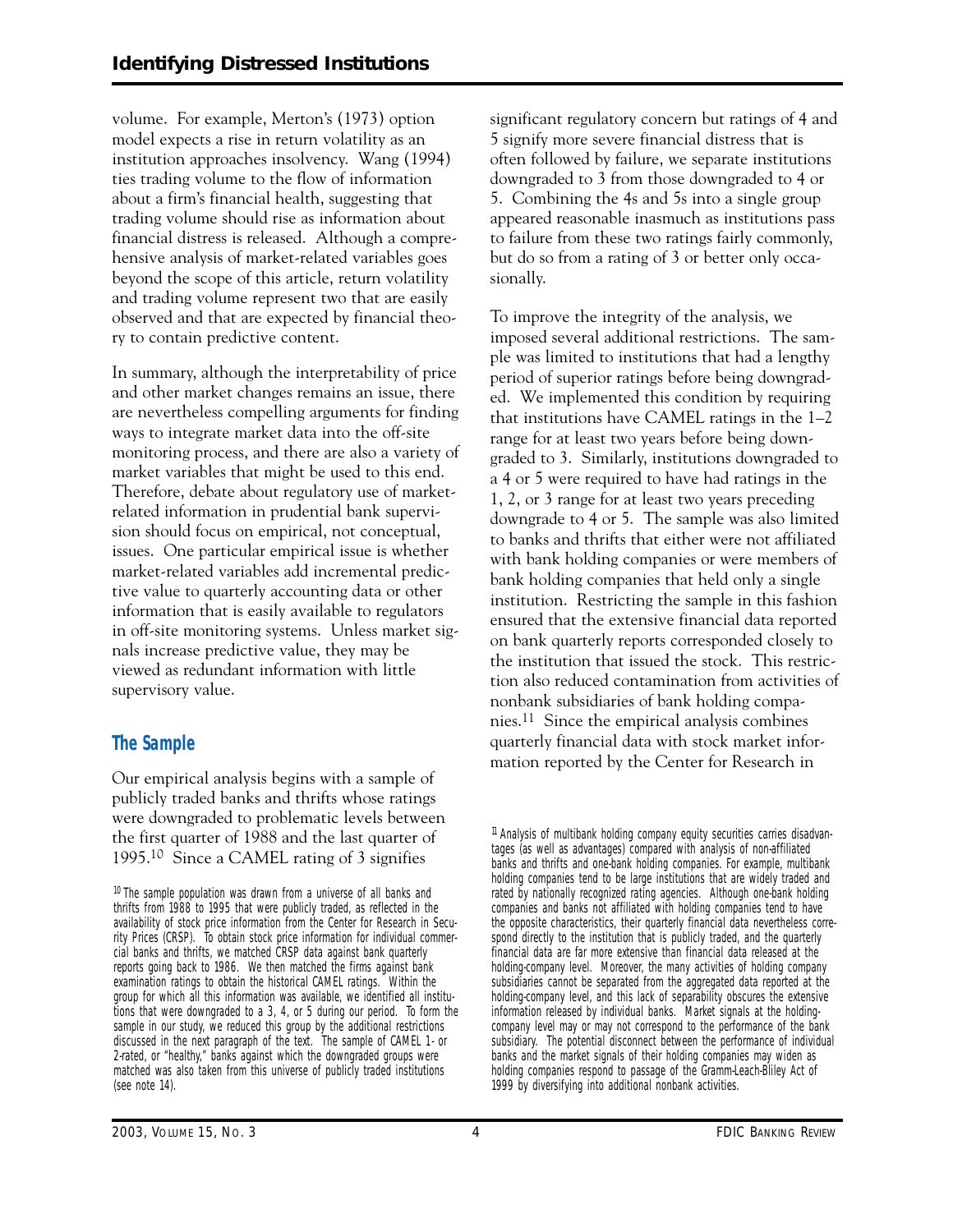Security Prices (CRSP), both sources of data were required for an institution to be included in the sample; in addition, historical CAMEL ratings over the period had to be available. For the logistic regressions, the downgraded banks in each of the two groups are paired against a sample of healthy banks (those rated a 1 or 2).

Table 1 provides summary statistics for the two groups of downgraded institutions. The sample size is relatively large for both groups, with 83 institutions downgraded to 3 and 107 downgraded to 4 or 5. Considerable diversity is apparent in the sample. For example, both groups of downgraded institutions include thrifts as well as banks, and both groups had a wide range of asset sizes, encompassing institutions with total assets under \$100 million as well as institutions with assets over \$5 billion. More than 75 percent of the institutions had assets under \$1 billion, while slightly less than 20 percent had assets in the \$1–5 billion range and about 5 percent were in the over-\$5 billion range. The relatively healthier condition of institutions downgraded to 3 is reflected in their higher book equity-to-assets and return-on-assets ratios compared with the ratios

reported for institutions downgraded to 4 or 5. Stronger financial health appears to be recognized by the market, as reflected in a more favorable book-to-market equity ratio for institutions downgraded to 3, compared with the ratio for those downgraded to 4 or 5.

# **Univariate Trends Preceding Downgrades**

Table 2 displays univariate characteristics of stock prices, returns, and other market-related variables for banks and thrifts during the eight quarters preceding the institutions' downgrades to CAMEL rating 3, 4, or  $5^{12}$  The sample varies slightly from quarter to quarter because the delisting rules of various exchanges (rules such as minimums for capital requirements and trading activity) reduce the availability of stock price information for individual firms.

<sup>12</sup> Examinations that lead to rating downgrades can last from several weeks to a month or more, depending on the severity of the case. They conclude with a notification to management that the institution's rating will be downgraded. Thus, the zero quarter can be regarded as contemporaneous with the notification quarter or the quarter of the rating change.

| ۰,<br>I<br>× |  |
|--------------|--|
|--------------|--|

| <b>Summary Statistics for Sample of Downgraded Institutions</b>                                                                                                                                                                                                                                     |    |                              |        |           |     |                                   |         |                |
|-----------------------------------------------------------------------------------------------------------------------------------------------------------------------------------------------------------------------------------------------------------------------------------------------------|----|------------------------------|--------|-----------|-----|-----------------------------------|---------|----------------|
|                                                                                                                                                                                                                                                                                                     |    | A. At Time of Downgrade to 3 |        |           |     | B. At Time of Downgrade to 4 or 5 |         |                |
|                                                                                                                                                                                                                                                                                                     |    | No. Minimum Median Maximum   |        |           | No. | <b>Minimum</b>                    | Median  | <b>Maximum</b> |
| <b>Call Report Financial Data</b>                                                                                                                                                                                                                                                                   |    |                              |        |           |     |                                   |         |                |
| Total Assets (\$000s)                                                                                                                                                                                                                                                                               | 83 | 36,647                       | 40,381 | 9,375,411 | 107 | 20,316                            | 381,583 | 15,469,836     |
| Book Equity/Asset Ratio (%)                                                                                                                                                                                                                                                                         | 83 | 4.82                         | 7.37   | 96.98     | 107 | 0.00                              | 6.02    | 16.50          |
| Return on Assets (%)                                                                                                                                                                                                                                                                                | 83 | $-7.71$                      | 0.40   | 2.27      | 107 | $-16.75$                          | $-1.03$ | 1.20           |
| <b>CRSP Market Data</b>                                                                                                                                                                                                                                                                             |    |                              |        |           |     |                                   |         |                |
| Market Price (\$ per share)                                                                                                                                                                                                                                                                         | 83 | 0.74                         | 7.96   | 36.25     | 107 | 0.53                              | 5.23    | 16.87          |
| Market Capitalization (\$000s)                                                                                                                                                                                                                                                                      | 83 | 2,523                        | 21,434 | 656,355   | 107 | 444                               | 14,700  | 453,148        |
| Book/Market Equity Ratio                                                                                                                                                                                                                                                                            | 83 | 0.09                         | 1.45   | 10.60     | 107 | 0.02                              | 1.58    | 9.04           |
| <b>Total Sample</b>                                                                                                                                                                                                                                                                                 | 83 |                              |        |           | 107 |                                   |         |                |
| Number with Assets <\$1 Billion                                                                                                                                                                                                                                                                     | 64 |                              |        |           | 79  |                                   |         |                |
| Number with Assets \$1-5 Billion                                                                                                                                                                                                                                                                    | 16 |                              |        |           | 19  |                                   |         |                |
| Number with Assets > \$5 Billion                                                                                                                                                                                                                                                                    | 3  |                              |        |           | 9   |                                   |         |                |
| Number of Banks                                                                                                                                                                                                                                                                                     | 77 |                              |        |           | 99  |                                   |         |                |
| Number of Thrifts                                                                                                                                                                                                                                                                                   | 6  |                              |        |           | 8   |                                   |         |                |
| Note: The data are from quarterly financial data reported to regulators or are derived from CRSP during the quarter in which the<br>CAMEL rating of the institution was downgraded. Market capitalization equals equity price times number of shares at the end of the<br>quarter of the downgrade. |    |                              |        |           |     |                                   |         |                |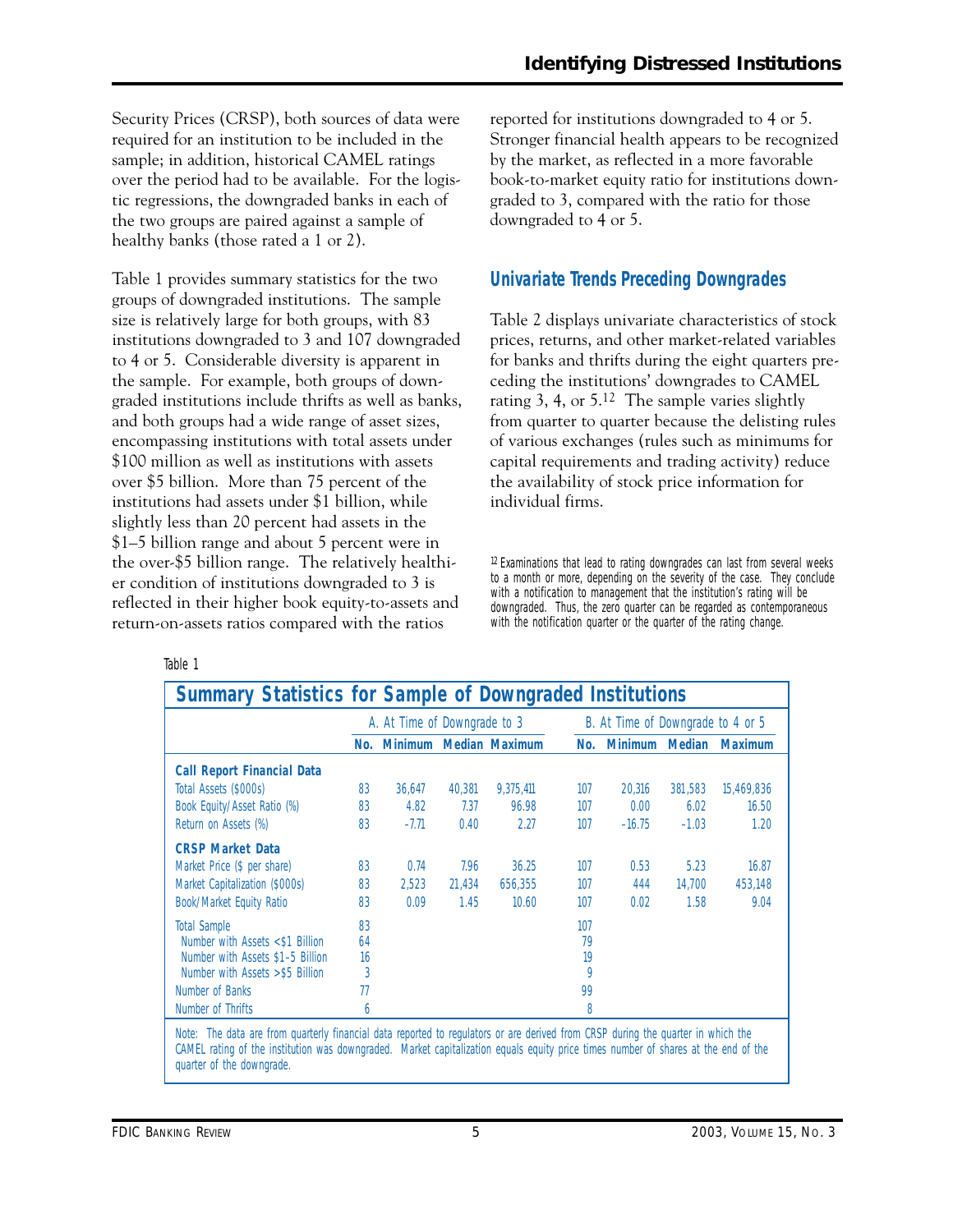|--|--|

|                                       |               |                                                   | by Quarter Preceding Downgrade in CAMEL Rating            |                                       |                                                                  |                                                                         | Characteristics of Stock Price, Return, and Other Market Variables          |                                                     |                                                                      |                                                                     |                                                                      |
|---------------------------------------|---------------|---------------------------------------------------|-----------------------------------------------------------|---------------------------------------|------------------------------------------------------------------|-------------------------------------------------------------------------|-----------------------------------------------------------------------------|-----------------------------------------------------|----------------------------------------------------------------------|---------------------------------------------------------------------|----------------------------------------------------------------------|
| <b>Qtrs</b><br>to<br>Rating<br>Change | <b>Sample</b> | Avg.<br><b>Stock</b><br><b>Price</b><br>(dollars) | Change<br>in<br><b>Stock</b><br><b>Price</b><br>(dollars) | Cum.<br>Otrly.<br>Return<br>(percent) | <b>CRSP</b><br>Equal Wt.<br><b>Excess</b><br>Return<br>(percent) | <b>CRSP</b><br>Value Wt.<br><b>Excess</b><br><b>Return</b><br>(percent) | <b>Industry</b><br>Value Wt.<br><b>Excess</b><br><b>Return</b><br>(percent) | Std.<br>Dev.<br><b>Daily</b><br>Return<br>(percent) | Change in<br>Std. Dev.<br><b>Daily</b><br><b>Return</b><br>(percent) | Avg.<br><b>Daily</b><br><b>Trading</b><br><b>Volume</b><br>(shares) | Avg.<br><b>Qtrly</b><br><b>Turnover</b><br><b>Ratio</b><br>(percent) |
|                                       |               |                                                   |                                                           |                                       | A. Trends Preceding Downgrade to 3                               |                                                                         |                                                                             |                                                     |                                                                      |                                                                     |                                                                      |
| $-8$                                  | 79            | 15.42                                             | 0.16<br>0.53                                              | 2.95<br>1.51                          | $-4.10$<br>$-2.47**$                                             | $-1.55$<br>$-0.96$                                                      | $-1.55$<br>$-0.91$                                                          | 2.63                                                | $-0.02$<br>$9.93***$                                                 | 10,449                                                              | 13.52                                                                |
| $-7$                                  | 83            | 14.66                                             | $-0.78$<br>$-1.88*$                                       | $-0.83$<br>$-0.50$                    | $-6.08$<br>$-3.81***$                                            | $-4.58$<br>$-2.89***$                                                   | $-4.58$<br>$-2.85***$                                                       | 2.59                                                | $-0.07$<br>$-0.70$                                                   | 10,077                                                              | 13.29                                                                |
| -6                                    | 83            | 13.64                                             | $-1.04$<br>$-2.76***$                                     | $-2.40$<br>$-1.42$                    | $-7.01$<br>$-4.62***$                                            | $-5.98$<br>$-3.98***$                                                   | $-5.49$<br>$-3.54***$                                                       | 2.55                                                | 0.00<br>$-0.08$                                                      | 9,595                                                               | 13.65                                                                |
| $-5$                                  | 84            | 12.98                                             | $-0.77$<br>$-1.37$                                        | $-0.88$<br>$-0.44$                    | $-4.79$<br>$-3.04***$                                            | $-3.86$<br>$-2.30**$                                                    | $-2.61$<br>$-1.65*$                                                         | 2.79                                                | 0.25<br>$2.23***$                                                    | 10,660                                                              | 13.39                                                                |
| -4                                    | 84            | 12.32                                             | $-0.66$<br>$-2.99***$                                     | 0.45<br>0.24                          | $-6.88$<br>$-4.51***$                                            | $-3.68$<br>$-2.02**$                                                    | $-4.24$<br>$-2.23***$                                                       | 2.82                                                | 0.00<br>0.26                                                         | 10,646                                                              | 12.50                                                                |
| $-3$                                  | 84            | 11.78                                             | $-0.54$<br>$-2.92***$                                     | $-0.04$<br>$-1.94*$                   | $-8.74$<br>$-5.63***$                                            | $-7.08$<br>$-4.23***$                                                   | $-6.06$<br>$-3.73***$                                                       | 2.97                                                | 0.15<br>1.20                                                         | 11,991                                                              | 13.89                                                                |
| $-2$                                  | 83            | 11.34                                             | $-0.50$<br>$-2.82***$                                     | $-3.77$<br>$-1.47$                    | $-7.05$<br>$-3.33***$                                            | $-5.02$<br>$-2.20**$                                                    | $-3.57$<br>$-1.68*$                                                         | 3.54                                                | 0.55<br>$4.75***$                                                    | 12.372                                                              | 14.87                                                                |
| $-1$                                  | 83            | 10.52                                             | $-0.82$<br>$-3.55***$                                     | $-2.73$<br>$-1.15$                    | $-9.08$<br>$-4.84***$                                            | $-6.15$<br>$-2.91***$                                                   | $-6.71$<br>$-3.59***$                                                       | 4.05                                                | 0.51<br>$2.88***$                                                    | 12,023                                                              | 15.12                                                                |
| $\overline{0}$                        | 83            | 9.91                                              | $-0.56$<br>$-2.36***$                                     | $-1.69$<br>$-0.65$                    | $-11.16$<br>$-5.24***$                                           | $-5.43$<br>$-2.19***$                                                   | $-7.37$<br>$-2.99$                                                          | 4.01                                                | $-0.06$<br>$-0.32$                                                   | 12,625                                                              | 15.52                                                                |
|                                       |               |                                                   |                                                           |                                       |                                                                  |                                                                         | B. Trends Preceding Downgrade to 4 or 5                                     |                                                     |                                                                      |                                                                     |                                                                      |
| $-8$                                  | 105           | 12.20                                             | 0.15<br>0.30                                              | 0.46<br>0.25                          | $-3.60$<br>$-2.40**$                                             | $-2.74$<br>$-1.71*$                                                     | $-1.51$<br>$-1.00$                                                          | 2.92                                                | $-0.14$<br>$-0.81$                                                   | 14,908                                                              | 15.19                                                                |
| $-7$                                  | 107           | 11.76                                             | $-0.32$<br>$-1.68*$                                       | $-4.87$<br>$-2.90***$                 | $-7.66$<br>$-5.05***$                                            | $-7.41$<br>$-4.76***$                                                   | $-5.58$<br>$-3.48***$                                                       | 3.06                                                | 0.20<br>$1.68*$                                                      | 13,620                                                              | 14.06                                                                |
| -6                                    | 107           | 11.09                                             | $-0.66$<br>$-2.02**$                                      | $-3.32$<br>$-1.72*$                   | $-8.50$<br>$-5.39***$                                            | $-7.44$<br>$-4.33***$                                                   | $-6.84$<br>$-4.32***$                                                       | 3.08                                                | $-0.03$<br>$-0.23$                                                   | 13,196                                                              | 13.75                                                                |
| $-5$                                  | 109           | 10.26                                             | $-0.69$<br>$-5.39***$                                     | $-5.89$<br>$-3.59***$                 | $-11.17$<br>$-7.32***$                                           | $-9.60$<br>$-6.57***$                                                   | $-8.79$<br>$-5.73***$                                                       | 3.45                                                | 0.23<br>$1.72*$                                                      | 12,130                                                              | 12.94                                                                |
| $-4$                                  | 110           | 9.83                                              | $-0.34$<br>$-1.87*$                                       | $-6.52$<br>$-3.05***$                 | $-11.87$<br>$-6.41***$                                           | $-10.51$<br>$-5.39***$                                                  | $-10.42$<br>$-5.59***$                                                      | 3.53                                                | 0.36<br>$2.52***$                                                    | 12,400                                                              | 13.35                                                                |
| $-3$                                  | 108           | 9.19                                              | $-0.75$<br>$-3.07***$                                     | $-5.32$<br>$-1.97**$                  | $-9.98$<br>$-4.32***$                                            | $-8.49$<br>$-3.40***$                                                   | $-7.02$<br>$-3.00***$                                                       | 4.08                                                | $-0.10$<br>$-0.15$                                                   | 14,619                                                              | 13.94                                                                |
| $-2$                                  | 107           | 8.14                                              | $-1.03$<br>$-5.80***$                                     | $-9.89$<br>$-4.53***$                 | $-15.72$<br>$-8.39***$                                           | $-12.59$<br>$-5.90***$                                                  | $-12.83$<br>$-6.14***$                                                      | 4.89                                                | 0.58<br>$3.23***$                                                    | 13,424                                                              | 12.67                                                                |
| $-1$                                  | 107           | 6.94                                              | $-1.20$<br>$-6.28***$                                     | $-5.89$<br>$-1.59$                    | $-12.80$<br>$-4.06***$                                           | $-9.04$<br>$-2.56**$                                                    | $-9.48$<br>$-2.90**$                                                        | 5.79                                                | 0.48<br>$2.05***$                                                    | 14,739                                                              | 13.45                                                                |
| 0                                     | 107           | 5.97                                              | $-0.97$<br>$-5.48***$                                     | $-9.68$<br>$-2.63***$                 | $-15.52$<br>$-4.85***$                                           | $-11.42$<br>$-3.28***$                                                  | $-12.42$<br>$-3.83***$                                                      | 5.87                                                | 0.61<br>$2.43***$                                                    | 15,506                                                              | 13.61                                                                |

*Note:* The data reported on each of the quarter-to-quarter rating change lines (–8 to 0) are calculated as simple averages for all trading days in each quarter. If the data required for any quarterly calculation are missing, they are omitted from the calculation. Excess returns are calculated as the difference between the cumulative quarterly return of each stock and the cumulative quarterly return of the various indices. T-statistics testing the hypothesis that the mean equals zero are shown below many of the quarterly average return and change-in-return statistics. A single, double, or triple "\*" indicates significance at the 10 percent, 5 percent, or 1 percent level, respectively.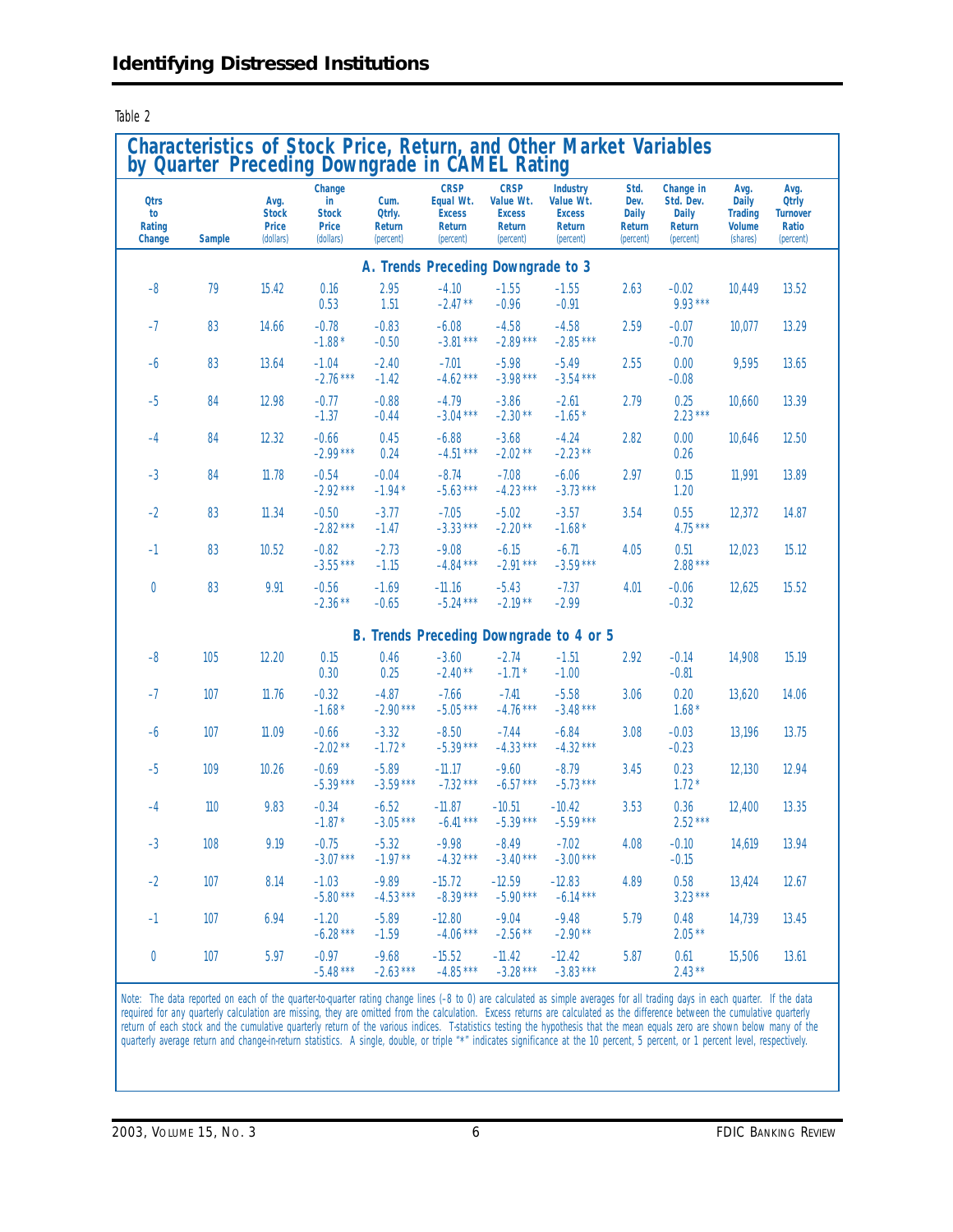The data show quarterly average stock prices falling continually throughout the eight quarters before the downgrades. As expected, the decline in stock prices is more precipitous for the more distressed group—the 4- and 5-rated institutions. To examine the consistency of changes in stock prices across the sample, we used a t-test to test the hypothesis that the mean change of each quarterly sample equals zero. For the 3-rated group, this test shows that the decline in stock price is consistently statistically significant beginning in the fourth quarter preceding the downgrade. For the 4- or 5-rated group, the change is significant seven quarters before the downgrade, reflecting the more distressed nature of this group. The t-test results suggest that a simple test can be used to identify declining stock prices that might precede a drop in an institution's CAMEL rating.

The steady decline in quarterly prices preceding a downgrade causes persistent patterns of negative cumulative quarterly returns as well.13 Quarterly returns are negative preceding downgrades for both groups under consideration, although the t-tests are not as conclusive as they are for declining prices. For institutions downgraded to CAMEL 3, the negative returns are not significantly distinguishable from zero preceding the downgrade, although institutions downgraded to 4 or 5 have significant negative returns in most quarters preceding their rating change.

Patterns of negative returns are more easily seen if one calculates the differences between quarterly stock returns and the quarterly returns for either of several indices of market performance. Using three indices of market returns (the CRSP equalweighted and value-weighted indices and an industry value-weighted index constructed from bank and thrift institutions), table 2 shows that market excess returns are generally negative and statistically significant during the eight quarters preceding a downgrade, regardless of the market

<sup>13</sup> The cumulative quarterly return is calculated by multiplying unity plus the daily return for each stock i on day  $t(1+r_{it})$  across all trading days in each quarter, then subtracting unity.

index used as a benchmark. These results hold for the 3-rated group as well as the 4- or 5-rated group. The consistency of the t-test results again supports the notion that simple tests might be used to identify problematic institutions, while reaffirming Pettway's (1980) finding of negative excess returns for lengthy periods preceding financial distress.

Consistent with financial theory, a measure of return volatility—the standard deviation of daily returns—tends to rise as the time of downgrade approaches. That is, the volatility variable rises steadily for both groups as the downgrades approach, especially during the four quarters immediately preceding the downgrades. Volatility is noticeably higher for the most distressed institutions (CAMEL 4 or 5) than for the moderately distressed institutions (CAMEL 3). The statistical significance of the rising volatilities is confirmed with significant t-statistics for two quarters preceding a downgrade, but these patterns are not consistently found in earlier periods preceding a downgrade.

 for the 4- or 5-rated group. A second measure of Two measures of trading activity are used to examine the hypothesis that trading increases as distress approaches. These variables, however, generally fail to follow the rising trend preceding downgrade (financial theory expected otherwise). The most direct measure of trading activity average daily trading volume for the quarter increases slightly before the downgrades for the 3-rated group but fails to follow a consistent trend trading activity, known as *turnover*, divides the shares traded in any quarter by total shares outstanding at the end of each quarter. The turnover variable also increases slightly before downgrades to 3 but not before downgrades to 4 or 5. Therefore, the trading activity variables appear to contain very little informational content before CAMEL rating downgrades.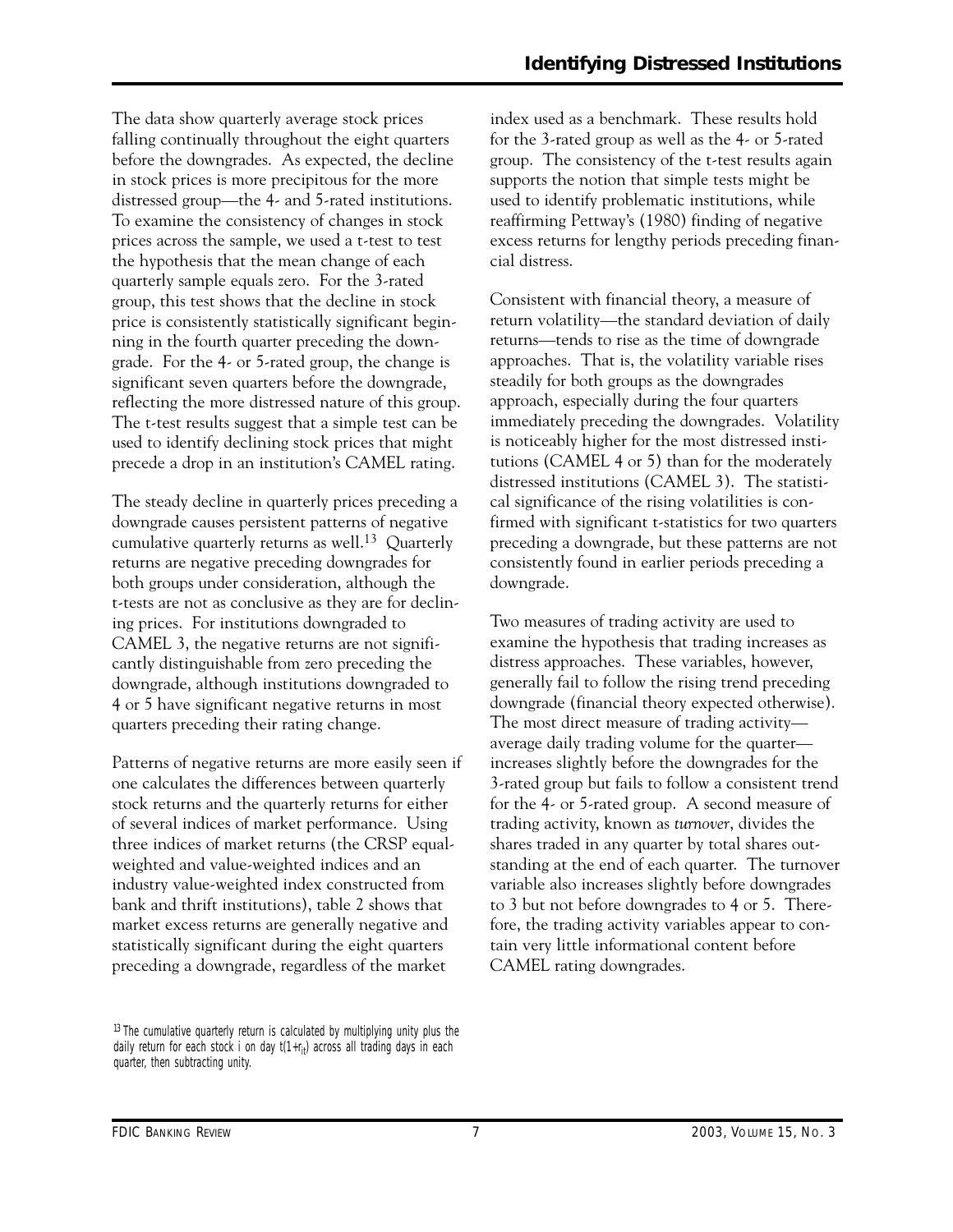#### **Incorporating Market Information into Supervisory Models**

Testing the incremental importance of stock price, return, and other market variables against the traditional financial variables contained in the quarterly reports allows us to formally distinguish the marginal predictive value of the two types of explanatory variables. This approach proceeds by initially specifying a traditional, or ratio-based, CAMEL rating prediction model, then extending the model to include marketrelated variables. Although the market variables need not dominate the traditional ratio-based model, a minimum level of competency is required to justify a conclusion that market-related information provides a meaningful addition to the traditional analysis. For example, if the market has a unique ability to interpret quarterly financial data, then market variables should provide statistically significant explanatory power to models that predict rating downgrades on the basis of traditional financial ratios.

In this section, a binomial logistic model is estimated to explain changes in financial institution supervisory (CAMEL) ratings. The binary dependent variable (CAMELCAT) in the equation takes a value of "1" if the institution is downgraded to the 3, 4, or 5 level over the 1988–1995 period, and a "0" if the institution remains a healthy 1- or 2-rated institution.14 The logistic regression estimates the likelihood that a bank or thrift will be downgraded. Table 3 defines the variables used in the regression model for the downgraded and control groups, along with their means and standard deviations. The

regressions are run four quarters (one year) before the quarter of the downgrade. Since bank regulators generally release financial data one to two months after the end of each quarter, the quarterly financial data in the regressions are measured five quarters before the downgrade quarter, whereas the data from the market variables are measured four quarters before the downgrade quarter.

 expected. A second control variable (STATE) permits. A negative sign is expected between the Several control variables are used to account for factors that might influence the likelihood of a downgrade. The first variable (BK\_SIZE) controls for differences in institution size and is measured as a dummy variable, with a value of "1" for institutions greater than \$1 billion and "0" otherwise. To the extent that firm size provides greater opportunities for diversification and access to capital markets, a negative relationship between the probability of a downgrade and institution size is accounts for differences in economic conditions over the period of this study among the states and regions from which the sample was drawn. The STATE variable is defined as measuring the quarterly percentage change in requests for housing STATE variable and the probability of being downgraded.

A regulatory variable is specified in the model to account for differences in the amount of private as opposed to public information available at the time of the downgrades. Bank supervisory officials have access to considerable amounts of private information about the financial condition of their regulated institutions: confidential financial data, previously assigned confidential CAMEL ratings, information gathered during discussions with management, and so forth. Since much of this information is considered in the assignment of the management component of the CAMEL rating, this variable (MGT\_RAT) makes a convenient summary measure of regulatory interpretations of private information. We include the variable in our test by measuring it from the bank examination on record as of four quarters before the institutions were downgraded.

<sup>14</sup> As mentioned above, the control sample of healthy banks was also selected from the universe of CAMEL-rated banks and thrifts that were publicly traded over the 1988–1995 period. To be eligible for inclusion in the control sample, these institutions had to have a 1 or 2 CAMEL rating for two consecutive years and had to maintain that rating at their first on-site examination after the two consecutive years were completed. When these criteria were satisfied, the control sample selected contained 151 institutions.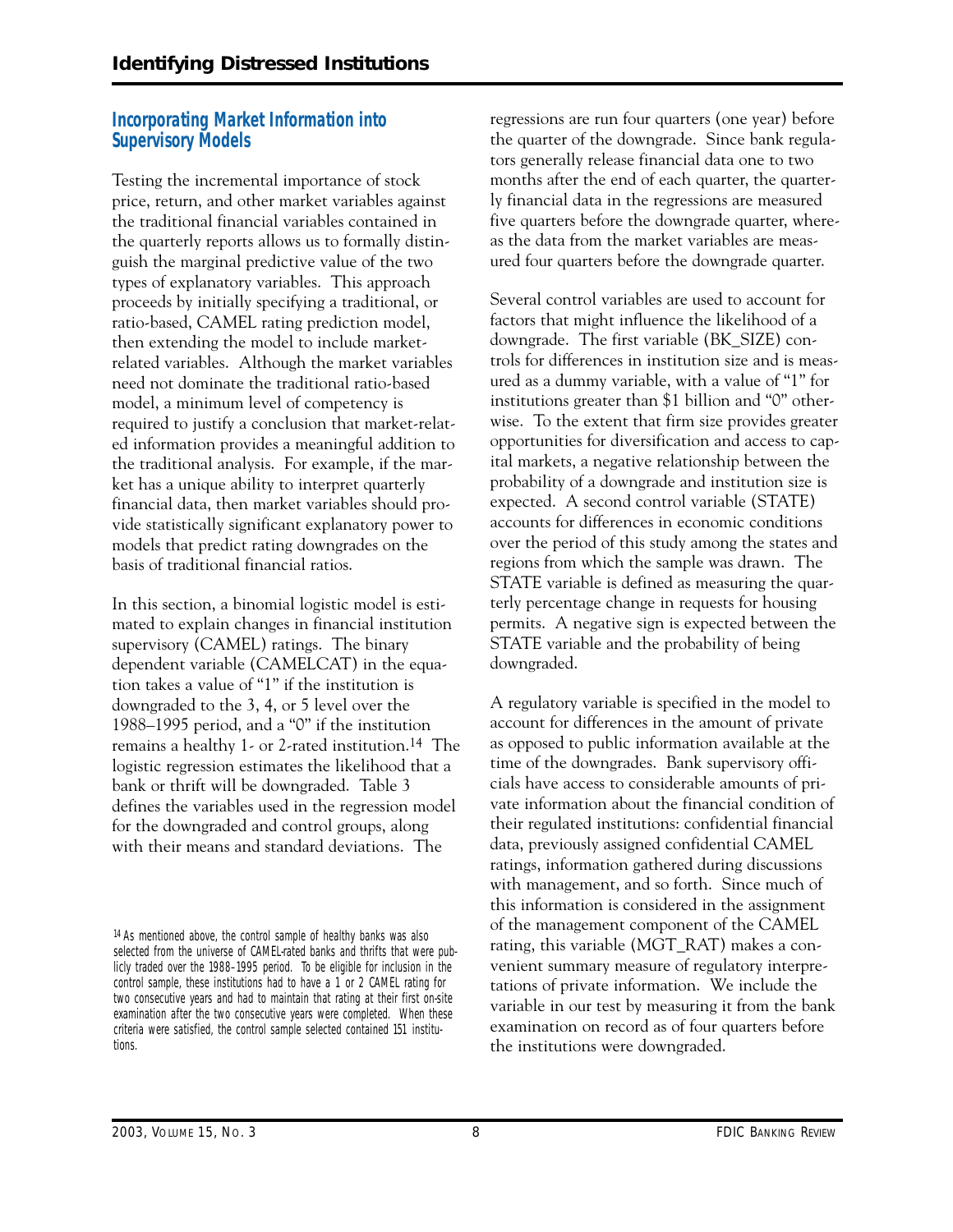Table 3

|                            |                                                                                                                                                                                                     | CAMEL 3-Rated |                                     | CAMEL 4/5-Rated |                                     | Control Sample |                                     |
|----------------------------|-----------------------------------------------------------------------------------------------------------------------------------------------------------------------------------------------------|---------------|-------------------------------------|-----------------|-------------------------------------|----------------|-------------------------------------|
|                            |                                                                                                                                                                                                     | <b>Mean</b>   | <b>Standard</b><br><b>Deviation</b> | <b>Mean</b>     | <b>Standard</b><br><b>Deviation</b> | <b>Mean</b>    | <b>Standard</b><br><b>Deviation</b> |
| <b>Dependent Variable</b>  |                                                                                                                                                                                                     |               |                                     |                 |                                     |                |                                     |
| CAMELCAT                   | Dummy variable equal to "1" if the institution experienced<br>a CAMEL rating downgrade to a 3 or a 4 or 5, and "0"<br>otherwise.                                                                    | 1.00          | 0.00                                | 1.00            | 0.00                                | 0.00           | 0.00                                |
| <b>Control Variables</b>   |                                                                                                                                                                                                     |               |                                     |                 |                                     |                |                                     |
| BK_SIZE                    | Dummy variable equal to "1" if the institution was over<br>\$1 billion, and "0" otherwise.                                                                                                          | 0.21          | 0.41                                | 0.24            | 0.43                                | 0.13           | 0.33                                |
| <b>STATE</b>               | Percentage change in quarterly residential housing<br>permits by state                                                                                                                              |               | 20.86                               | $-25.57$        | 15.59                               | $-2.76$        | 18.22                               |
| <b>Regulatory Variable</b> |                                                                                                                                                                                                     |               |                                     |                 |                                     |                |                                     |
| MGT_RAT                    | Component rating for quality of bank management.                                                                                                                                                    | 2.02          | 0.38                                | 2.43            | 0.67                                | 1.73           | 0.52                                |
| <b>Financial Variables</b> |                                                                                                                                                                                                     |               |                                     |                 |                                     |                |                                     |
| EQ ASSET                   | Equity capital divided by total assets (%).                                                                                                                                                         | 10.11         | 10.06                               | 8.09            | 2.78                                | 10.71          | 4.40                                |
| NC_ASSET                   | Noncurrent (delinquent) assets less loan-loss reserves,<br>divided by total assets (%).                                                                                                             | 1.79          | 1.27                                | 2.77            | 2.03                                | 0.59           | 0.93                                |
| RES_ASSET                  | Reserves for loan losses divided by total assets.                                                                                                                                                   | 0.76          | 0.49                                | 1.04            | 0.70                                | 0.61           | 0.46                                |
| LPROV_ASSET                | Loan-loss provisions divided by total assets.                                                                                                                                                       | 0.31          | 0.40                                | 0.59            | 0.80                                | 0.10           | 0.21                                |
| <b>ROA</b>                 | Quarterly annualized earnings divided by total assets (%).                                                                                                                                          | 0.52          | 1.33                                | 0.03            | 1.69                                | 1.02           | 0.56                                |
| SEC_ASSET                  | Securities divided by total assets (%).                                                                                                                                                             | 17.04         | 13.80                               | 14.59           | 12.71                               | 26.52          | 14.14                               |
| VOL_ASSET                  | Volatile liabilities divided by total assets (%).                                                                                                                                                   | 21.47         | 10.73                               | 21.46           | 11.00                               | 13.42          | 11.23                               |
| <b>Market Variables</b>    |                                                                                                                                                                                                     |               |                                     |                 |                                     |                |                                     |
| <b>EXPRC</b>               | Log of the ratio of the stock price divided by the S&P<br>bank-stock industry index.                                                                                                                | $-2.76$       | 0.68                                | $-3.02$         | 0.82                                | $-2.35$        | 0.83                                |
| <b>EXRET</b>               | Market excess or abnormal return, calculated as the<br>difference between the cumulative quarterly return of<br>each stock and the cumulative quarterly return of the<br>CRSP value-weighted index. |               | 0.17                                | $-0.11$         | 0.20                                | $-0.02$        | 0.20                                |
| <b>COEFVAR</b>             | Coefficient of variation is equal to the standard deviation<br>of the stock price for the quarter divided by the average<br>quarterly stock price (%).                                              | 6.09          | 4.18                                | 8.50            | 8.35                                | 6.08           | 4.36                                |
| BKEQ_MEQ                   | Book equity divided by market capitalization.                                                                                                                                                       | 1.41          | 0.89                                | 1.91            | 2.45                                | 0.91           | 1.12                                |
| <b>TURNOVER</b>            | Number of shares traded in a quarter divided by the<br>number of shares outstanding at the end of the quarter (%).                                                                                  | 12.50         | 11.58                               | 13.35           | 12.64                               | 11.98          | 16.43                               |
| Number of observations     |                                                                                                                                                                                                     | 84            |                                     | 110             |                                     | 151            |                                     |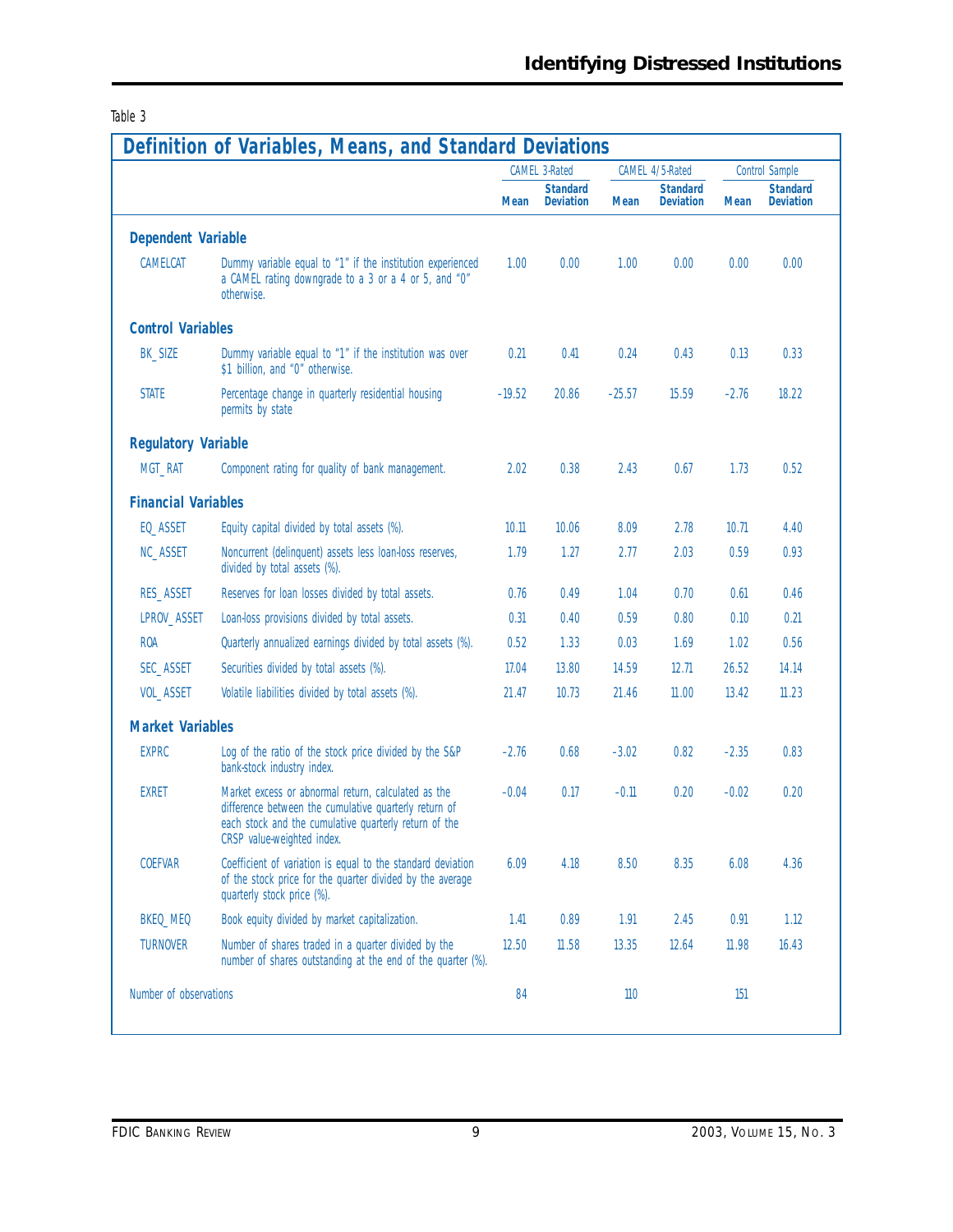liquidity in troubled times. A positive sign is The first accounting-related variable in the model, the equity-to-assets ratio (EQ\_ASSET), measures the ability of a firm to absorb loan losses before bankruptcy and is expected to be negatively related to the likelihood of future distress. The credit quality of the loan portfolio is captured by three variables: the level of delinquent or noncurrent assets less loan-loss reserves relative to total assets (NC\_ASSET), the level of loan-loss reserves to total assets (RES\_ASSET), and the quarterly amount of loan provisions to total assets (LPROV\_ASSET). The bank reserve variable is expected to be negatively related to the likelihood of a rating downgrade, whereas the noncurrent asset and quarterly loan provision variables are expected to be positively related. Profitability is measured by the return-on-assets variable (ROA), which is expected to be negatively related to future downgrades. Two measures of liquidity are the securities-to-assets ratio (SEC\_ASSET) and the volatile-liabilities to assets ratio (VOL\_ASSET). The SEC\_ASSET variable is expected to be negatively related to future distress, reflecting the fact that higher levels of securities to assets provide sources of additional expected for the volatile-liabilities ratio (VOL\_ASSET), reflecting the notion that higher levels of volatile liabilities reflect expensive and/or potentially risky funding strategies.

 variables. Stock price (EXPRC), measured as the Market prices and returns are our primary market natural logarithm of the ratio of the average quarterly price divided by the S&P bank-stock industry index, is expected to be negatively related to rating downgrades. Market excess returns are captured by EXRET, which measures the CRSP value-weighted excess quarterly returns for each observation (and is discussed above in the univariate analysis). Given the high degree of negative excess-return persistence observed above, we expect EXRET to have at least some predictive content and be negatively related to the future downgrades.

Several market variables reflect risk, as in the market model of Fama and French (1993) or the

 an institution's stock prices. A trading activity option model of Merton (1974). Price volatility is captured by the coefficient of variation in equity prices (COEFVAR) and is expected to be positively related to downgrades. The book-equity to market-equity ratio (BKEQ\_MEQ) provides a second measure of the market's valuation of the firm and is expected to have a positive coefficient because the ratio moves inversely with changes in variable, TURNOVER, which measures stock turnover on a quarterly basis, is expected to be positively related to rating downgrades.

The following equation shows the basic logit estimation equation:

$$
Camel_{it} = \alpha_i + \sum_{j=1}^{2} \beta_j \left( \text{Control Variables}_{ijt} \right)
$$
\n
$$
+ \sum_{j=3}^{3} \beta_j \left( \text{Regulatory Variables}_{ijt} \right)
$$
\n
$$
+ \sum_{j=4}^{10} \beta_j \left( \text{Financial Variables}_{ijt} \right)
$$
\n
$$
+ \sum_{j=1}^{15} \beta_j \left( \text{Market Variables } s_{ijt} \right) + \varepsilon_{it}
$$

The regression results are presented in table 4. Panel A shows the results for firms that were downgraded to 3, and panel B shows the results for firms that were downgraded to 4 or 5. Five models are specified to test the downgrade-predictive value of publicly available as opposed to confidential supervisory information. In particular, specifications 1–3 focus on publicly available information in bank quarterly reports and stock market data, whereas specifications 4–5 add confidential supervisory management ratings to the publicly available information used in models 1–3.

Specification 1 displays a traditional model of bank financial distress, based on publicly available financial data. The model contains two control variables, bank size (BK\_SIZE) and geographic location (STATE), although the size variable is generally not statistically significant. Following the two control variables are seven financial ratios, most of which perform as expected. The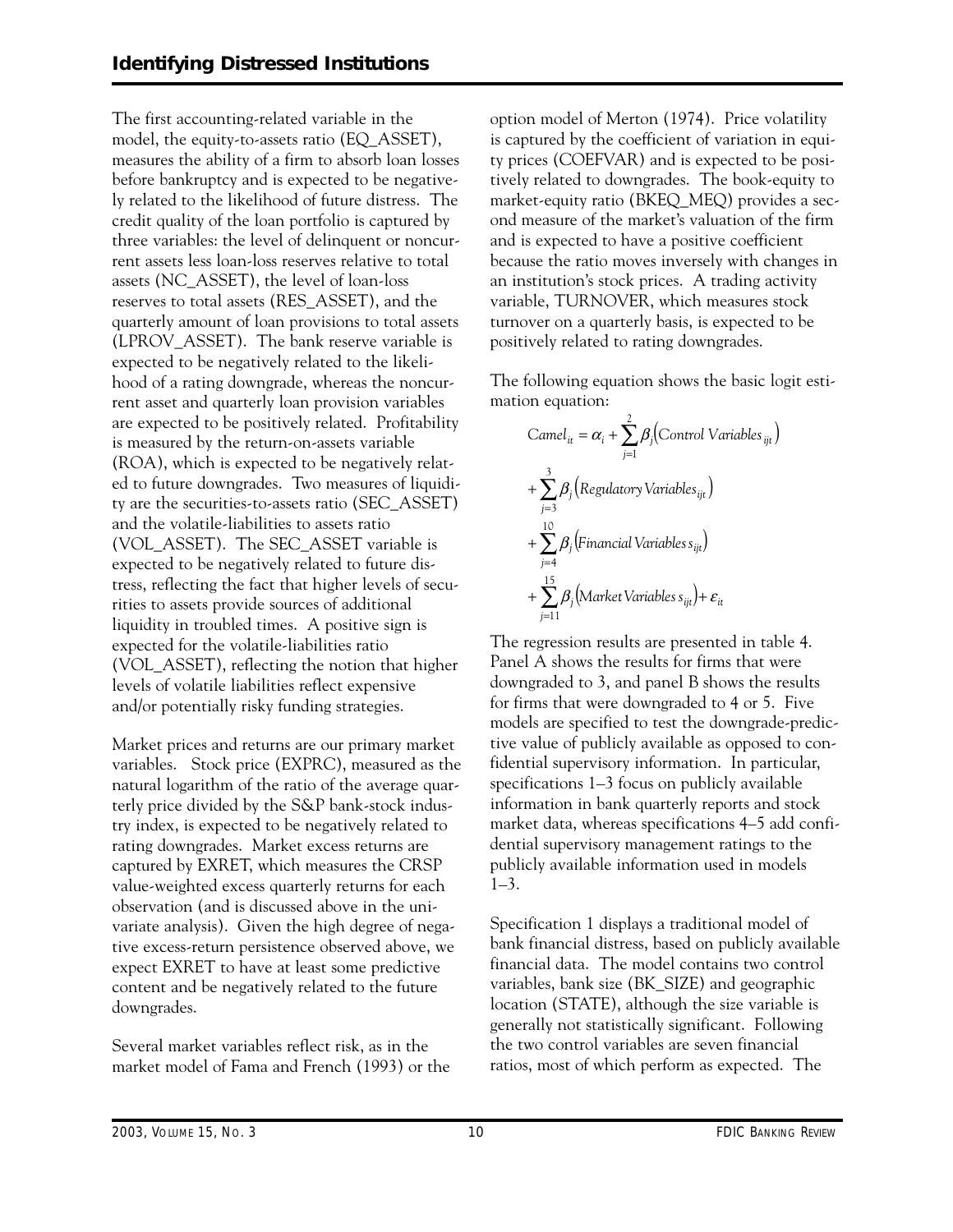| I<br>۰, |  |
|---------|--|
|---------|--|

| Logit Regression Results: Four Quarters before Downgrade |                      |                        |                                      |                        |                         |                        |                        |                                        |                         |                        |                         |
|----------------------------------------------------------|----------------------|------------------------|--------------------------------------|------------------------|-------------------------|------------------------|------------------------|----------------------------------------|-------------------------|------------------------|-------------------------|
| <b>Independent Anticipated</b>                           |                      |                        | A. CAMEL 3-Rated Group Specification |                        |                         |                        |                        | B. CAMEL 4/5-Rated Group Specification |                         |                        |                         |
| <b>Variable</b>                                          | <b>Sign</b>          | 1                      | $\overline{2}$                       | 3                      | $\overline{4}$          | 5                      | 1                      | $\overline{2}$                         | 3                       | 4                      | 5                       |
| Intercept                                                |                      | $-0.86$<br>(1.23)      | $-3.39$<br>$(5.00)***$               | $-2.13$<br>$(2.07)$ ** | $-3.76$<br>$(2.71)$ *** | $-4.46$<br>$2.95***$   | 0.90<br>(0.83)         | $-5.63$<br>$(5.98)***$                 | $-1.09$<br>(0.69)       | $-5.82$<br>$(2.96)***$ | $-7.58$<br>$(3.12)$ *** |
| <b>Control Variables</b>                                 |                      |                        |                                      |                        |                         |                        |                        |                                        |                         |                        |                         |
| <b>BK_SIZE</b>                                           |                      | 0.09<br>(0.16)         | 0.82<br>(1.83)                       | 0.21<br>(0.36)         | 0.12<br>(0.21)          | 0.21<br>(0.34)         | $-0.46$<br>(0.69)      | 1.38<br>$(2.86)***$                    | $-0.52$<br>(0.66)       | 0.34<br>(0.43)         | 0.12<br>(0.13)          |
| <b>STATE</b>                                             |                      | $-0.03$<br>$(2.97)***$ | $-0.05$<br>$(5.06)***$               | $-0.03$<br>$(2.72)***$ | $-0.03$<br>$(3.05)***$  | $-0.03$<br>$(2.80)***$ | $-0.07$<br>$(4.50)***$ | $-0.09$<br>$(6.93)***$                 | $-0.07$<br>$(4.17)$ *** | $-0.11$<br>$(4.29)***$ | $-0.13$<br>$(3.91)***$  |
| <b>Regulatory Variable</b>                               |                      |                        |                                      |                        |                         |                        |                        |                                        |                         |                        |                         |
| MGT_RAT                                                  | $\ddot{\phantom{1}}$ |                        |                                      |                        | 1.33<br>$(2.46)$ **     | 1.23<br>$(2.18)$ **    |                        |                                        |                         | 3.26<br>$(4.34)***$    | 3.41<br>$(3.96)***$     |
| <b>Financial Variables</b>                               |                      |                        |                                      |                        |                         |                        |                        |                                        |                         |                        |                         |
| EQ_ASSET                                                 |                      | $-0.02$<br>(1.04)      |                                      | $-0.04$<br>(1.54)      | $-0.01$<br>(0.25)       | $-0.02$<br>(0.68)      | $-0.42$<br>$(3.30)***$ |                                        | $-0.51$<br>$(3.26)***$  | $-0.48$<br>$(3.08)***$ | $-0.61$<br>$(-3.04)***$ |
| NC_ASSET                                                 | $\ddot{\phantom{1}}$ | 0.88<br>$(3.99)***$    |                                      | 0.83<br>$(3.63)***$    | 0.82<br>$(3.70)***$     | 0.77<br>$(3.34)***$    | 1.22<br>$(4.44)***$    |                                        | 1.17<br>$(4.17)$ ***    | 1.13<br>$(3.87)$ ***   | 1.11<br>$(3.52)***$     |
| <b>RES_ASSET</b>                                         | L.                   | $-1.19$<br>$(1.81)$ *  |                                      | $-1.24$<br>$(1.80)$ *  | $-0.91$<br>(1.36)       | $-0.94$<br>(1.35)      | $-0.71$<br>(1.23)      |                                        | $-0.95$<br>(1.56)       | $-1.08$<br>$(2.01)$ ** | $-1.31$<br>$(2.18)$ **  |
| LPROV_ASSET                                              | $\ddot{\phantom{1}}$ | 2.78<br>$(2.37)$ **    |                                      | 2.89<br>$(2.34)$ **    | 2.67<br>$(2.28)$ **     | 2.78<br>$(2.29)$ **    | 4.29<br>$(3.48)***$    |                                        | 4.63<br>$(3.43)***$     | 5.87<br>$(3.79)***$    | 6.61<br>$(3.63)***$     |
| <b>ROA</b>                                               |                      | $-0.83$<br>$(2.40)$ ** |                                      | $-0.65$<br>$(1.96)$ ** | $-0.75$<br>$(2.20)$ **  | $-0.61$<br>$(1.84)^*$  | $-1.29$<br>$(2.59)***$ |                                        | $-0.86$<br>(1.43)       | $-1.09$<br>$(1.76)^*$  | $-0.68$<br>(0.92)       |
| SEC_ASSET                                                |                      | $-0.04$<br>$(2.82)***$ |                                      | $-0.05$<br>$(2.89)***$ | $-0.04$<br>$(2.83)***$  | $-0.05$<br>$(2.92)***$ | $-0.05$<br>$(2.14)$ ** |                                        | $-0.05$<br>$(2.07)$ **  | $-0.09$<br>$(3.08)***$ | $-0.09$<br>$(2.82)***$  |
| VOL_ASSET                                                | $\ddot{}$            | 0.07<br>$(4.08)***$    |                                      | 0.07<br>$(4.05)***$    | 0.07<br>$(4.00)***$     | 0.07<br>$(4.01)***$    | 0.08<br>$(3.38)***$    |                                        | 0.08<br>$(3.08)***$     | 0.09<br>$(2.84)***$    | 0.09<br>$(2.66)***$     |
| <b>Market Variables</b>                                  |                      |                        |                                      |                        |                         |                        |                        |                                        |                         |                        |                         |
| <b>EXPRC</b>                                             |                      |                        | $-0.94$<br>$(3.38)***$               | $-0.52$<br>(1.56)      |                         | $-0.41$<br>(1.23)      |                        | $-1.34$<br>$(3.88)***$                 | $-0.95$<br>$(2.38)$ **  |                        | $-0.78$<br>$(1.66)^*$   |
| <b>EXRET</b>                                             |                      |                        | 0.25<br>(0.28)                       | $-0.07$<br>(0.06)      |                         | $-0.10$<br>(0.09)      |                        | $-1.17$<br>(1.31)                      | 0.60<br>(0.45)          |                        | 0.06<br>(0.04)          |
| <b>COEFVAR</b>                                           | $\ddot{}$            |                        | $-0.07$<br>(1.50)                    | $-0.04$<br>(0.59)      |                         | $-0.05$<br>(0.86)      |                        | $-0.01$<br>(0.22)                      | $-0.05$<br>(1.27)       |                        | $-0.11$<br>$(1.89)^*$   |
| BKEQ_MEQ                                                 | $\ddot{}$            |                        | 0.12<br>(0.72)                       | 0.25<br>(1.29)         |                         | 0.26<br>(1.28)         |                        | 0.03<br>(0.18)                         | 0.39<br>(0.98)          |                        | 0.45<br>(0.87)          |
| <b>TURNOVER</b>                                          | $\pm$                |                        | 0.00<br>(0.11)                       | 0.01<br>(0.43)         |                         | $-0.01$<br>(0.35)      |                        | 0.01<br>(0.54)                         | 0.00<br>(0.18)          |                        | 0.02<br>(0.73)          |
| AIC                                                      |                      | 194.50                 | 261.36                               | 197.50                 | 189.50                  | 194.07                 | 128.11                 | 224.75                                 | 126.32                  | 95.03                  | 97.86                   |
| $R^2$                                                    |                      | 0.43                   | 0.23                                 | 0.45                   | 0.45                    | 0.46                   | 0.61                   | 0.43                                   | 0.63                    | 0.66                   | 0.67                    |
| $\chi^2$ (relative to specification 1)                   |                      |                        |                                      | 7.00                   | 7.00 ***                |                        |                        |                                        | $11.79**$               | 35.08 ***              |                         |
| $\chi^2$ (relative to specification 4)                   |                      |                        |                                      |                        |                         | 5.43                   |                        |                                        |                         |                        | 7.16                    |
| degrees of freedom                                       |                      |                        |                                      | 5                      | 1                       | 5                      |                        |                                        | $\overline{5}$          | 1                      | 5                       |

Note: This table performs logit regression analysis on the sample of commercial banks and thrift institutions. All independent variables are defined in table 3. T-statistics are shown in parentheses below their corresponding regression coefficients. A single, double, or triple "\*" indicates significance at the 10%, 5%, or 1% level, respectively.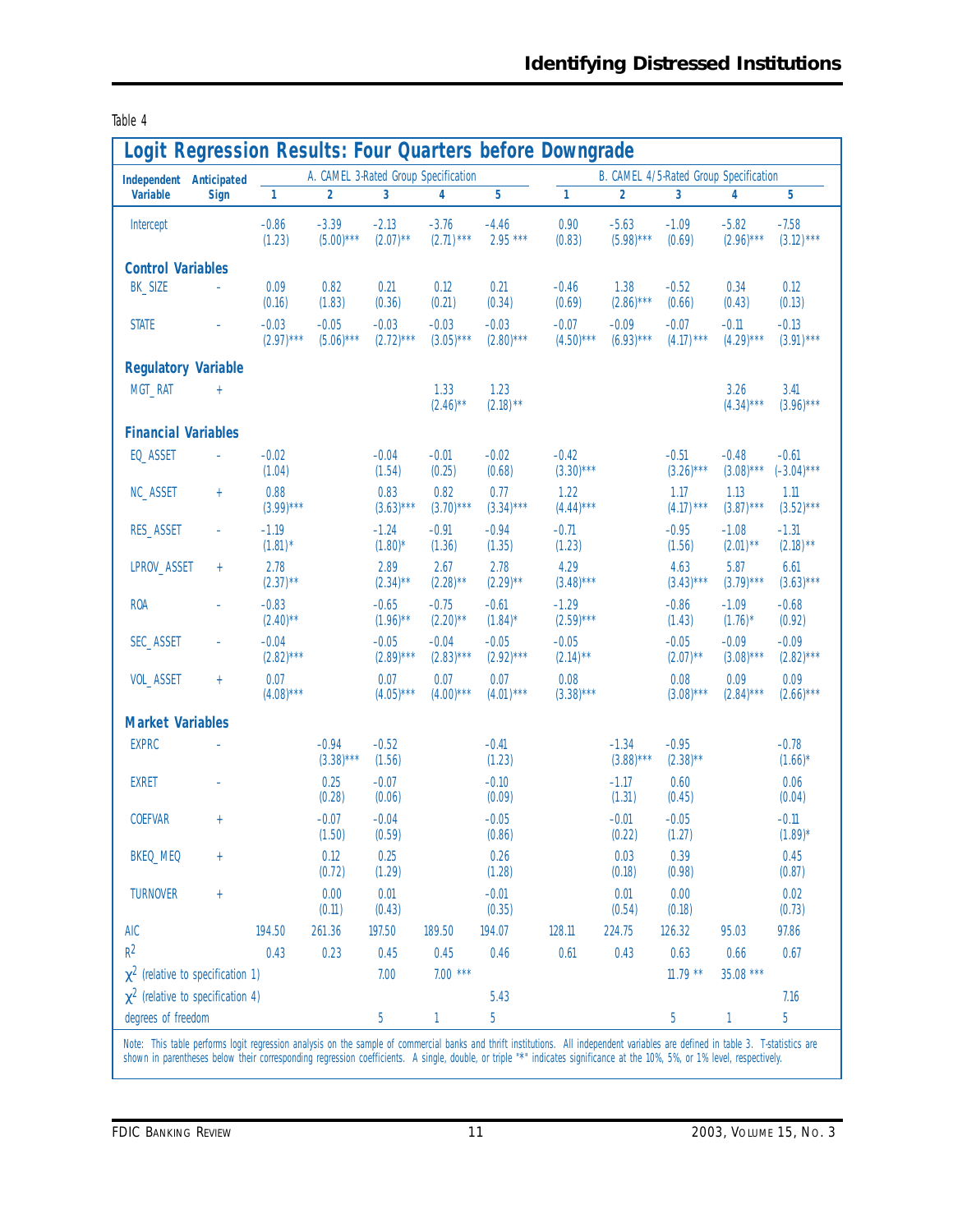tions that use this variable. A third asset-quality equity-to-asset ratio (EQ\_ASSET) has a negative sign as expected for both groups, thereby confirming the importance of equity levels in models predicting distressed CAMEL ratings. The first asset-quality variable, NC\_ASSET, is highly significant at the 1 percent level for all specifications for both groups, showing a direct link between the level of loan delinquency and the likelihood of obtaining a rating downgrade as expected. Another asset-quality variable, RES\_ASSET, has the expected negative sign, but it is significant in only four of the eight specificavariable, LPROV\_ASSET, has its expected sign and is significant at the 1 percent level for all relevant specifications. The return-on-asset variable (ROA) also exhibits a negative sign as expected and is generally significant for both groups. The two liquidity measures (SEC\_ASSET and VOL\_ASSET) also perform as expected. Since almost all the coefficients in specification 1 have their expected signs and are significant at the 1 percent level, this specification provides a good benchmark for assessing the marginal or incremental value of information in market-based variables or in confidential supervisory data.

Specification 2 displays a model with only publicly available market variables. Five market variables are specified: the excess price (EXPRC), a measure of abnormal returns (EXRET), price volatility (COEFVAR), the book-equity to market-equity ratio (BKEQ\_MEQ), and the turnover ratio (TURNOVER). The results show that of the five market variables for the two downgraded groups, only the EXPRC variable is statistically significant at the 1 percent level for both the 3 rated group and the 4/5-rated group. None of the other market variables appears to be a good predictor of the downgrades. The comparison of the first two models shows that the model using only market variables, specification 2, performs poorly in comparison with the basic CAMEL prediction model using only quarterly accounting data, specification 1.

The analysis proceeds with specification 3, where market variables are added to the benchmark regression of specification 1 to form a combined model to determine if the market data add significantly to the predictive ability of the model. In addition to identifying the significance of variable coefficients and t-tests, we are able to compare the models through the Akaike information criterion (AIC) and the likelihood-ratio-test statistic. If the AIC variable is lower and the likelihoodratio-test statistic is positive and statistically significant from a comparison of 3 to 1, we may conclude that a model based on public information combining quarterly and market-based data has higher explanatory power than the benchmark model in specification 1. The results for the combined model show that although only one of the market variables in the regression is significant, the overall model reveals a marginal improvement over specification 1 for the 4- and 5-rated group but no higher explanatory power for the 3-rated group. For the 4- and 5-rated group only, the AIC variable is lower, and its log likelihood test is significant at the 5 percent level. This result highlights the fact the 4/5-rated group presents a more extreme case of financial distress when compared with the 1- and 2-rated control group than does the relatively healthier 3-rated group.

Specification 4 contains financial variables similar to those of the other specifications as well as an additional confidential supervisory variable that captures the past component management rating (MGT\_RAT) of the institution. Thus the model reflects a mixture of both public and private information. The supervisory variable (MGT\_RAT) is highly significant for both groups, and this significance reveals that private information held by bank supervisors is important in predicting future downgrades. Furthermore, for specification 4, the AIC variable is lower and the log-likelihood-test ratio is significant at the 1 percent level for both the 3- and 4/5-rated groups, a result that demonstrates improvement over specification 1.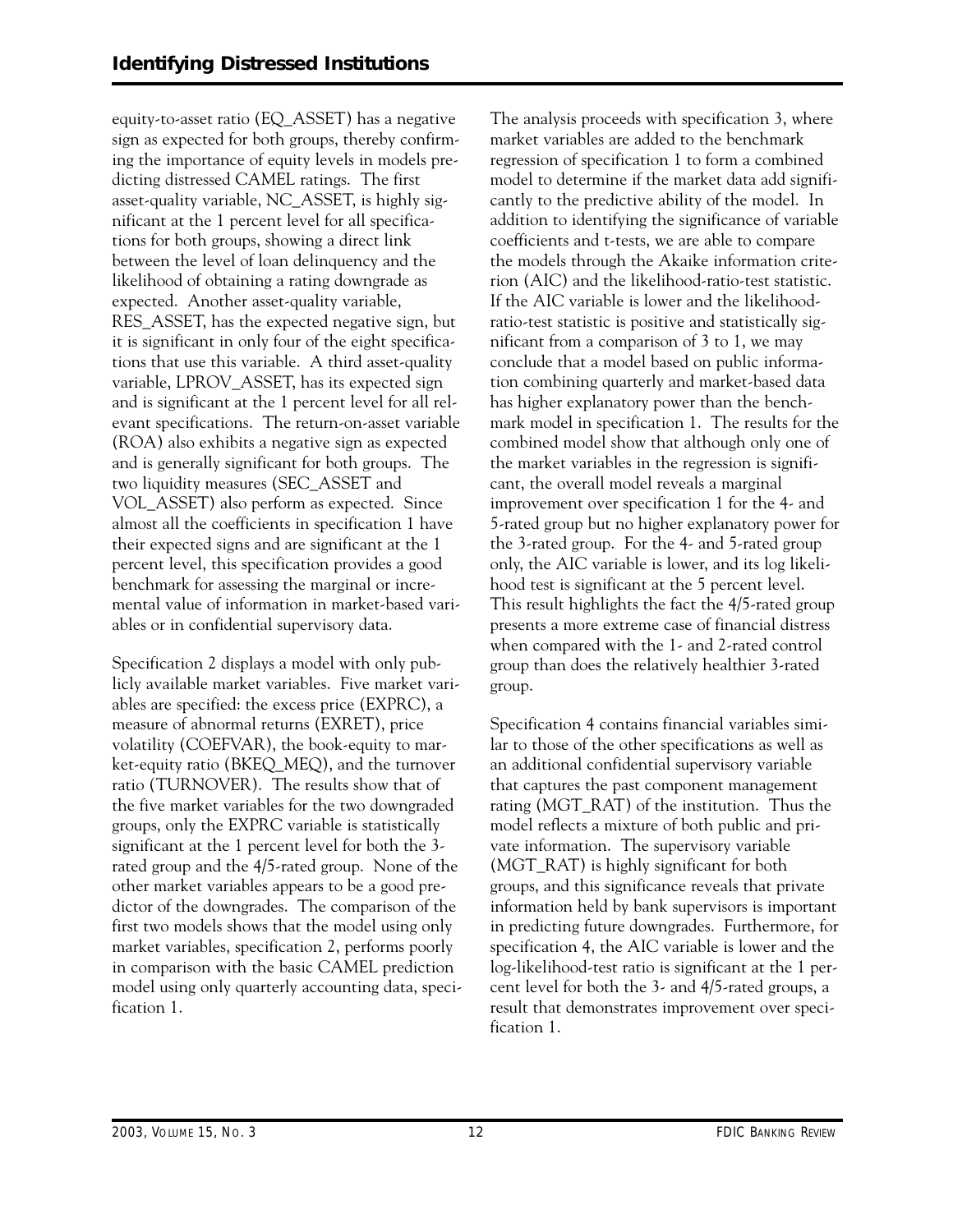Finally, the last model specification (5) adds market information to the model in specification 4. The results show no significant improvement over specification 4, as reflected in a higher AIC variable and an insignificant likelihood-ratio test.

Table 5 contains in-sample tests of the model for both the 3- and 4/5-rated groups for all five specifications. The critical cutoff probability is 50 percent, which is used to determine how the model performs in identifying which banks or thrifts in the two groups are properly classified as likely to experience future CAMEL rating downgrades.15 Within the in-sample classification for the 3-rated institutions, the correct downgrade prediction of distressed banks and thrifts is about 73 percent for the combined model with public data (specifica-

<sup>15</sup> The "critical probability" refers to the cutoff level, which determines which institutions fall into the predicted downgrade group and which do not. The logistic regression equation calculates a probability for each observation. The institutions whose calculated probability is 50 percent or more are considered likely to be downgraded and are placed into the "predicted downgrade" category.

**CAMEL Prediction Accuracy and Error Analysis:** 

tion 3), which is the same level as specification 1. Specification 2, with only stock market data, falls off to only 54 percent in correct downgrade predictions.

Generally the classifications for the 4/5-rated group improve over those for the 3-rated group; and for the 4/5-rated group, specification 3 improves over specification 1. When specification 4 is compared with specification 1, the addition of confidential supervisory information increases the correct downgrade prediction to 95 percent or at the same level as specification 3. Adding stock market data in specification 5 yields the largest correct downgrade classifications, at 96 percent.16 In terms of absolute numbers, the net change in forecast accuracy increases from 61 to

16 An out-of-sample test was not conducted because of the limited number of observations for the sample groups. An out-of-sample test requires a "holdout" sample of 20 to 30 percent of the original observations. Holding out that many observations would have significantly reduced the size of the sample available for the analysis.

| <b>Model</b><br><b>Specification</b><br><b>In-Sample</b> |                | $D-Pred$ $(D)$<br>(Correct D) |                | D-Pred (ND)<br>(Type 1 Error) | ND-Pred (ND)<br>(Correct ND) |               | $ND$ –Pred $(D)$<br>(Type 2 Error) |               |
|----------------------------------------------------------|----------------|-------------------------------|----------------|-------------------------------|------------------------------|---------------|------------------------------------|---------------|
| <b>Classification</b>                                    | <b>Percent</b> | <b>Number</b>                 | <b>Percent</b> | <b>Number</b>                 | <b>Percent</b>               | <b>Number</b> | <b>Percent</b>                     | <b>Number</b> |
|                                                          |                |                               |                | A. CAMEL 3-Rated Group        |                              |               |                                    |               |
|                                                          | 72.62          | 61                            | 27.38          | 23                            | 90.73                        | 137           | 9.27                               | 14            |
| $\overline{\phantom{a}}$                                 | 53.57          | 45                            | 46.43          | 39                            | 89.40                        | 135           | 10.60                              | 16            |
| 3                                                        | 72.62          | 61                            | 27.38          | 23                            | 91.39                        | 138           | 8.61                               | 13            |
| 4                                                        | 71.43          | 60                            | 28.57          | 24                            | 90.73                        | 137           | 9.27                               | 14            |
| 5                                                        | 73.81          | 62                            | 26.19          | 22                            | 91.39                        | 138           | 8.61                               | 13            |
|                                                          |                |                               |                | B. CAMEL 4/5-Rated Group      |                              |               |                                    |               |
| 1                                                        | 92.73          | 102                           | 7.27           | 8                             | 94.04                        | 142           | 5.96                               | 9             |
| 2                                                        | 73.64          | 81                            | 26.36          | 29                            | 88.74                        | 134           | 11.26                              | 17            |
| 3                                                        | 95.45          | 105                           | 4.55           | 5                             | 94.04                        | 142           | 5.96                               | 9             |
| 4                                                        | 95.45          | 105                           | 4.55           | 5                             | 94.70                        | 143           | 5.30                               | 8             |
| 5                                                        | 96.36          | 106                           | 3.64           | 4                             | 95.36                        | 144           | 4.64                               | 7             |

Table 5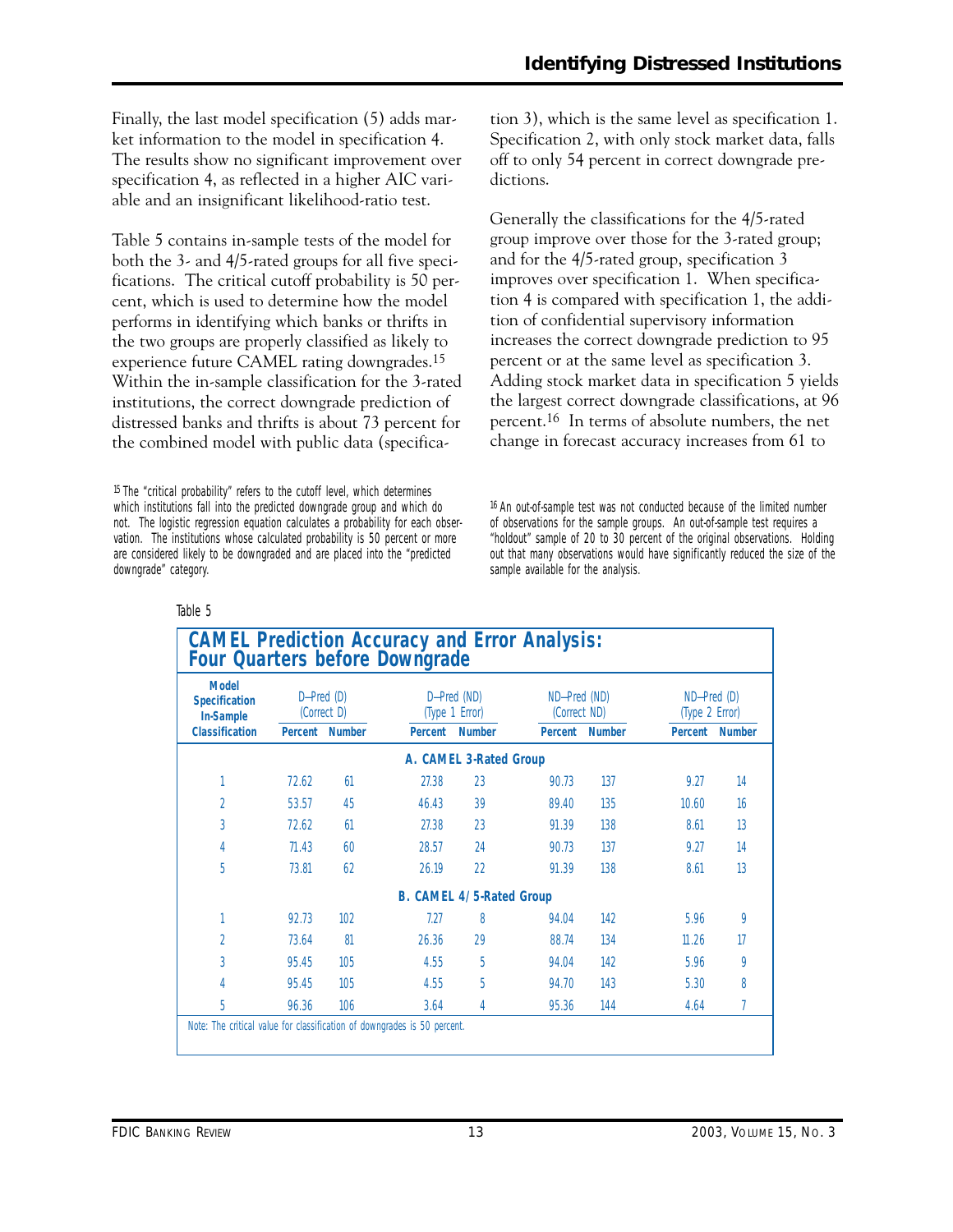only 62 institutions in the 3-rated group, an increase that is not significant. However, for the 4/5-rated group the change goes from 102 to 106 institutions as we move from specification 1 to specification 5. Thus, the in-sample classifications for the more distressed group show some incremental increase in correct downgrade predictions when stock market variables are added to the model.

# **Conclusion**

 ings assigned by regulators. A sample of banks This article explores the notion that publicly available stock price, return, and other marketrelated variables can provide timely information about bank and thrift financial condition; the article also determines whether such information can be used to improve the predictive accuracy of traditional off-site monitoring models for the purpose of anticipating changes in the CAMEL ratand thrifts that were downgraded to the CAMEL 3, 4, or 5 level between the years 1988 and 1995 was used in the analysis and was compared with a sample of 1- or 2-rated healthy institutions. The first part of the analysis—extensive univariate analysis—confirms the existence of timely information: relatively simple measures of stock price and returns exhibit downward trends as much as two years before banks and thrifts experience rating downgrades, while overall return volatility increases. However, no simple relationship appears in univariate comparisons of several other market variables, including average trading volume and average quarterly turnover of shares.

The second part of the analysis tests whether adding market information to models containing quarterly financial data incrementally improves the ability of the model to predict commercial bank and thrift CAMEL rating downgrades. Specifically, equity market variables such as stock price, returns, price volatility, market valuation, trading volume, and share turnover are combined in a binomial logistic model containing traditional default-prediction variables for the purpose of identifying distressed institutions. The results show that even though for the univariate analysis the market variables appeared to provide timely information before bank and thrift downgrades, in the regression model market information provided only marginal improvements when combined with quarterly financial data. Specifically, the stock market variables improved the fit of the regression model as well as the in-sample predictive content of traditional accounting-based models only for the most distressed institutions—the CAMEL 4- and 5-rated banks and thrifts. No similar evidence was found for the healthier 3-rated firms.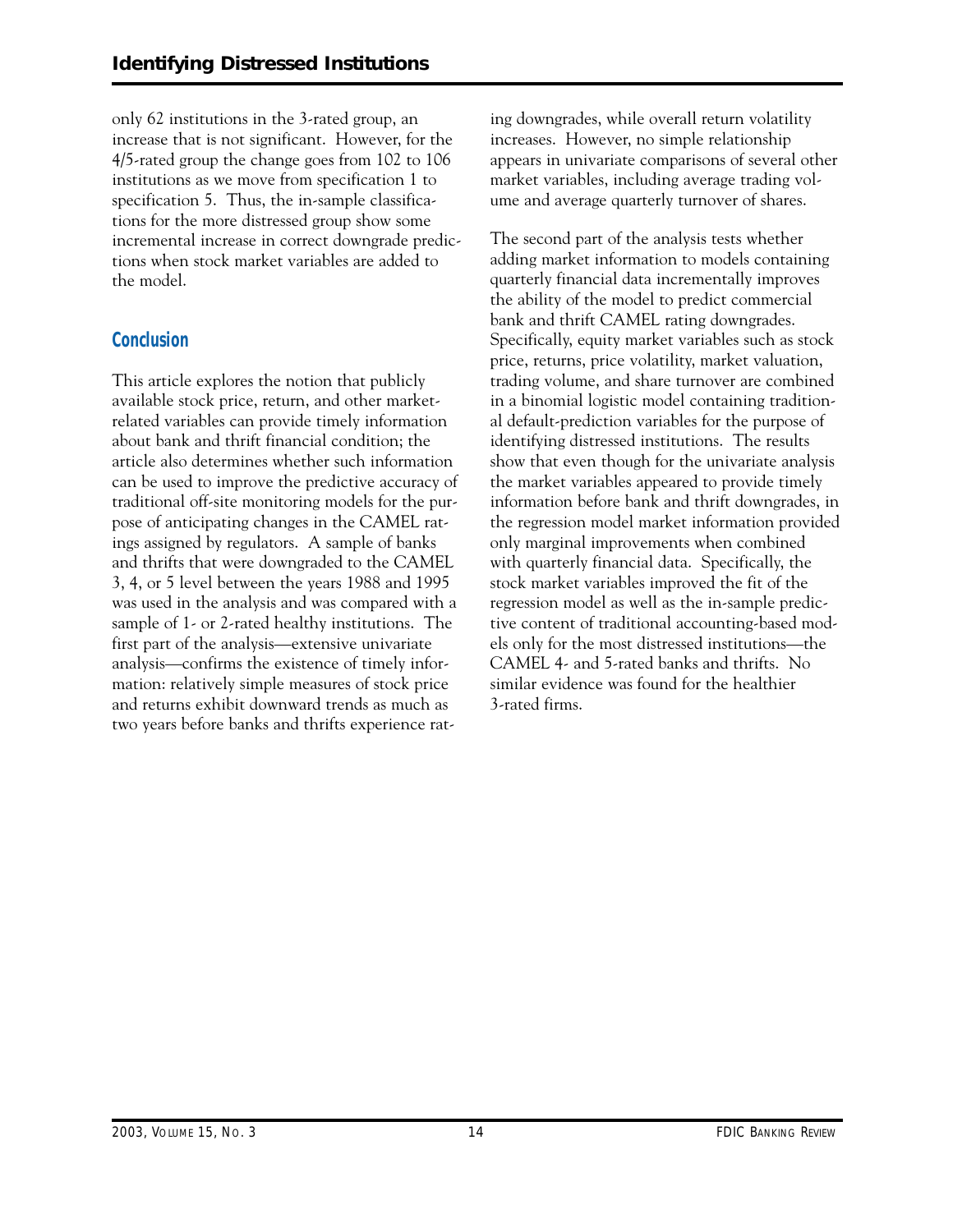#### **REFERENCES**

- Berger, Allen N., and Sally M. Davies. 1998. The Information Content of Bank Examinations. *Journal of Financial Services Research* 14, no. 2:117–44.
- Berger, Allen N., Sally M. Davies, and Mark J. Flannery. 2000. Comparing Market and Supervisory Assessments of Bank Performance: Who Knows What When? *Journal of Money, Credit, and Banking* 32 (August, pt.2): 641–67.
- Cole, Rebel A., and Jeffery W. Gunther. 1998. Predicting Bank Failures: A Comparison of On- and Off-Site Monitoring Systems. *Journal of Financial Services Research* 13, no. 2:103–17.
- Curry, Timothy, Peter Elmer, and Gary Fissel. 2001. Regulator Use of Market Data to Improve the Identification of Bank Financial Distress. Working Paper 2001-01. Federal Deposit Insurance Corporation.
- Curry, Timothy, Gary Fissel, and Gerald Hanweck. 2003. Market Information, Bank Holding Company Risk, and Market Discipline. Federal Deposit Insurance Corporation. Unpublished manuscript.
- Elmer, Peter J., and Gary S. Fissel. 2000. Forecasting Bank Failure from Momentum Patterns in Stock Returns. Federal Deposit Insurance Corporation. Unpublished manuscript.
- Fama, Eugene F., and Kenneth R. French. 1993. Common Risk Factors in the Returns on Stocks and Bonds. *Journal of Financial Economics* 33:3–56.
- Flannery, Mark J. 1998. Using Market Information in Prudential Bank Supervision: A Review of the U.S. Empirical Experience. *Journal of Money, Credit, and Banking*  30, no. 3:273–305.
- Gunther, Jeffery W., Mark E. Levonian, and Robert R. Moore. 2001. Can the Stock Market Tell Bank Supervisors Anything They Don't Already Know? Federal Reserve Bank of Dallas *Economic and Financial Review* (2nd quarter), 2–9.
- Greenspan, Alan. 1998. The Role of Capital in Optimal Banking Supervision and Crossroads: Capital Regulation in the Twenty-First Century. Federal Reserve Bank Regulation. In Proceedings of a Conference on Financial Services at the of New York *Economic Policy Review* 4, n.3:161–68.
- Krainer, John, and Jose A. Lopez. 2001. Incorporating Equity Market Information into Supervisory Monitoring Models. Working Paper 2001-14. Federal Reserve Bank of San Francisco.
- ———. 2003. How Might Financial Market Information Be Used for Supervisory Purposes. Federal Reserve Bank of San Francisco *Economic Review*, 29–45.
- Levonian, Mark. 2001. Subordinated Debt and the Quality of Market Discipline in Banking. Federal Reserve Bank of San Francisco. Unpublished manuscript.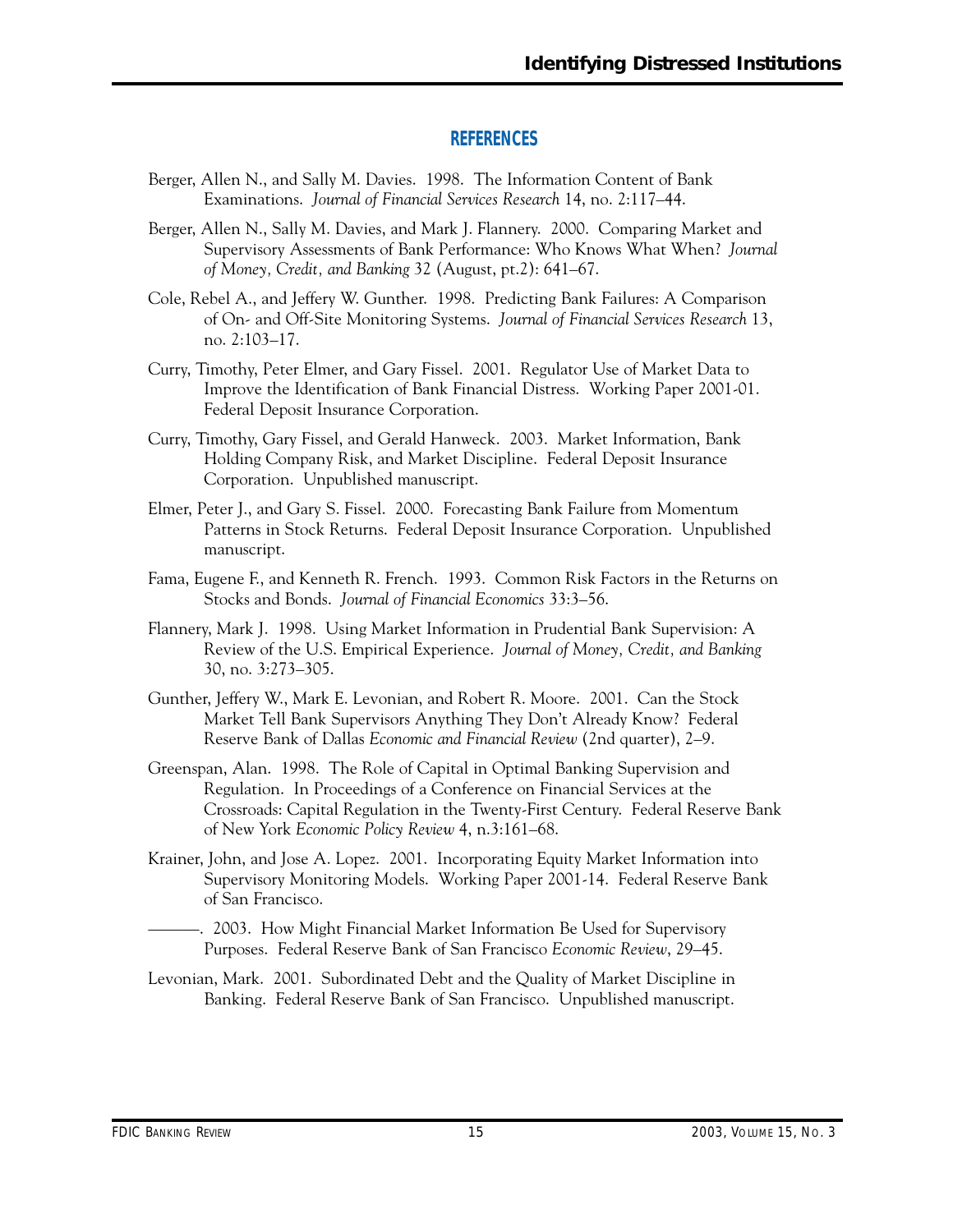- Merton, Robert C. 1973. Theory of Rational Option Pricing. *Bell Journal of Economics* 4 (spring): 141–83.
- ———. 1974. On the Pricing of Corporate Debt: The Risk Structure of Interest Rates. *Journal of Finance* 29:449–70.
- Meyer, Lawrence H. 1998. Remarks at the 16th Annual Monetary Conference, Money in the New Millennium: The Global Financial Architecture. Cato Institute, Washington, DC. October 28.
- Pettway, Richard H. 1980. Potential Insolvency, Market Efficiency, and Bank Regulation of Large Commercial Banks. *Journal of Financial and Quantitative Analysis* 15, no. 1:219–36.
- Tanoue, Donna. 2001. Remarks at the 100th Annual Meeting of the Conference of State Bank Supervisors, Traverse City, MI. May 18.
- Wang, Jiang. 1994. A Model of Competitive Stock Trading Volume. *Journal of Political Economy* 102, no. 1:127–68.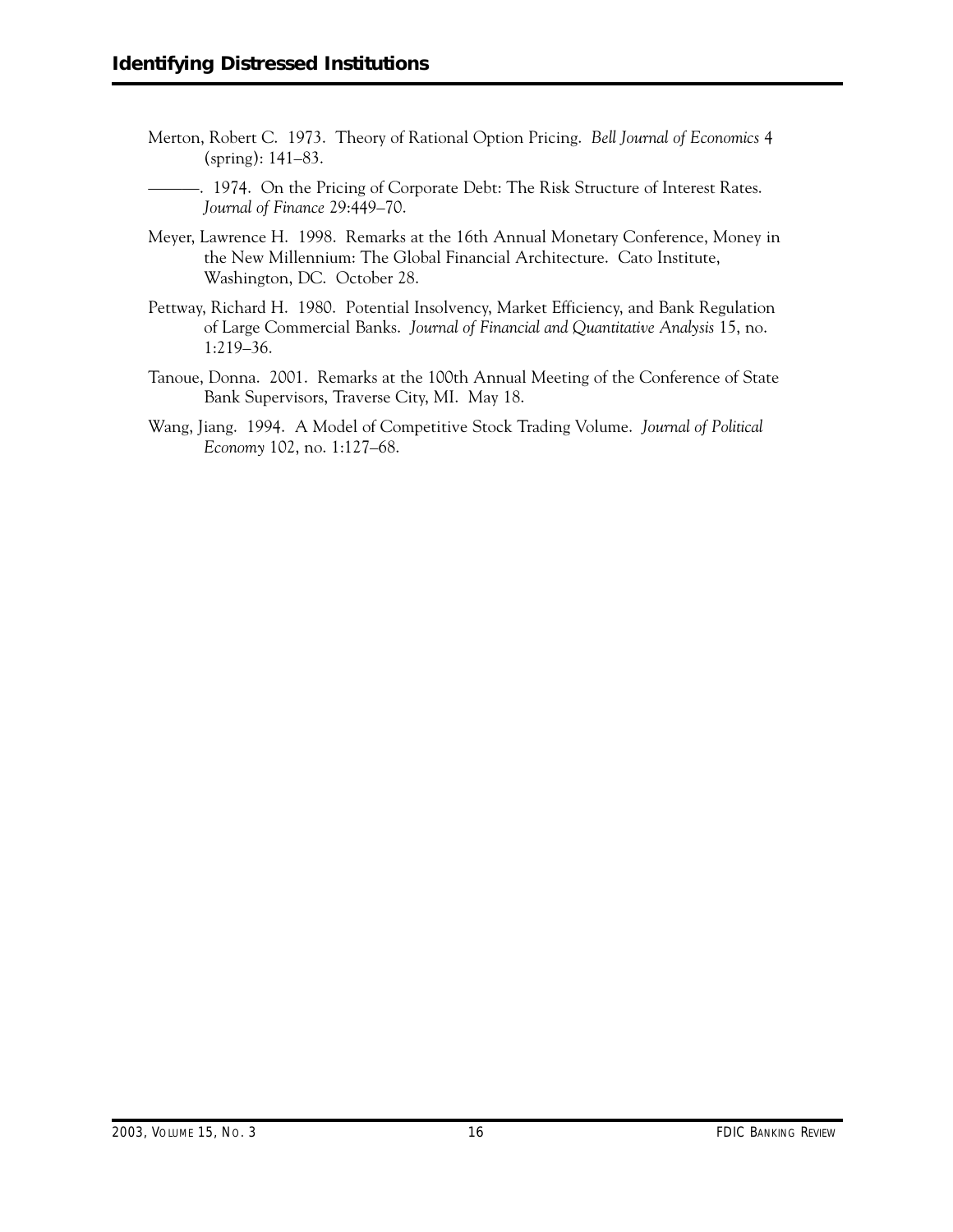# **The SCOR System of Off-Site Monitoring: Its Objectives, Functioning, and Performance**

*by Charles Collier, Sean Forbush, Daniel A. Nuxoll, and John O'Keefe\** 

The Federal Deposit Insurance Corporation (FDIC) and other bank supervisors have developed a number of tools with which to monitor the health of individual banks as well as the health of the industry as a whole.<sup>1</sup> One tool is on-site examinations: each bank is examined every 12 to 18 months and is assigned a CAMELS rating.2 These examinations provide the most complete and reliable information about banks' financial health, and supervisors regard CAMELS ratings as the best single indicator of banks' condition. However, between examinations a bank's financial

\* The authors are all on the staff of the Federal Deposit Insurance Corporation (FDIC): Charles Collier and Sean Forbush are in the Division of Supervision and Consumer Protection (Collier as chief of the Information Management Section, Forbush as a senior financial analyst), and Daniel Nuxoll and John O'Keefe are in the Division of Insurance and Research (Nuxoll as a senior economist, O'Keefe as chief of the Financial Risk Measurement Section). The multiyear development of SCOR involved many of the authors' colleagues, a number of whom have contributed to this article.

condition may change so that the CAMELS rating is no longer accurate. Therefore, the FDIC and other bank supervisors have developed other tools: off-site systems to monitor insured institutions between examinations.

The FDIC's major off-site monitoring tool is the **S**tatistical **C**AMELS **O**ff-site **R**ating (SCOR) system. The system was designed to help the FDIC identify institutions that have experienced noticeable financial deterioration. This article discusses that objective and the data and method used to meet it. The article then discusses the performance of SCOR in terms of that objective, as well as some auxiliary features that make the system more useful. Two appendices address key technical issues that arose during the development of SCOR.

# **Objectives of the Project**

The SCOR system was developed in the late 1990s to detect banks whose financial condition had substantially deteriorated since their last on-site examination. As its name indicates, the model is an off-site system that is meant to supplement the current system of on-site examinations.

The opinions expressed here are the authors' and do not necessarily reflect the views of the FDIC.

<sup>1</sup> Throughout this article, the term *banks* includes all insured financial institutions—commercial banks, savings banks, and thrifts.

<sup>2</sup> CAMELS is an acronym for **C**apital, **A**sset quality, **M**anagement, **E**arnings, **L**iquidity, and market **S**ensitivity. Examiners have rated sensitivity only since 1998. Strictly speaking, examination ratings before that year are CAMEL ratings, but we ignore this distinction and use "CAMELS" throughout, except in Appendix 1.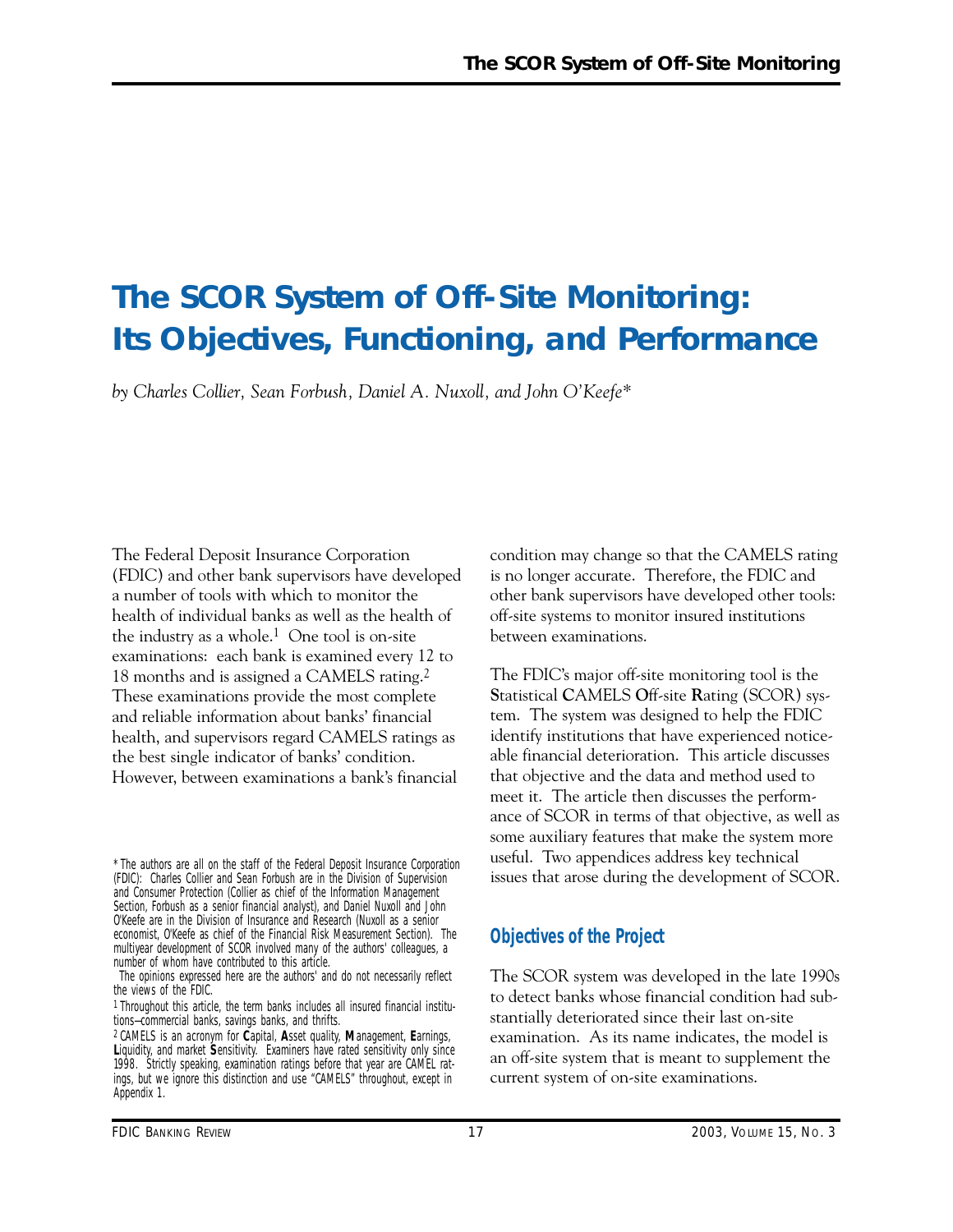After an examination, examiners assign the bank a composite CAMELS rating—a rating that reflects the bank's overall financial condition. The ratings range from 1 to 5, with 1 the best and 5 the worst (the meanings of the ratings are summarized in table 1). Banks with a rating of 4 or 5 are considered problem banks. Examiners also rate each of the six CAMELS components, again on a scale of 1 to 5. The meanings of the component ratings parallel those of the composite rating.

#### Table 1

| <b>Definitions of the CAMELS Ratings</b> |                                                              |  |  |  |  |
|------------------------------------------|--------------------------------------------------------------|--|--|--|--|
| Rating<br><b>Characteristic</b>          |                                                              |  |  |  |  |
| 1                                        | "sound in every respect"                                     |  |  |  |  |
| $\overline{2}$                           | "fundamentally sound"                                        |  |  |  |  |
| 3                                        | "exhibit some degree of supervisory concern"                 |  |  |  |  |
| 4                                        | "generally exhibit unsafe or unsound practices or condition" |  |  |  |  |
| 5                                        | "exhibit extremely unsafe or unsound practices or condition" |  |  |  |  |
|                                          | Source: FDIC Manual of Examination Policies.                 |  |  |  |  |

Off-site monitoring at the FDIC attempts to identify institutions that received a rating of 1 or 2 on the last examination but might well receive a rating of 3 or worse at the next examination. According to the definitions in table 1, institutions with a rating of 1 or 2 are sound, whereas those with a rating of 3 or worse have some significant problems; once an institution is rated 3 or worse, it has been identified as a concern, and the FDIC monitors it intensively. Consequently, only the likely passage from 1 or 2 to 3 or worse is of interest in off-site monitoring. Identifying 3- or 4-rated institutions that are likely to receive a worse rating at the next examination is not particularly useful from the supervisory perspective.

The difference between a rating of 2 and a rating of 3 has a number of practical implications. Institutions with a rating of 3 or worse are examined more frequently, generally receive closer supervision, pay higher deposit insurance premiums, and may face some legal restrictions on their activities. (Supervisors often take either formal or informal enforcement actions against these banks, and enforcement actions generally restrict an institution's activities or commit it to remedying an identified problem in its operations.)3

Consequently, the major objective of the SCOR project was to identify correctly the 1- and 2-rated institutions that were in danger of being downgraded to 3 or worse. The accuracy of the proposed system was analyzed in terms of two types of error, conventionally called Type I and Type II errors. Type I errors consist of false negatives or, more colloquially, "freeing the guilty." In our context, a false negative is failing to detect a downgrade before it occurs, so the level of Type I errors is the percentage of downgraded banks that the model did not identify as problems. Conversely, Type II errors consist of false positives, or "convicting the innocent." The level of Type II errors is the percentage of banks that are identified by the model, yet are found to be sound by a subsequent examination.4

There is a trade-off between Type I and Type II errors. Anyone can achieve 0 percent Type I error without a model simply by identifying all banks as likely to be downgraded. By identifying all banks, one has certainly identified all banks that will actually be downgraded. However, one has also identified as problems all of the banks not actually downgraded, so Type II error is 100 percent. Conversely, one can easily attain 0 percent Type II error by identifying no banks; however, this results in 100 percent Type I error. Generally, the more banks identified by a model, the lower the Type I error and the higher the Type II error.

Ideally, the users of a model determine the acceptable trade-off of Type I and Type II errors in terms of the relative costs of the two types of error. At

<sup>3</sup> See Curry et al. (1999) for a discussion of the effectiveness of enforcement actions.

<sup>4</sup> Actually, the relevant Type I and Type II errors are not those discussed in the text. For the FDIC's purposes, the critical question is whether the regional office is aware that a bank might present a supervisory concern, but because that awareness cannot be established retrospectively, all backtesting uses examination ratings. Because case managers have information besides examination ratings, the regional office is often aware of potential downgrades before they occur, but the backtests assume that the regional office is not aware of problems until an examination has begun. Thus, the backtests overstate the model's ability to identify banks that present a concern.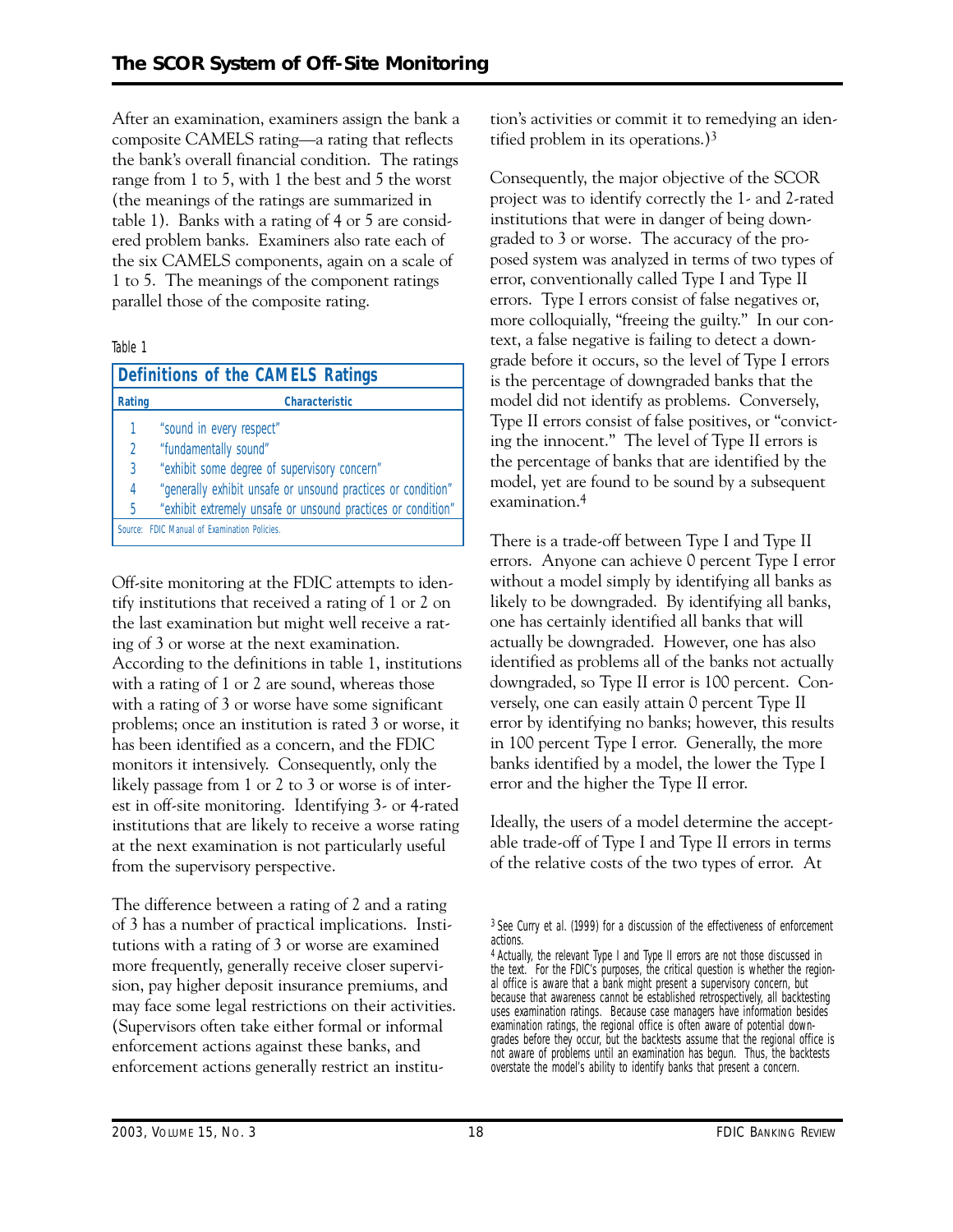the FDIC, each bank is assigned a case manager at the appropriate regional office. After a bank has been identified by SCOR as likely to be downgraded, the bank's case manager reviews the information available about the bank and determines whether further action is warranted. If the review causes sufficient concern, the FDIC manager can schedule an examination and can allocate resources to supervise the bank more closely. In the context of off-site monitoring, therefore, the cost of Type I error is slow reaction to problems at a bank—that is, a delay in increasing the supervision of the bank. On the other hand, the cost of Type II error is the waste of staff time spent conducting unnecessary reviews. In addition, Type II error undermines the credibility of the system, so case managers have little reason to be conscientious about reviews.

For ease of presentation, this article discusses Type I and Type II accuracy instead of error. Type I accuracy is the percentage of actual downgrades that were identified in advance by the model. Type II accuracy is defined analogously as the percentage of identified banks that are in fact subsequently downgraded.

For the designers of SCOR, accuracy was the major objective, and the benchmark for accuracy was CAEL, the off-site monitoring system developed at the FDIC during the mid-1980s. CAEL was an expert system that used basic ratios from the Call Reports (the quarterly financial reports filed by banks) to rate **C**apital, **A**sset quality, **E**arnings, and **L**iquidity (hence the name **CAEL**);5 CAEL did not produce management ratings because the quality of management cannot readily be identified with any financial ratio. The ratings of the four components were combined by means of a complicated system of weights to produce a

composite rating, which was used to identify institutions for off-site review.

CAEL rated institutions on a scale of 0.5 to 5.5. Conceptually, CAEL ratings are easily mapped to CAMELS ratings: a CAEL rating between 0.5 and 1.5 corresponds to a CAMELS ratings of 1, a CAEL rating of 1.5 to 2.5 corresponds to a CAMELS rating of 2, and so forth.6

SCOR was intended to produce ratings comparable to CAEL's while also being easier to analyze. CAEL's use of a complicated system of weights to derive a final composite rating made it difficult for examiners to understand which financial ratios were responsible for the poor ratings an institution received. Thus, although CAEL informed examiners which institutions had problems, it was not always informative about the nature of the problems. Consequently, a secondary objective for the designers of SCOR was to develop a method of analyzing ratings in terms of the underlying ratios.

#### **Development and Functioning of SCOR**

In contrast to the expert-system approach of CAEL, SCOR uses a statistical model. It compares examination ratings with the financial ratios of a year earlier. SCOR identifies which financial ratios were most closely related to examination ratings and uses that relationship to forecast future ratings.7 For example, to predict ratings on the basis of the June 2003 Call Report, SCOR compares data from the Call Report of June 2002 with actual examination ratings from the period July

<sup>5</sup> This expert system was designed by a group of experienced examiners, who decided which ratios were the best precursors of future problems. Updating the system would involve convoking another group of experienced examiners to deliberate about the model. For more information on CAEL, see FDIC (1997), 507ff.

<sup>6</sup> Actually, the mapping is not quite that simple because CAEL was built with a bias toward downgrading institutions. Without any bias, an institution receiving a CAEL rating of 2.5 would be as likely to receive a 2 at the next examination as a 3. The bias, however, means that an institution with a rating of 2.5 will in fact be more likely to receive a 2 than a 3. Because of the bias, CAEL identifies more banks as possible problems, thus increasing the Type II errors while decreasing the Type I errors. 7 The SCOR model is very similar to the SEER rating model, originally called FIMS, developed by the Federal Reserve System. Both SEER and SCOR draw on a long history of models of bank failure and distress. Demirgüç-Kunt (1989) reviews pre-FIMS developments, and Gilbert, Meyer, and Vaughn (1999) explain the rationale behind such models. For a discussion of the SEER system, see Cole, Cornyn, and Gunther (1995). SEER and SCOR differ in one important respect: SCOR does not use past CAMELS ratings to forecast future ratings. For a discussion of the issue of using past ratings to forecast future ratings, see Appendix 1.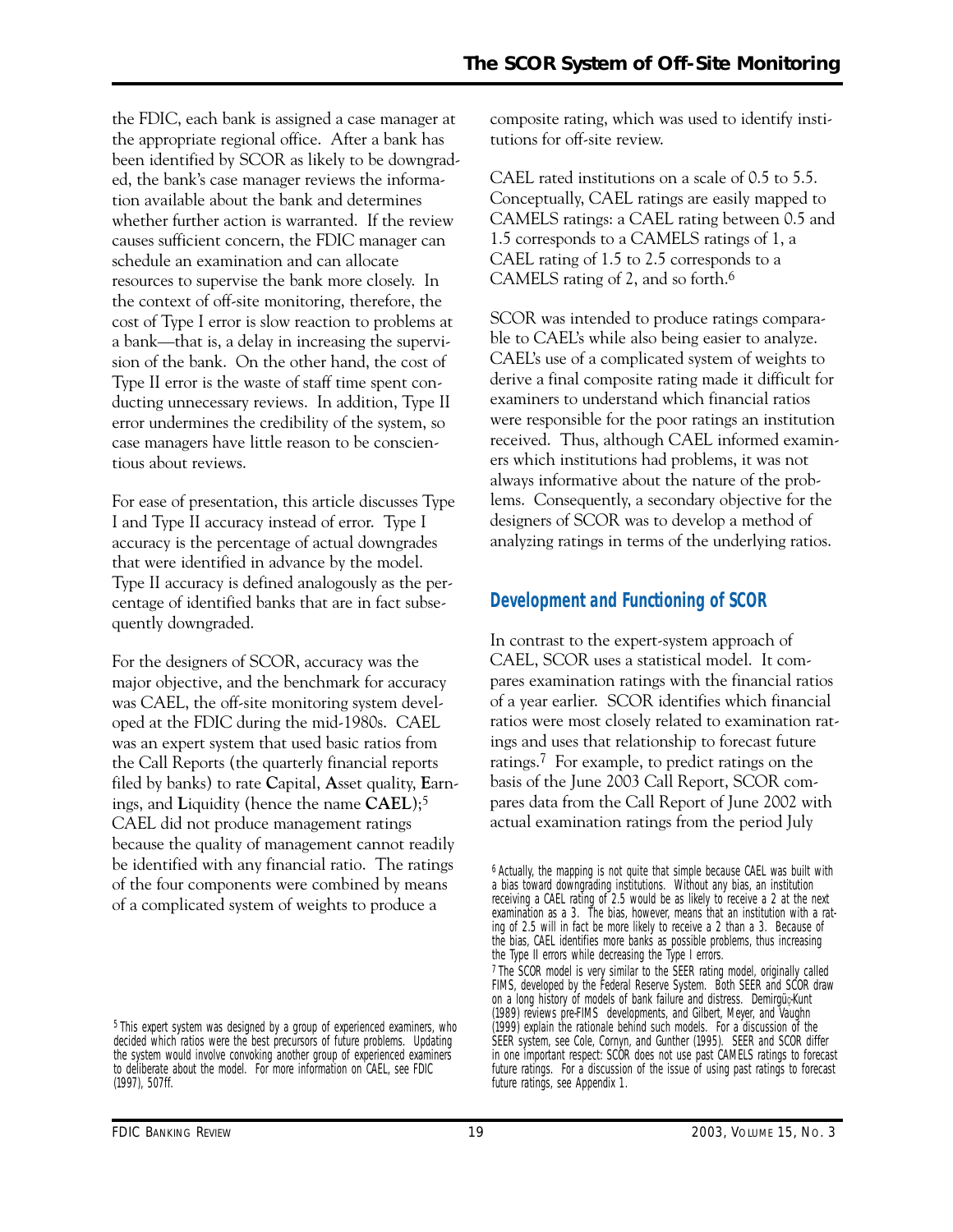2002 to June 2003. This procedure identifies the Call Report data that were the best indicators of ratings over the past year and uses that relationship to forecast ratings based on June 2003 data. The assumption is that the data that were the best indicators of ratings over the year just past will also be the best indicator over the year to come. The SCOR method, by identifying which ratios are consistently related to examination ratings, attempts to identify which ratios examiners consider the most significant and therefore could be interpreted as an attempt to read examiners' minds.

If the relationship between examination ratings and financial ratios changes, that change will be reflected in the model, generally through a change in coefficients, but only after a delay. For example, if examiners find that intangible factors (such as underwriting) have on average deteriorated and if they therefore assign poorer ratings, then the average SCOR rating will also worsen, even if the deterioration will not yet have affected the basic financial ratios. But because the model is estimated with examination ratings from the past year, the changes in the relationship between ratings and ratios will not be incorporated into the model until the next year.<sup>8</sup>

It is also important to note that SCOR is estimated every quarter and that therefore the ratings for June 2003 (for example) do not depend on any data before June 2002. The estimated relationship between ratings and ratios depends only on very recent data and changes slightly from quarter to quarter. Consequently, even if the Call Report ratios were identical, the ratings for June 2003 could be very different from those for June 1993 in principle. In practice, however, banks similar to those that had poor ratings in 1993 would also have poor ratings in 2003.

8 With regard to underwriting, at the conclusion of each exam FDIC examiners evaluate separately the quality of the institution's underwriting practices. The FDIC is currently researching whether these ratings can be used to forecast future examination ratings.

SCOR uses a stepwise estimation procedure that eliminates ratios whose relationship with examination ratings is not consistent (that is, ratios that are not statistically significant). In general, the stepwise procedure drops relatively few variables.

SCOR uses only two peer groups: banks and thrifts. Experimentation has indicated that additional peer groups do not improve the model's forecasting power.9

The model was developed with a somewhat conservative bias to avoid the problem of excessive data mining. This problem occurs because one can always find a complete coincidence that is statistically significant if one looks at enough data. For example, one might find that banks with a disproportionate number of left-handed tellers had poor CAMELS ratings. Clearly, one would be foolish to use this information to forecast ratings because there is no plausible connection between these two phenomena.10

One can avoid this pitfall by choosing variables that actually do cause problems in banks. Choosing such variables necessarily involves using informed judgment. The original specification for SCOR was chosen after both a review of the literature on bank failures and discussions with bank examiners.11 Discussions with examiners were particularly germane because examiners actually assign the ratings that the model is attempting to forecast. Alternative specifications were tested, and if testing demonstrated that a specification clearly improved the model's ability to detect downgrades of 1- and 2-rated institutions to 3 or worse, changes were made.

<sup>&</sup>lt;sup>9</sup> In two different experiments, credit card banks and large banks were eliminated from the model. In both cases, the model's forecasting power was worse. Homogeneity is the enemy of statistical models. 10 The FDIC does not collect data on left-handed tellers, but it does collect a vast amount of data on banks. It would be truly remarkable if some of these data were not correlated with CAMELS ratings. Statisticians are well aware that statistics can demonstrate correlation but not causation.

<sup>11</sup> The variables discussed in Cole, Cornyn, and Gunther (1995) are typical of those used in failure models. See also Hooks (1995) and Demirgüç-Kunt (1989).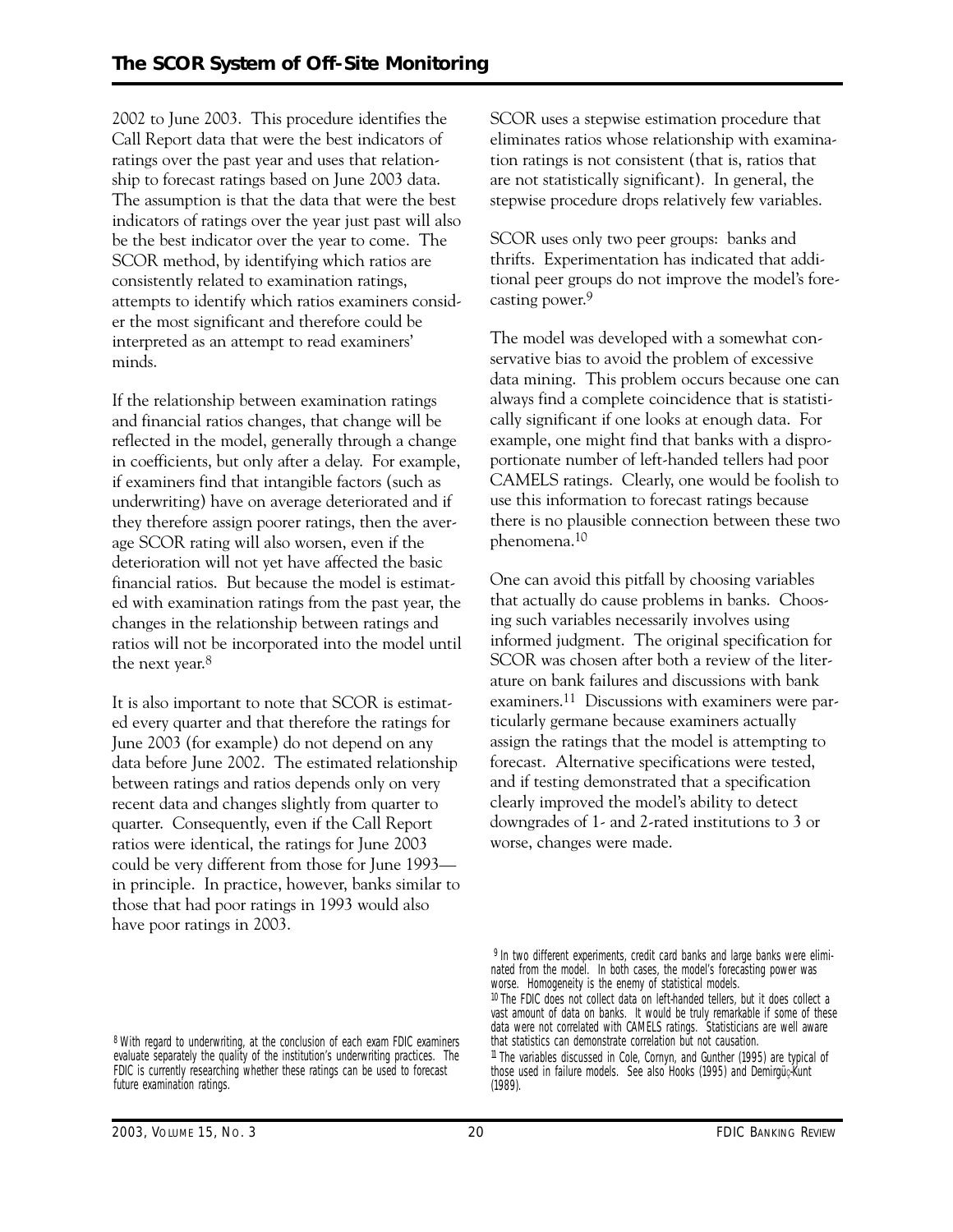The final SCOR model uses 12 variables; all are financial data from the Call Report, expressed as a percentage of assets. Table 2 lists the variables and some ratios for a completely hypothetical bank.12

Table 2

| lable 2                                                            |                               |
|--------------------------------------------------------------------|-------------------------------|
| <b>SCOR Variables and Ratios for a</b><br><b>Hypothetical Bank</b> |                               |
| <b>SCOR Variable</b>                                               | Percentage<br>of Total Assets |
| Equity                                                             | 13.59                         |
| Loan-Loss Reserves                                                 | 1.31                          |
| Loans Past Due 30-89 Days                                          | 2.23                          |
| Loans Past Due 90+ Days                                            | 0.89                          |
| Nonaccrual Loans                                                   | 1.51                          |
| Other Real Estate                                                  | 0.45                          |
| Charge-offs*                                                       | 1.18                          |
| Provisions for Loan Losses and Transfer Risk*                      | 1.28                          |
| Income before Taxes and Extraordinary Charges*                     | 0.10                          |
| <b>Volatile Liabilities</b>                                        | 25.31                         |
| <b>Liquid Assets</b>                                               | 28.16                         |
| Loans and Long-Term Securities                                     | 68.79                         |
|                                                                    |                               |

for mergers. \*Flow variables. These variables are lagging 12-month totals and have been adjusted

Tests of statistical significance show that all the variables are closely related to CAMELS ratings. In addition to the variables in table 2, we experimented with other variables, such as loan growth and average employee salaries. We also experimented with the definitions of some of the variables. For example, we experimented with using Tier-1 capital instead of simple equity, and with using average total assets instead of total assets in the denominators of the ratios. We did not find any other specification that produced consistently better forecasts than the model currently embodied in SCOR.

In table 2, the variables marked with asterisks are items from the income statement (flows), in contrast to the unmarked variables, which are from the balance sheet (stocks). Stocks are measured at a point in time; SCOR uses the end-of-quarter figures from the Call Report. Flows are measured over a period of time; SCOR uses trailing fourquarter totals, instead of the year-to-date numbers found on Call Reports.

Four-quarter totals can be significantly affected by mergers. To eliminate these effects, SCOR uses merger-adjusted data. If banks merge, SCOR does a pro forma merger of the data from pre-merger quarters. Although certainly not ideal, this method eliminates a major distortion due to merg $ers.13$ 

The model forecasts the probability that a bank will receive a specific rating. An example of ratings for a completely hypothetical bank can be found in table 3. According to SCOR, this completely hypothetical bank has approximately a 3 percent chance of receiving a rating of 1, a 55 percent chance of receiving a rating of 2, and so forth.

Table 3

| Sample SCOR Output for a<br><b>Hypothetical Bank</b>            |                    |  |  |  |
|-----------------------------------------------------------------|--------------------|--|--|--|
| Rating                                                          | <b>Probability</b> |  |  |  |
|                                                                 | 3.2                |  |  |  |
| 2                                                               | 55.0               |  |  |  |
| 3                                                               | 36.5               |  |  |  |
| 4                                                               | 4.9                |  |  |  |
| 5                                                               | 0.4                |  |  |  |
| <b>Probability of</b><br><b>Downgrade</b><br><b>SCOR Rating</b> | 41.8<br>2.44       |  |  |  |

<sup>13</sup> However, this method might introduce another distortion. Suppose major portions of the disappearing bank (for example, branches or a credit card portfolio) were sold within 12 months of the merger. SCOR's method of adjusting for mergers would include income from operations that were not part of the merged entity. Although examples of this sort of distortion can be found, they are relatively uncommon.

<sup>12</sup> An earlier specification of SCOR used 13 variables. Dividends were included, and net income was used instead of income before taxes. Pretax income is now used because of the increasing number of banks that are sub-chapter S corporations and do not pay corporate income tax, and dividends were dropped because supervisors commonly restrict dividends at troubled institutions. Thus, dividends are necessarily low at an institution after supervisors have identified it as troubled (it is important to remember, however, that low dividends do not necessarily signal that a sound institution is having trouble). Both changes—dropping dividends, and replacing pretax income with net income—demonstrate the importance of using informed judgment when selecting variables. The current version of SCOR is at least as accurate as the older version.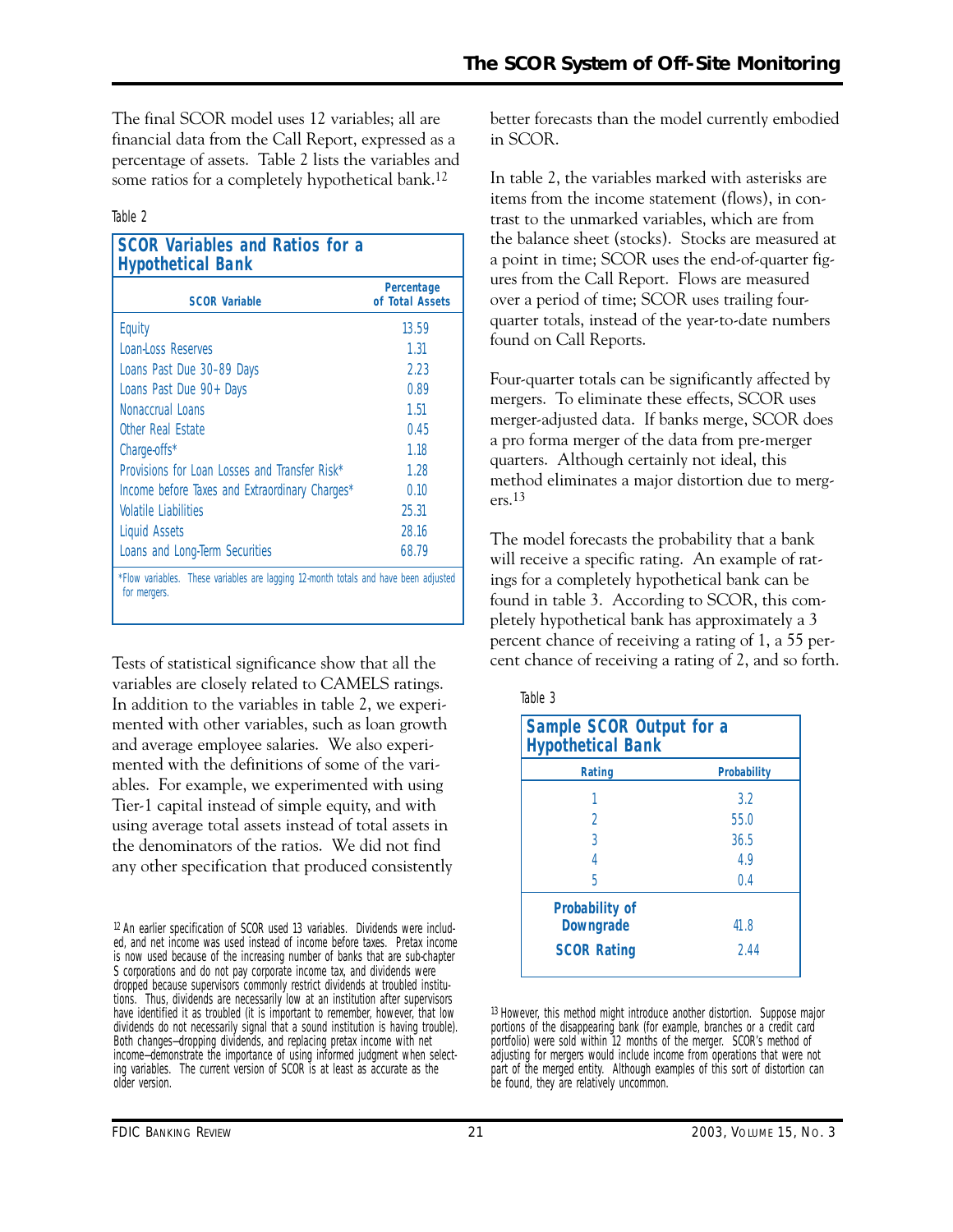The SCOR model also estimates the probability of receiving a downgrade. If our hypothetical bank is currently rated 2 or better, that probability is defined as its chance of receiving a rating of 3 or worse  $(36.5\% + 4.9\% + 0.4\% = 41.8\%).$ <sup>14</sup> Associated with these probabilities is a SCOR rating that equals the expected rating  $[(1 \times 3.2\%) +$  $(2 \times 55.0\%) + (3 \times 36.5\%) + (4 \times 4.9\%) +$  $(5 \times 0.4\%)$ ].<sup>15</sup>

The FDIC flags any bank with a downgrade probability of 35 percent or greater. Flagging means a bank must be reviewed by its case manager, and 35 percent was chosen because case managers have only a limited amount of time for reviewing banks. SCOR flags approximately as many banks as CAEL, but during the 1991–1992 recession the SCOR system would have flagged many more banks than CAEL. If SCOR flags so many banks that the review process overwhelms regional analysts—which could happen, for example, during a recession—the flag can be easily changed.16

#### **Results**

The previous section refers to various experiments that were done while SCOR was being developed. The success of these experiments was evaluated in terms of the objective of the model: whether the modifications produced a model able to correctly identify banks that were subsequently downgraded. This section reports on the results of the final model and demonstrates the type of testing that was repeatedly done during the course of this proj-

15 In practice, most banks have a high probability of receiving one or two specific ratings and almost no probability of receiving the other three ratings. The example shown in table 3 is typical. In these cases, we can closely approximate the downgrade probability by dropping the integer part of the SCOR rating. For the hypothetical bank in table 3, the approximate probability of being downgraded to a 3 is 42 percent. This approximation is exact if three of the five probabilities are zero.

ect, and the type of testing that demonstrated SCOR's superiority to its predecessor, CAEL.

Although the forecasts were evaluated at a variety of time horizons, testing focused on downgrades that occurred four to six months after a given Call Report date. The rationale for this emphasis is that the Call Report data are finalized 60 days after the Call Report date. Consequently, forecasts are not available to bank supervisors until 60 days after the Call Report date.17

Figure 1 shows the accuracy of the model at various time horizons. These results include only the first examination after the Call Report was filed. Clearly, accuracy decreases as the forecast horizon lengthens. However, SCOR has some success even at horizons of 16–18 months. Even at this time horizon, SCOR is at least seven times better than a random guess.18





 $17$  Another reason for focusing on the four- to six-month horizon is that after an examination, the Call Reports filed immediately before the examination almost always (but not absolutely always) are revised. Revisions to the Call Report that immediately precede the exam will bias the backtest because the SCOR model will have access to the corrected data instead of the data that were actually available to supervisors before the examination. This bias is minimized by the use of forecasts based on the Call Report filed four to six months before the examination—a Call Report less likely to be revised. <sup>18</sup> Banks that have problems are more likely to be examined, and the reported results include only the first examination after the Call Report that provided the data for the SCOR rating. Consequently, the results for a 16- to 18-month horizon include only the strongest banks, and only 2.6 percent of these were downgraded. In contrast, 18.8 percent of the banks identified by SCOR are downgraded 16 to 18 months later.

<sup>&</sup>lt;sup>14</sup> If the bank had a rating of 3, the probability of a downgrade would equal 5.3 percent  $(4.9\% + 0.4\%)$ . If it had a rating of 4, the probability of a downgrade would equal 0.4 percent. By definition, the downgrade probability for 5-rated banks is zero.

 used to flag banks for review. By 2001, when the weakening economy 16 When SCOR was adopted in 1999, a 30 percent downgrade probability was undoubtedly affected the financials at banks and caused more poor SCOR ratings and more reviews, that flag was resulting in too many reviews. Accordingly, the higher probability was adopted.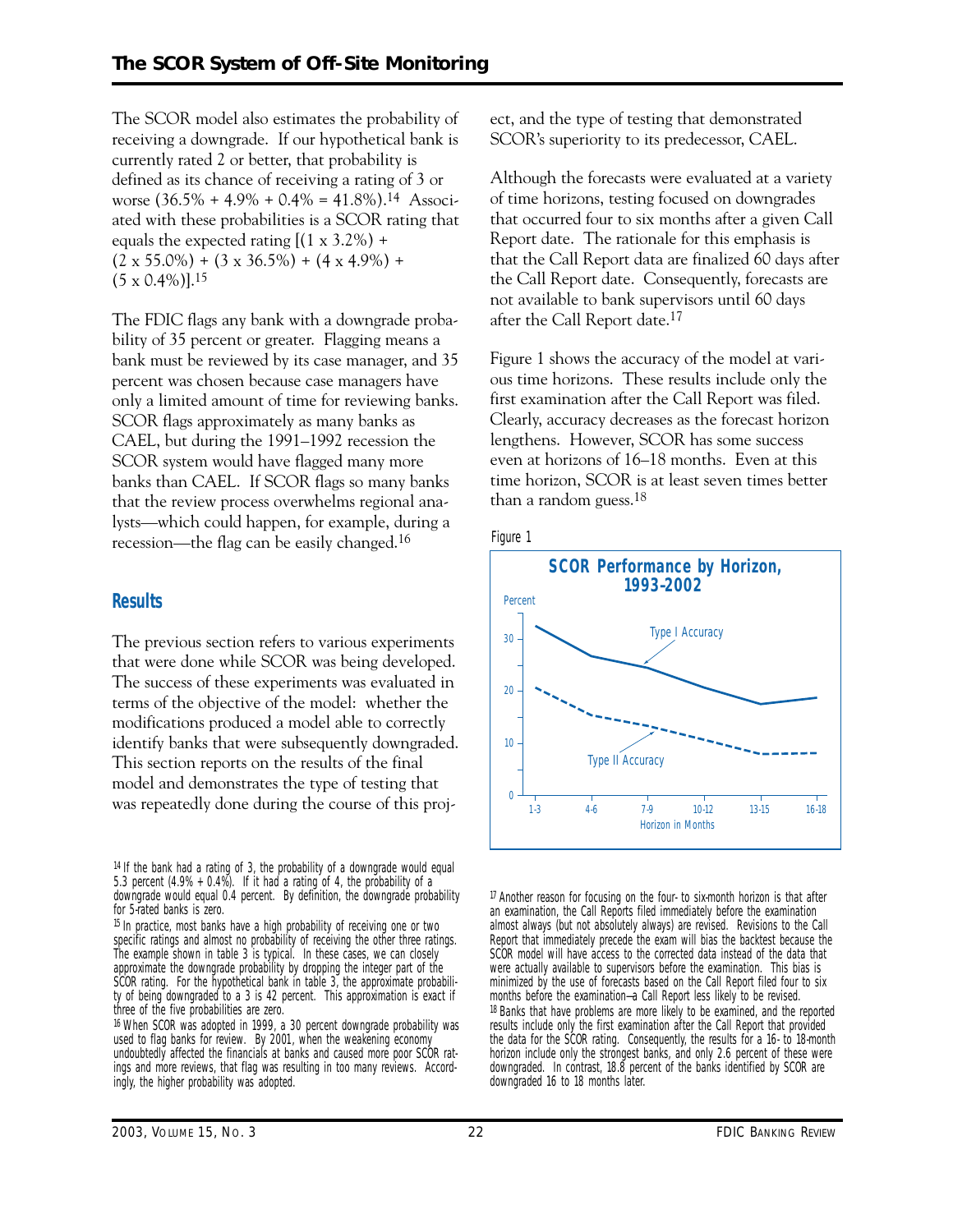Figure 2 shows, by Call Report year, the Type I and Type II accuracy achieved under the SCOR system. (The data for figure 2 are found in table 4.) Accuracy is assessed at a four- to six-month horizon, which corresponds closely to the period when the forecasts would be available to supervisors.



#### Table 4

|       | <b>Examined</b> | <b>Downgraded</b> | <b>Flagged</b> | <b>Correct</b> |
|-------|-----------------|-------------------|----------------|----------------|
| 1986  | 6,465           | 1,038             | 1,800          | 760            |
| 1987  | 6,990           | 691               | 1,027          | 394            |
| 1988  | 6,655           | 669               | 767            | 318            |
| 1989  | 7.236           | 691               | 776            | 335            |
| 1990  | 7,098           | 894               | 988            | 490            |
| 1991  | 7,740           | 714               | 1,170          | 397            |
| 1992  | 9.403           | 348               | 727            | 164            |
| 1993  | 9.911           | 187               | 253            | 40             |
| 1994  | 9.444           | 191               | 129            | 25             |
| 1995  | 8.961           | 153               | 108            | 19             |
| 1996  | 8,279           | 167               | 142            | 40             |
| 1997  | 7,321           | 156               | 107            | 30             |
| 1998  | 6,805           | 232               | 82             | 26             |
| 1999  | 7,020           | 302               | 118            | 39             |
| 2000  | 6,676           | 274               | 139            | 42             |
| 2001  | 6,623           | 312               | 196            | 56             |
| 2002  | 3,878           | 143               | 93             | 21             |
| Total | 126,505         | 7,162             | 8,622          | 3,196          |

**Performance of SCOR at Four- to** 

Clearly the accuracy of the model has declined substantially, and performance has been especially weak since 1993. Since 1993, SCOR has identified approximately 16 percent of the banks that were subsequently downgraded (Type I accuracy), and approximately 27 percent of the banks identified by SCOR were downgraded (Type II accuracy). It must be noted, however, that although the SCOR model is not extremely accurate, it is informative. While Type II accuracy of 27 percent is low, it is approximately nine times better than a random guess. The model does produce valuable information, distinguishing banks that are likely to be downgraded from those that are not.<sup>19</sup> SCOR was adopted to replace CAEL because it had higher levels of Type I and Type II accuracy for almost all time periods.

The low level of accuracy might be expected inasmuch as SCOR relies completely on financial ratios. Any such model will probably be more accurate when the reasons for downgrades are financial, and less accurate when the reasons have to do with some aspect of bank operations that does not affect the bank's financial ratios. For example, examiners may downgrade a bank because they discover that it has significantly weakened its underwriting standards or has weak internal controls—but as long as the more risky loans have not become past due, problems might not have made their way to the financial statements. Consequently, one might reasonably expect that SCOR would be less accurate over the last decade.20

The reliance on financial data has several other effects on SCOR's performance. For one thing, it means that SCOR is completely dependent on the accurate reporting of financial information. But in two of the more spectacular bank failures of the last few years—BestBank and the First National Bank of Keystone—the bank's condition had been substantially misstated; consequently, SCOR gave extremely good ratings to both banks.

<sup>19</sup> The reviews done by case managers almost inevitably indicate that banks flagged by SCOR have noticeable weaknesses, even though the weaknesses might not warrant an examination or closer supervision.

20 The recession of 2001 affected mostly the larger banks and had minimal effects on the rest of the industry.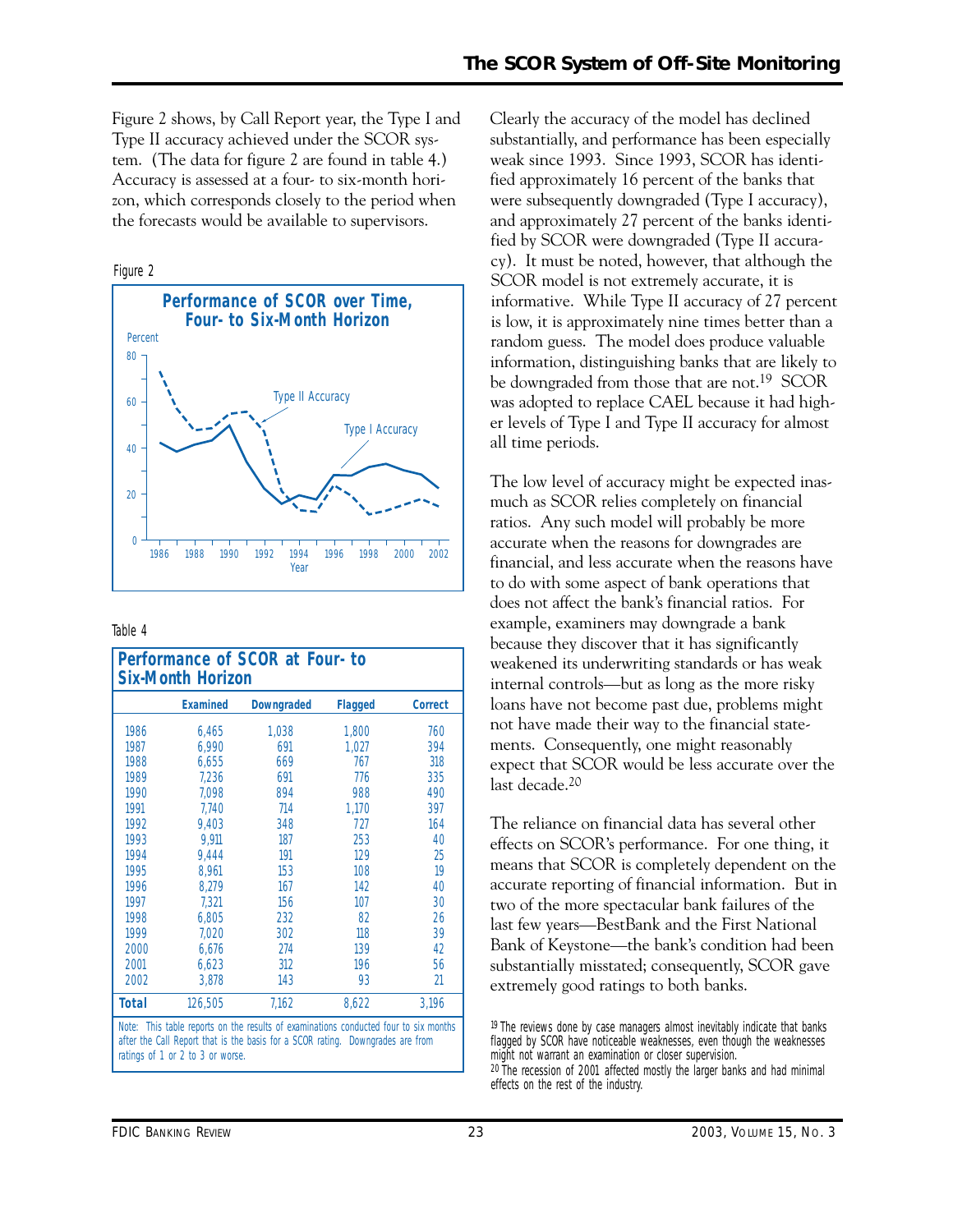These problems with SCOR demonstrate that it can never be a substitute for full-scope examinations. Examinations can detect unsafe practices before they affect the bank's financial condition; examinations can also detect misstated financial reports.21 As we have said before and will say again, SCOR is a complement to bank examinations, not a substitute for them.

# **Additional Features**

A secondary objective of the SCOR project was to produce ratings that were easier to understand and analyze than CAEL ratings. Several features were added to the model to help users of the ratings understand the reasons SCOR identifies a particular institution. First, the SCOR system produces component ratings that help identify specific areas of weakness in a bank. The most controversial of the component ratings has been the management rating because the conventional wisdom is that a model that uses financial ratios cannot identify weaknesses in management. Nonetheless, the SCOR management rating does indicate which banks are at risk of being downgraded.

The second auxiliary tool is a system of weights that indicate which variables are causing poor ratings. The operation of these weights is discussed in this section, while the more technical explanation is relegated to an appendix.

In addition to producing ratings that are more easily analyzed than CAEL ratings, SCOR has also proved useful for tracking trends in the industry. This ability is an extension of the more traditional off-site monitoring.

# *The Component Ratings*

The SCOR model produces a forecasted rating not only for the CAMELS composite but also for each

of the six CAMELS components. Case managers and examiners find these ratings useful for identifying the weaknesses in banks.22

The component ratings are produced by exactly the same method that is used to produce the composite rating. Most notably, the same variables are used for all the component ratings. But although all the variables in table 2 are relevant to the composite rating, some are more relevant to one or another of the six components. For example, the equity-asset ratio is obviously relevant to the capital component of CAMELS but is less important to the earnings component. SCOR, however, uses all the variables to forecast all the components and, by means of the stepwise procedure mentioned above, selects the variables that are more relevant to explaining the observed component.

The results indicate that examiners do not rate the components in isolation. Consider the capital component. Although the equity-asset ratio is critical for the rating of this component, other variables, too, are used to forecast it. For example, high levels of loans past due 30–89 days are consistently related to poor capital ratings. The reason SCOR uses this variable for this component may not be obvious, but the capital rating is determined by the adequacy of the bank's capital in relationship to its need for capital, and banks with high levels of past-due loans are likely to experience more losses in the future and are therefore likely to need more capital to absorb those losses. Consequently, if two banks have the same equity-asset ratio but one of them has a very high level of pastdue loans, that one would receive a worse capital rating.23

Although the component ratings are widely used, several financial analysts have raised questions about using SCOR to forecast the management rating. In contrast to the other components, this one is not obviously directly related to any finan-

<sup>21</sup> The FDIC's Division of Supervision and Consumer Protection rightly insists that bank examiners are not a substitute for adequate internal and external auditing. However, it was examinations that uncovered the fraud at both BestBank and First National Bank of Keystone. See Berger and Davies (1998) for a discussion of the auditing function of examinations.

<sup>22</sup> As mentioned above, CAEL produced ratings for capital, asset quality, earnings, and liquidity, which were then combined into a composite rating. <sup>23</sup> CAEL captured this type of relationship by treating some ratios as primary causes of ratings and others as secondary causes.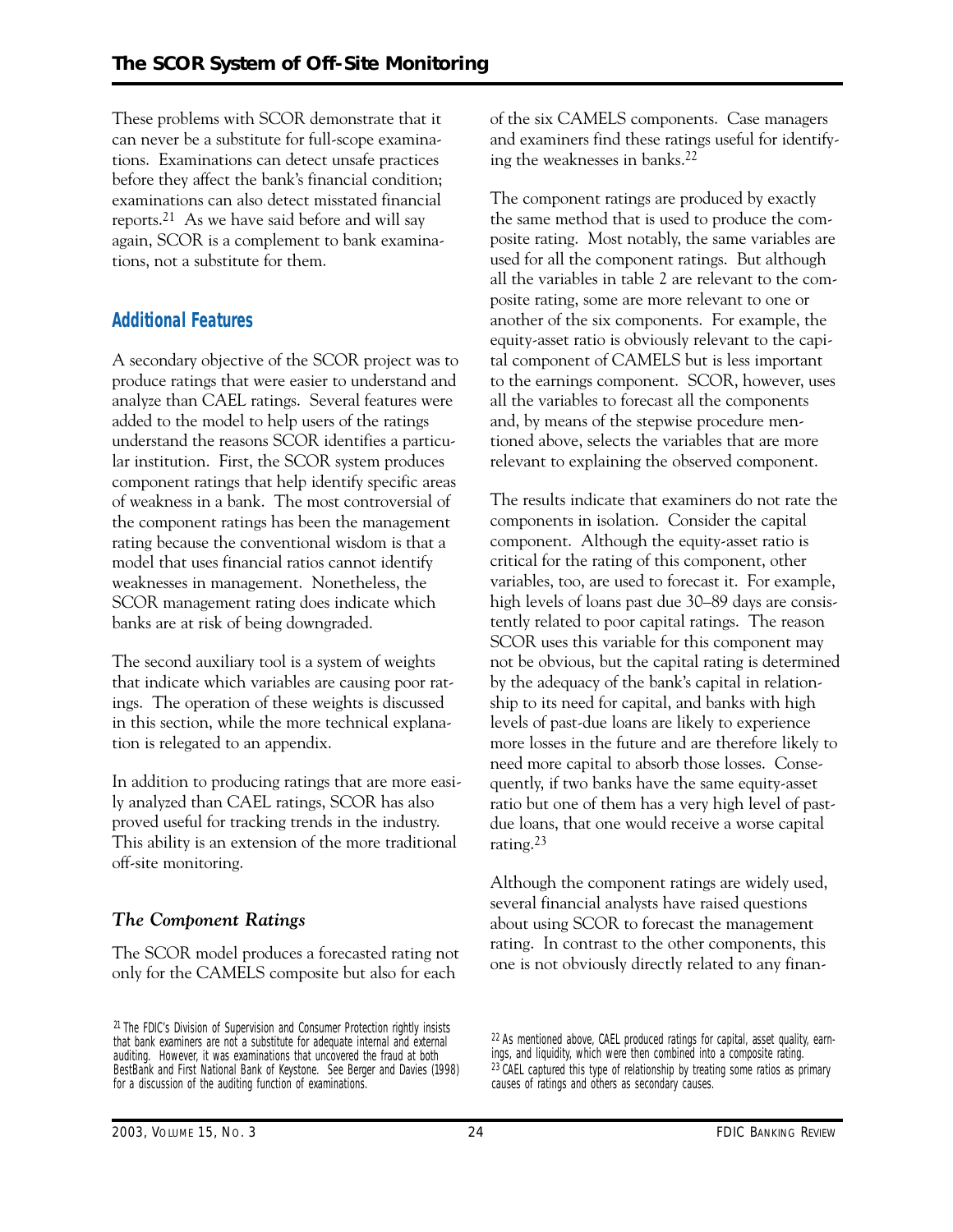cial ratios;24 internal controls and underwriting standards, for example, cannot be readily reduced to such ratios. In other words, many of the factors behind management ratings are intangible, and a statistical model cannot consider factors that cannot be reduced to accounting.

However, all the data in the Call Report can be viewed as indicators of the quality of a bank's management. Obviously factors such as economic conditions affect a bank's financial health, but the quality of management is always a critical factor as well. In the case of loans past due 30–89 days, for example, a high level of such loans implies that the bank has a problem with the quality of its assets and is more likely to have a poor asset rating at the next examination. However, that same level of loans past due 30–89 days might also mean that the bank's management has done a poor job underwriting the loan portfolio and that the bank is more likely to have a poor management rating. Other factors besides underwriting standards affect past-due ratios, so management ratings and pastdue ratios do not move in lockstep.

Moreover, the management rating is not alone in involving factors that do not appear on the Call Report. All the other components also involve such factors. For example, the asset rating depends on the level of classified loans, but no data on loan classifications are available until after the examination is actually complete. Thus, asset ratings cannot be assigned only on the basis of information from the Call Report. Similarly, capital ratings depend on the level of classifications as well as on qualitative assessments of the risk because the fundamental question is whether the available capital is adequate for the level of risk.

In short, the management rating is much like the other ratings. SCOR forecasts management ratings by using the same technique it uses for the other ratings: it examines the characteristics of banks to which examiners have recently assigned poor management ratings. SCOR has found that examiners give poor management ratings to banks with low earnings, low reserves for loan losses, and high levels of past-due and problem loans.

Most importantly, SCOR can produce reasonably accurate forecasts of management ratings. Figure 3 shows the accuracy of the component (and composite) forecasts. Although management forecasts are less accurate than some others, SCOR can still use relevant Call Report data to identify institutions likely to have management problems.25





#### *Weights of the Call Report Data*

Besides producing forecasted composite (and component) ratings, SCOR produces a system of weights that highlights which aspects of a bank's data are responsible for poor ratings.26 Each ratio is assigned a weight that indicates the contribution that that ratio made to the poor SCOR rating. By indicating which aspects of a bank's operations account for the subpar rating, these weights give case managers and others a starting point for analyzing ratings.

<sup>24</sup> Recall that this is the reason CAEL excluded the management component.

<sup>25</sup> Some other aspects of the forecasted management rating are worth noticing. First, the accuracy of the forecasted management rating deteriorates less over time, so at long horizons it is among the more accurate of the component forecasts. Second, the forecasted management rating does help signal downgrades in the composite rating.

<sup>26</sup> The mathematics behind the "weighting" system can be found in Appendix 2.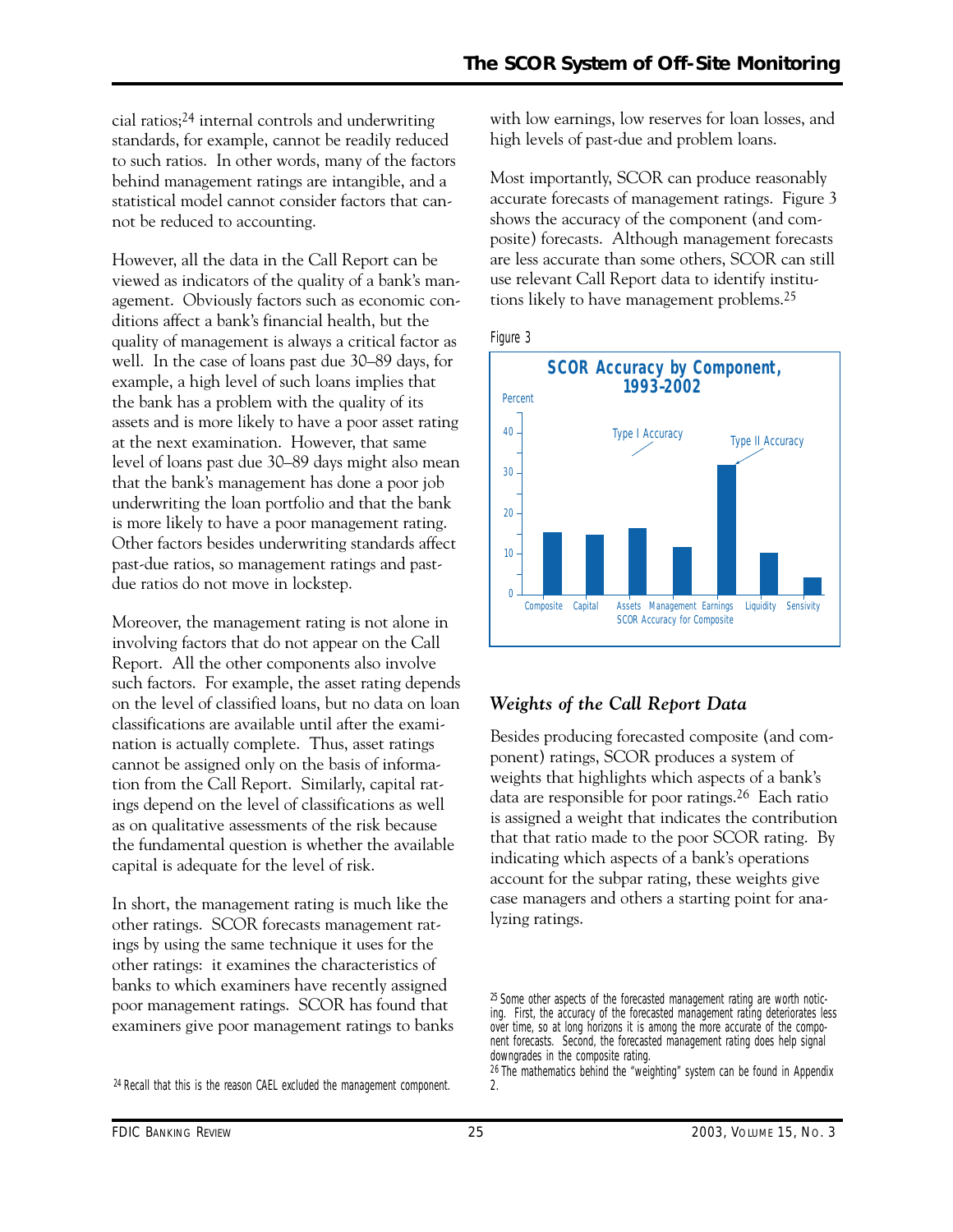In order to define a poor rating, SCOR needs some Table 5 standard for a good rating. SCOR uses the typical 2-rated bank as the benchmark because, by definition, 2-rated banks are sound institutions with some minor weaknesses.27 In contrast, 1-rated banks are very strong institutions, and banks with 3, 4, and 5 ratings have weaknesses severe enough that the institutions warrant close supervision. SCOR was designed to identify those banks that are in danger of receiving examination ratings worse than 2, so the 2-rated banks are the obvious standard of comparison.

SCOR considers the "median-2" bank to be the typical 2-rated bank. The median-2 bank is constructed from the median financial data for all the banks that were rated 2 in on-site examinations over the previous year. Thus, the capital-asset ratio is the median ratio for all the banks that received a 2-rating in the previous year. The median-2 bank does not actually exist; it is a statistical construct.28

The median-2 bank does not necessarily have a SCOR rating of exactly 2. If the typical 2-rated bank is a strong 2 (more like a 1-rated bank than a 3-rated bank), then the median 2 would probably have a SCOR rating of better than 2. In fact, at present the industry is very healthy. As a result, the median-2 bank has a SCOR rating of approximately 1.6.

Table 5 reports a hypothetical example of the SCOR weighting system. The weights indicate that the problems in the hypothetical bank are due primarily to poor-quality assets and low earnings. Income has a weight of approximately 29 percent, and nonaccrual loans have a weight of 28 percent. This means that the difference in income ratios accounts for approximately 29 percent of the difference between the SCOR rating of the median-2 bank and the rating of the hypothetical bank.

 $27$  See table 1. Peer groups could easily be used for this analysis but currently are not.

| <b>SCOR Weights for a Hypothetical Bank</b>             |               |                          |         |
|---------------------------------------------------------|---------------|--------------------------|---------|
|                                                         | Median-2 Bank | <b>Hypothetical Bank</b> |         |
| <b>Variable</b>                                         | <b>Ratio</b>  | <b>Ratio</b>             | Weight  |
| Equity                                                  | 9.31          | 13.59                    | $-7.16$ |
| Loan-Loss Reserves                                      | 0.80          | $1.31 -$                 | 0.00    |
| Loans Past Due 30-89 Days                               | 0.75          | $2.23 -$                 | 18.56   |
| Loans Past Due 90+ Days                                 | 0.10          | 0.89                     | 10.27   |
| Nonaccrual Loans                                        | 0.23          | $1.51 -$                 | 28.05   |
| Other Real Estate                                       | 0.00          | 0.45                     | 9.31    |
| Charge-offs                                             | 0.13          | 1.18                     | 4.66    |
| Provisions for Loan Losses and<br><b>Transfer Risk</b>  | 0.18          | 1.28                     | 0.00    |
| Income before Taxes and<br><b>Extraordinary Charges</b> | 1.38          | 0.10                     | 29.13   |
| Volatile Liabilities                                    | 14.13         | 25.31                    | 5.24    |
| <b>Liquid Assets</b>                                    | 32.34         | 28.16                    | 1.95    |
| Loans and Long-Term Securities                          | 71.29         | 68.79                    | 0.00    |
| <b>SCOR Rating</b>                                      | 1.60          | 2.44                     |         |

Loans past due 30–89 days and loans past due 90+ days also have high weights.

Weights can be negative or zero. Weights are used to explain poor ratings, and those variables that would actually contribute to a better rating receive negative weights. For example, in table 5 the bank actually has more capital than the median-2 bank, so equity has a negative weight. This ratio is better, not worse, than that of the median 2, so it would tend to be a reason for a better, not a worse, rating.

Zero weights occur when there is no consistent relationship between a ratio and the examination ratings. For example, in table 5 loan-loss reserves have a zero weight. This could occur if some banks with high loan-loss reserves were being conservative and providing for any possible losses whereas other banks with high loan-loss reserves had asset-quality problems. In such a case, some banks with high reserves would have good ratings and some would have poor ratings, and SCOR would not find a consistent relationship.29 The

<sup>&</sup>lt;sup>28</sup> The median-2 bank is used as the basis of comparison instead of the "mean 2" because outliers tend to increase mean financial ratios. A simple example illustrates the point. If 99 banks have capital-asset ratios of 9 percent and 1 has a capital-asset ratio of 90 percent, the mean capital-asset ratio is 9.81 percent. The median is 9 percent, which is more representative.

<sup>&</sup>lt;sup>29</sup> There are other possible reasons that a stepwise procedure might eliminate a variable. For example, if two of the explanatory variables were highly correlated, the stepwise procedure would choose the one most closely related to CAMELS ratings and would ignore the other.

In practice, the coefficients used by SCOR are very stable from one period to the next, and the stepwise procedure adds or drops only marginally important variables. In historical tests, SCOR uses almost all the variables each quarter to forecast either a composite or a component rating.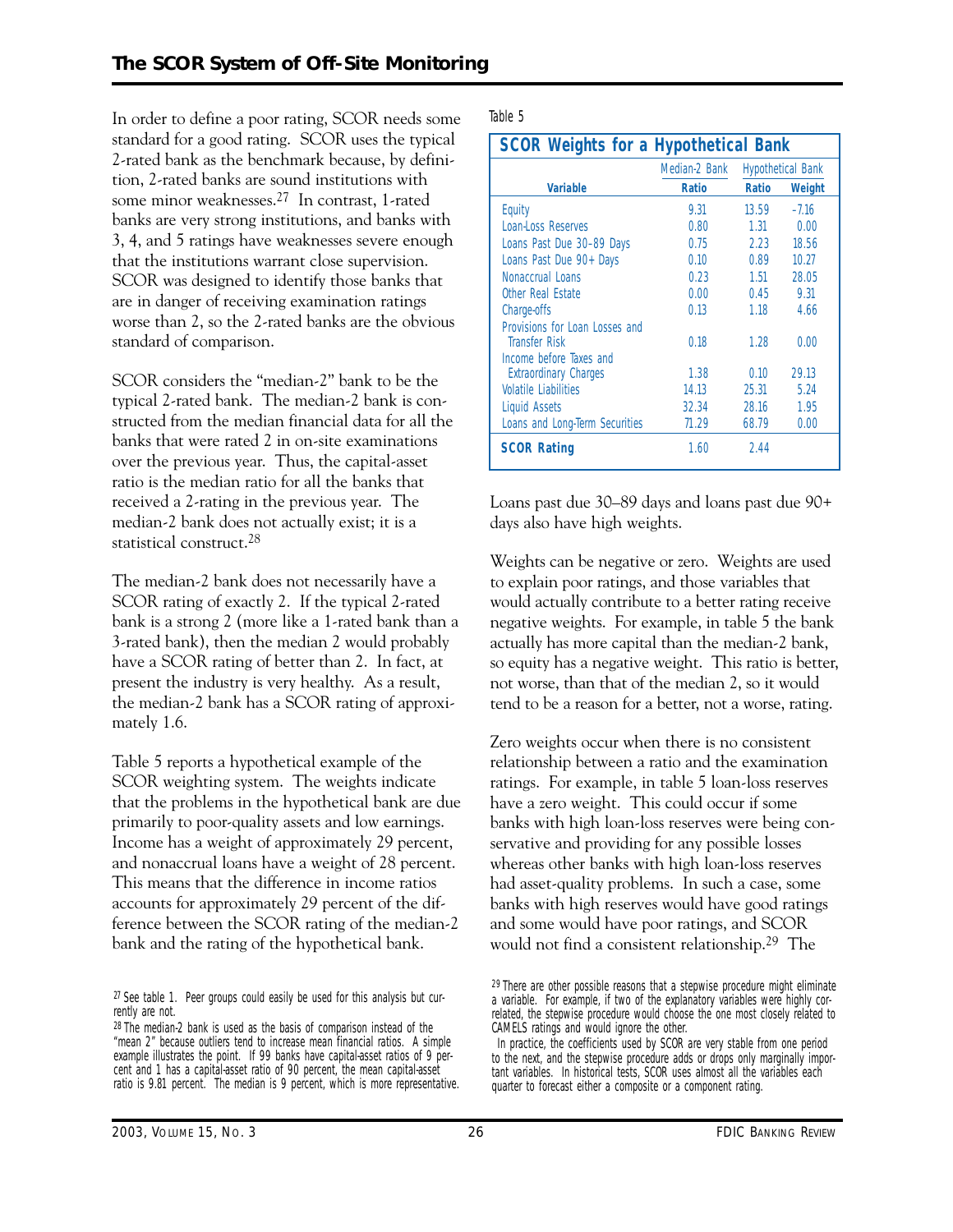stepwise procedure assigned that variable a zero coefficient.30

The weights in table 5 are typical of the banks that are identified as potential concerns. In general, these banks have either asset problems (high levels of loans past due, of nonaccrual loans, or of other real estate) or poor earnings. High levels of noncore funding or lack of liquid assets are also occasional contributing factors.

The weights are a starting point for analysis. They do not diagnose the problem, but they do indicate which factors are of special concern and which are not particularly important.

#### *Trends in the Industry*

Although SCOR was developed to identify specific institutions, trends in SCOR ratings can also be used to identify changes in the overall health of the banking industry. Figure 4 shows the trends in the median SCOR composite rating and in the 90th percentile. By definition, 50 percent of the banks have ratings better than the median, while 90 percent have ratings better than the 90th percentile and 10 percent have worse ratings. The median can be interpreted as the rating of the typical bank, whereas the 90th percentile indicates trends among the 10 percent of the banks that have the worst ratings. These banks, of course, are the ones of particular concern to supervisors.

The banking problems of the late 1980s and early 1990s are apparent in the data presented by figure 4. The figure also indicates that the banking industry's health peaked in 1998, when the median SCOR rating was 1.52. By the end of 2001, the median rating was 1.71. During 2002, ratings improved.31





#### **Concluding Comments**

SCOR permits the FDIC to track industry trends and helps identify the institutions that are especially weak. The SCOR output also helps the FDIC identify which financial ratios contribute to poor ratings. However, in periods of economic prosperity, SCOR forecasts are wrong more often than they are right, and since 1993 the model has missed approximately 80 percent of the downgrades, and its forecasts of a downgrade have been incorrect about 75 percent of the time. In contrast, when data are used from the early 1990s—a period when recession was causing financial problems for many banks—SCOR produces more accurate forecasts. Although this single piece of evidence is not conclusive, it does suggest that SCOR will become even more useful if economic troubles again begin affecting the banking industry. SCOR could then help the FDIC focus its limited resources on the institutions that need closer supervision.

<sup>30</sup> Because these weights are calculated with a Taylor first-order approximation, they necessarily sum to 100 percent.

<sup>31</sup> As discussed above, SCOR is reestimated each quarter, so the coefficients change slightly over time. As also discussed above, changes in coefficients would occur if, for example, examiners found that underwriting standards had changed. However, by using the 1998 coefficients to rate banks in 2001 and using 2001 coefficients to rate banks in 1998, one can determine whether

the change in SCOR ratings is driven by the underlying financial ratios or by the change in coefficients. This exercise indicates that the change in coefficients accounts for approximately half the trend between 1998 and 2001, while changes in the ratios account for the other half. The change in the model could be interpreted as reflecting examiners' growing concern about aspects of bank operation (for example, underwriting) that are not measured by the ratios.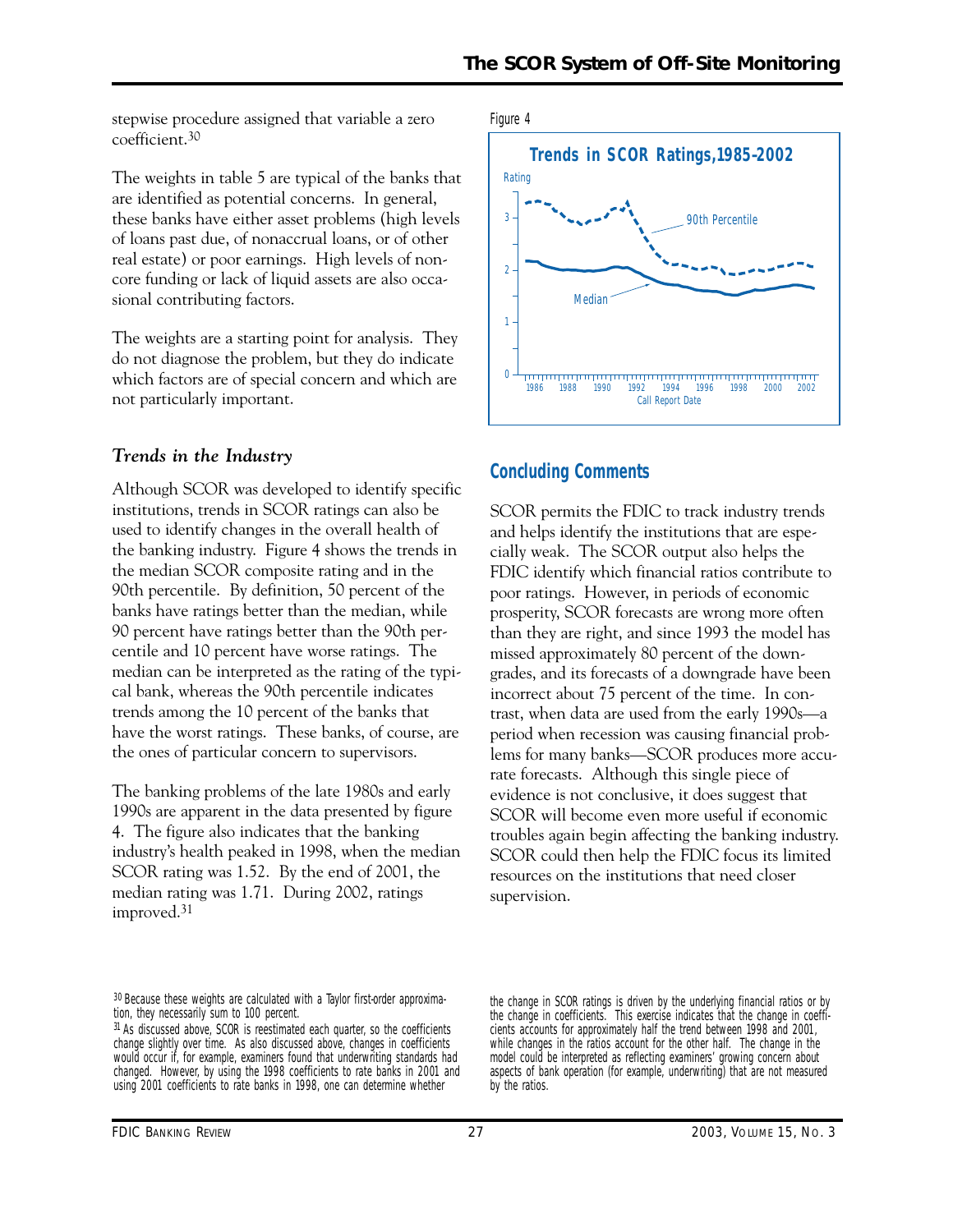The model identifies systematic financial strength or weakness but does not consider intangible factors. However, intangibles are too important to ignore because during periods of economic prosperity, poor ratings are more likely to be the result of poor policies and procedures—that is, intangible factors—than of financial weakness. Consequently, the accuracy of SCOR will be lower during

periods of prosperity, as it is during the current period. Thus off-site monitoring, with its dependence on financial ratios, cannot replace on-site monitoring. The SCOR model and other systems of off-site monitoring are an aid to examiners but should never be allowed to replace regular examinations.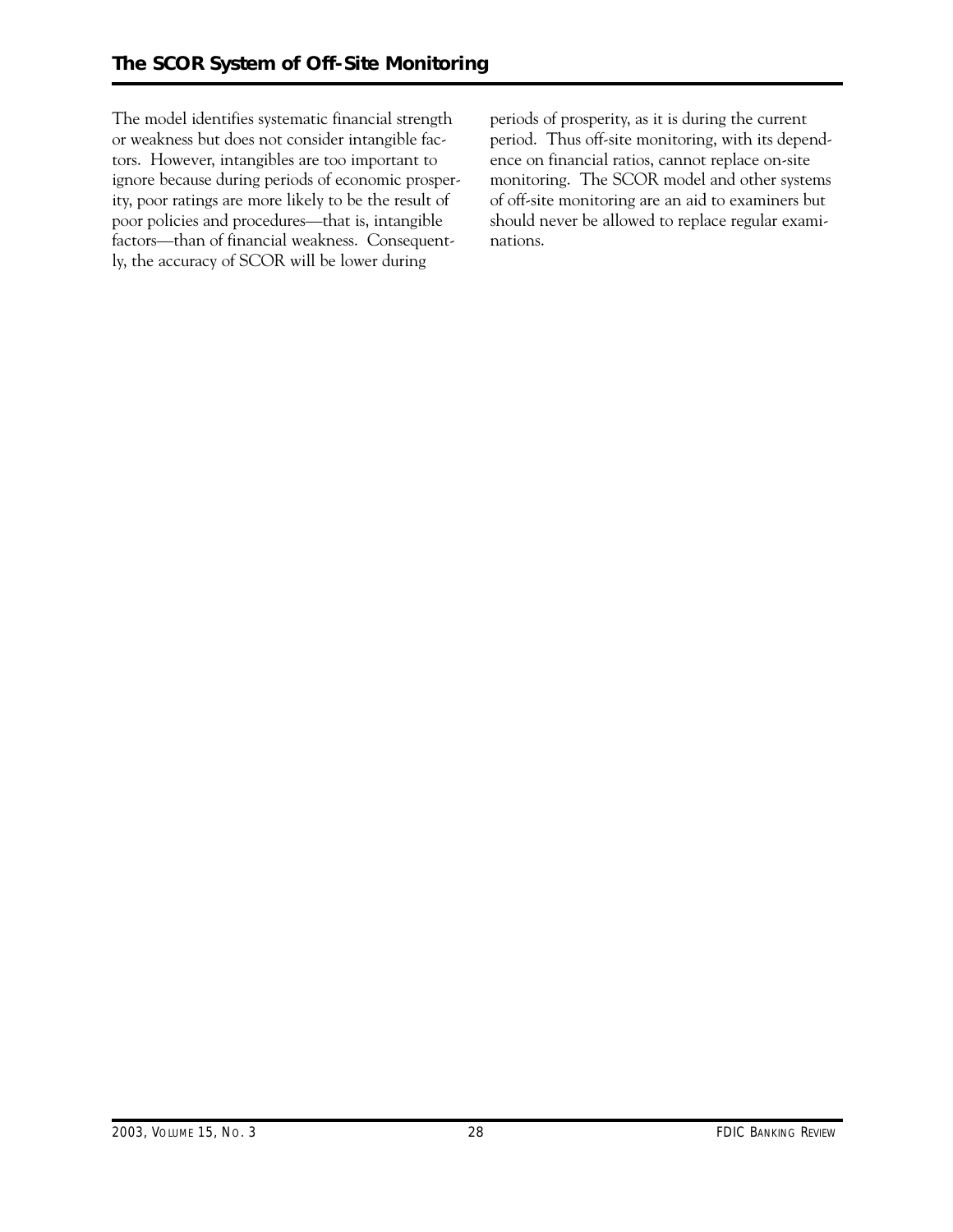#### **REFERENCES**

- Berger, Allen, and Sally M. Davies. 1998. The Information Content of Bank Examinations. *Journal of Financial Services Research* 14:117–44.
- Cole, Rebel A., and Jeffery W. Gunther. 1998. Predicting Bank Failures: A Comparison of On- and Off-Site Monitoring Systems. *Journal of Financial Services Research*  13:103–17.
- Cole, Rebel A., Barbara G. Cornyn, and Jeffery W. Gunther. 1995. FIMS: A New Monitoring System for Banking Institutions. *Federal Reserve Bulletin* (January): 1–15.
- Curry, Timothy J., John P. O'Keefe, Jane Coburn, and Lynne Montgomery. 1999. Financially Distressed Banks: How Effective Are Enforcement Actions in the Supervision Process? *FDIC Banking Review* 12, no. 2:1–18.
- Demirgüç-Kunt, Asli. 1989. Deposit-Institution Failures: A Review of the Empirical Literature. Federal Reserve Bank of Cleveland *Economic Review* (Quarter 4): 2–18.
- Federal Deposit Insurance Corporation (FDIC). 1997. *History of the Eighties—Lessons for the Future*. Vol. 1, *An Examination of the Banking Crises of the 1980s and Early 1990s*. FDIC.
- Gilbert, R. Alton, Andrew P. Meyer, and Mark D. Vaughan. 1999. The Role of Supervisory Screens and Econometric Models in Off-Site Surveillance. Federal Reserve Bank of St. Louis *Review* (November–December): 31–56.
- Hooks, Linda M. 1995. Bank Asset Risk—Evidence from Early Warning Models. *Contemporary Economic Policy* 13, no. 4:36–50.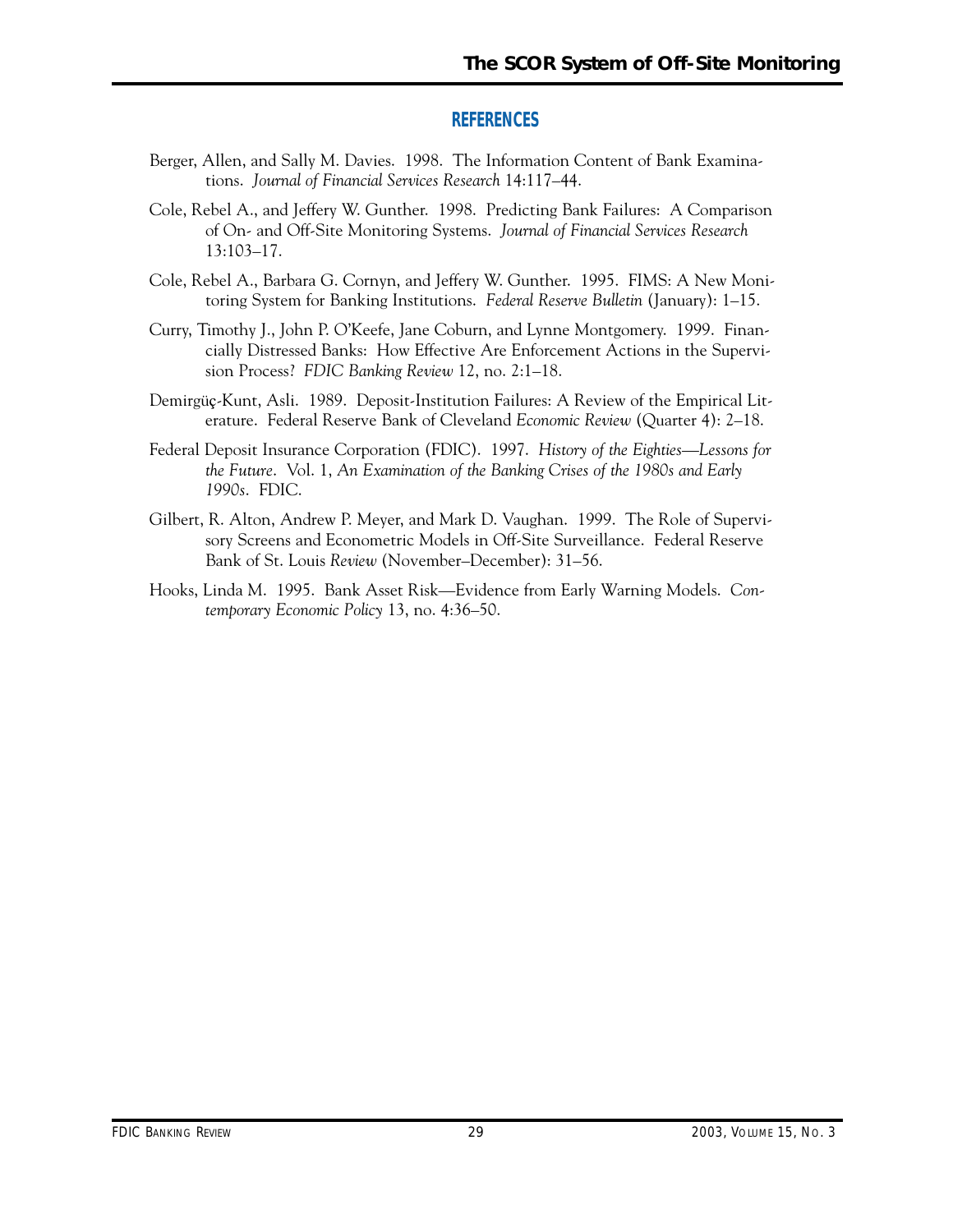# **APPENDIX 1 Exclusion of Current CAMELS Ratings**

The SCOR model does not use current CAMELS ratings as an explanatory variable, for several reasons. First, the models that use current ratings produce forecasts that tend to cluster around the integers of 1, 2, 3, 4, or 5. For example, ratings near 2 (say, 2.05) are common, but ratings further from 2 (say, 2.40) are rare. This clustering suggests that most banks are really one of five identifiable types. If 2-rated banks are in fact substantially different from other banks, most 2-rated banks will have actual ratings close to 2 (say, 2.05), and only the odd institution that does not really fit one of the established types will have an intermediate rating (say, 2.40).

However, CAMELS ratings are undoubtedly approximate measures of financial strength, and 2-rated banks are not an identifiable type as much as they are a group of banks whose "true" financial strength might be rated somewhere between 1.5 and 2.5. The category of 2-rated banks includes both "strong 2s" (with "true" ratings of 1.6) and "weak 2s" (with "true" ratings of 2.4).

SCOR ratings tend to be more uniformly distributed than ratings produced by models that incorporate prior examination ratings; the distribution of SCOR ratings probably reflects the actual distribution of financial strength among banks. Figure A.1 illustrates the difference in the distributions of the two types of rating systems. The screened bars show the distribution of SCOR ratings based on December 1996 data. The solid bars show the distribution of ratings from an otherwise identical model that includes the CAMEL rating as of December 1996. The forecasts that use the CAMEL ratings are clearly clustered, whereas the distribution of SCOR ratings is smoother.<sup>32</sup>





The second reason the SCOR model does not use current CAMELS ratings is that examiners wanted a system that used only financial data: they were suspicious of any model that forecasted future ratings in terms of current ratings, especially when the model said that ratings tend not to change. A model that exhibits inertia might miss changes in a bank's condition. There is some evidence that information in CAMELS ratings does become dated, so older CAMELS ratings might well be misleading.33

Finally and most importantly, the historical data did produce some evidence confirming examiners' concerns. Models that use CAMELS ratings are marginally worse than SCOR at forecasting the ratings of those banks of most interest to the FDIC—formerly sound banks that are currently experiencing difficulties. Over the past couple of years, the SCOR model has produced better (albeit only slightly better) forecasts of downgrades than models that use prior examination ratings.34 Consequently, the SCOR model uses only financial data.

<sup>32</sup> The distribution of SCOR ratings also resembles the distribution of the average of the six component ratings. It should be noted that this average is not meaningful because examiners would almost certainly assign higher weights to some components than to others. Moreover, SCOR ratings are distributed much like CAEL ratings, though CAEL ratings tend to be lower. (As explained above, CAEL was intended to be "biased" toward downgrading banks, and SCOR is not biased.)

<sup>33</sup> See Cole and Gunther (1998).

<sup>34</sup> The differences are not statistically significant.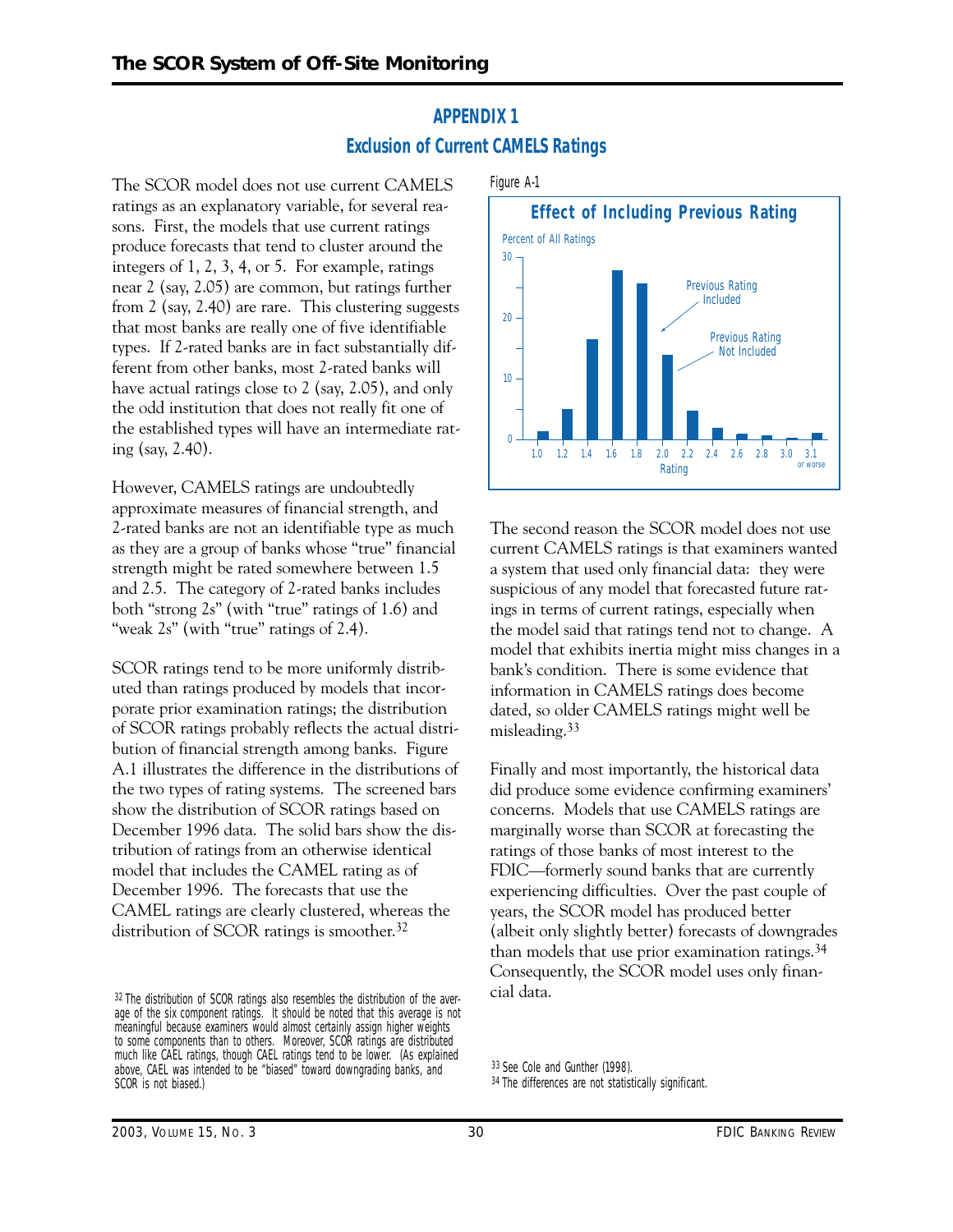tend to persist over time. A model that uses only On the other hand, including current ratings would have some advantages, and some prototypes of SCOR did use this approach.35 First, CAMELS ratings include information not available on the balance sheet. When examiners rate banks, they consider many intangible factors, such as the quality of internal controls, and these intangible factors financial data ignores this extra information.

Second, models that include current ratings are more accurate in distinguishing between 1- and 2rated banks.36 SCOR cannot differentiate

between these banks, apparently because 1-rated banks are financially very similar to 2-rated banks. Conventional wisdom holds that most of the difference between 1-rated and 2-rated banks lies in intangible factors.

Third, models that use current CAMELS ratings tend to produce forecasted ratings that differ only slightly from the current examination ratings, and in fact the best single predictor of future ratings is the current rating. Almost all banks that have a 2 rating before an examination receive a 2 rating after it.

<sup>35</sup> The Federal Reserve Board's contemporaneous SEER model includes management ratings.

<sup>&</sup>lt;sup>36</sup> As discussed in the main body of the text, however, bank supervisors are relatively unconcerned about distinguishing between 1- and 2-rated banks.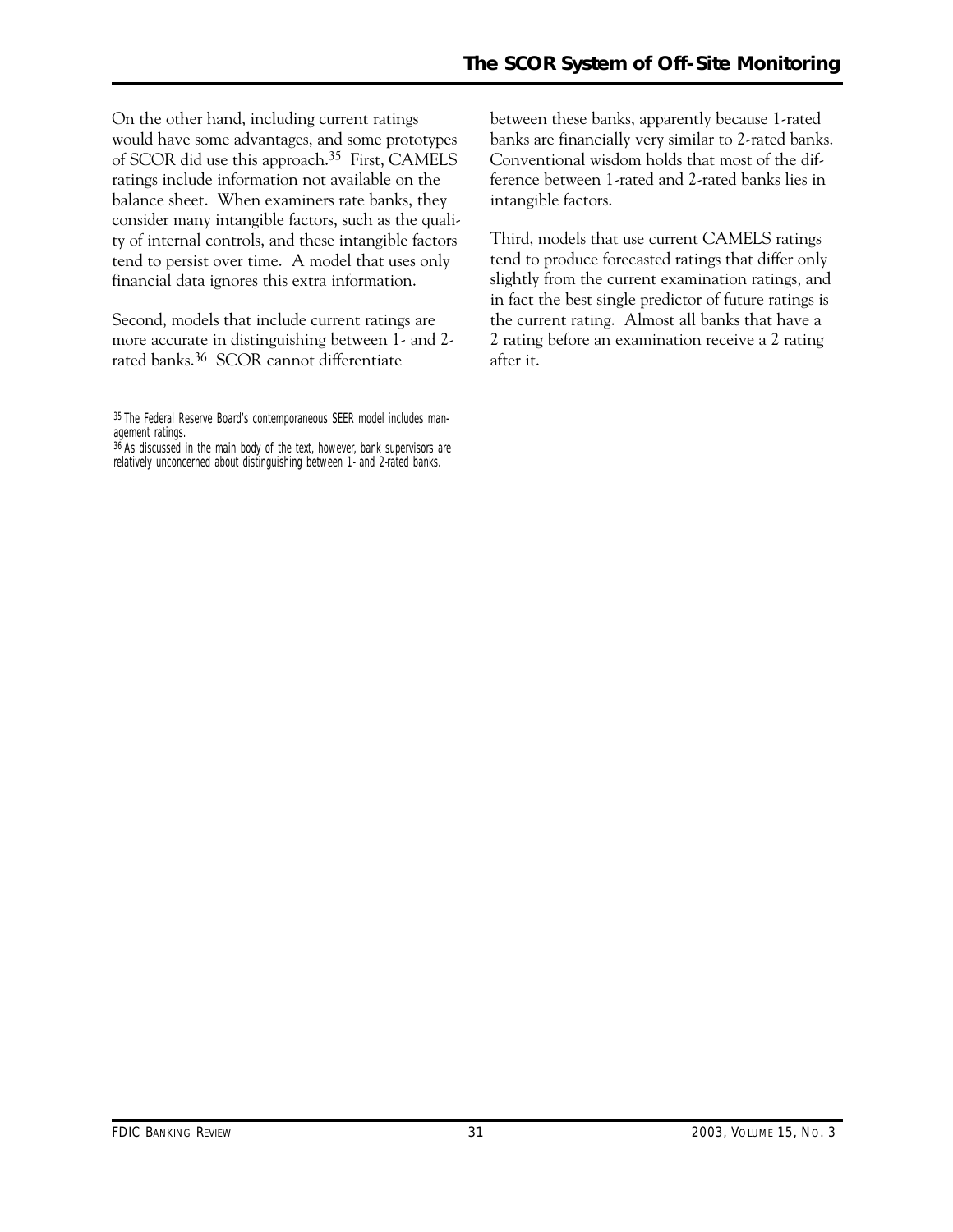# **APPENDIX 2 Calculation of the SCOR Weights**

The method used to calculate the SCOR weights takes advantage of the linear portion of the logit model. Ignoring the intercept terms, the linear portion is a weighted sum of the bank's financial data, which can be denoted βx which equals  $\beta_1x_1 + \beta_2x_2 + \ldots + \beta_{12}x_{12}.$ 

If the weights are computed for the composite CAMELS rating, this sum can be considered a measure of the bank's general financial strength. If the weights are computed for the capital rating, βx can be considered the measure of the bank's capital adequacy.

The ratings of two banks can be readily compared. Consider two institutions: Bank A (with financial data  $x^A = x_1^A$ ,  $x_2^A$ , ...,  $x_{12}^A$ ) and Bank B (with financial data  $x^B = x_1^B$ ,  $x_2^B$ , ...,  $x_{12}^B$ ). The difference in the measure of financial strength of the two banks is  $\beta x^A - \beta x^B = \beta (x^A - x^B)$ . The first variable accounts for  $\beta_1(x_1^A - x_1^B)$  of this difference, or, in percentage terms:

$$
100 \star \frac{\beta_1 (x_1^A - x_1^B)}{\beta (x^A - x^B)}
$$

This percentage would indicate the importance of the capital-asset ratio, for example, in explaining the difference in financial strength of the two banks. These percentages (for variables  $x_1, x_2,$ and so forth) necessarily sum to 100. The percentages can be negative; a negative percentage could occur if Bank A were stronger, on the whole, than Bank B but had a lower (weaker) capital-asset ratio.

It might be noted that this method is closely related to a Taylor expansion of the logit model. The first derivative of the logistic function equals  $K \beta$ . where K is a number that depends on the point at which the derivative is evaluated. However, K is the same for all variables. Thus, the first term in a Taylor expansion about the point  $x^B$  is K  $\beta_1$  (x<sub>1</sub><sup>A</sup> – x<sub>1</sub><sup>B</sup>), and the total is K  $\beta$  (x<sup>A</sup> – x<sup>B</sup>). Of course, the intercept terms will not enter the Taylor expansion because they are constants. If the individual terms are expressed as percentages of the total, then K cancels from both numerator and denominator, and the result is identical to the formula above.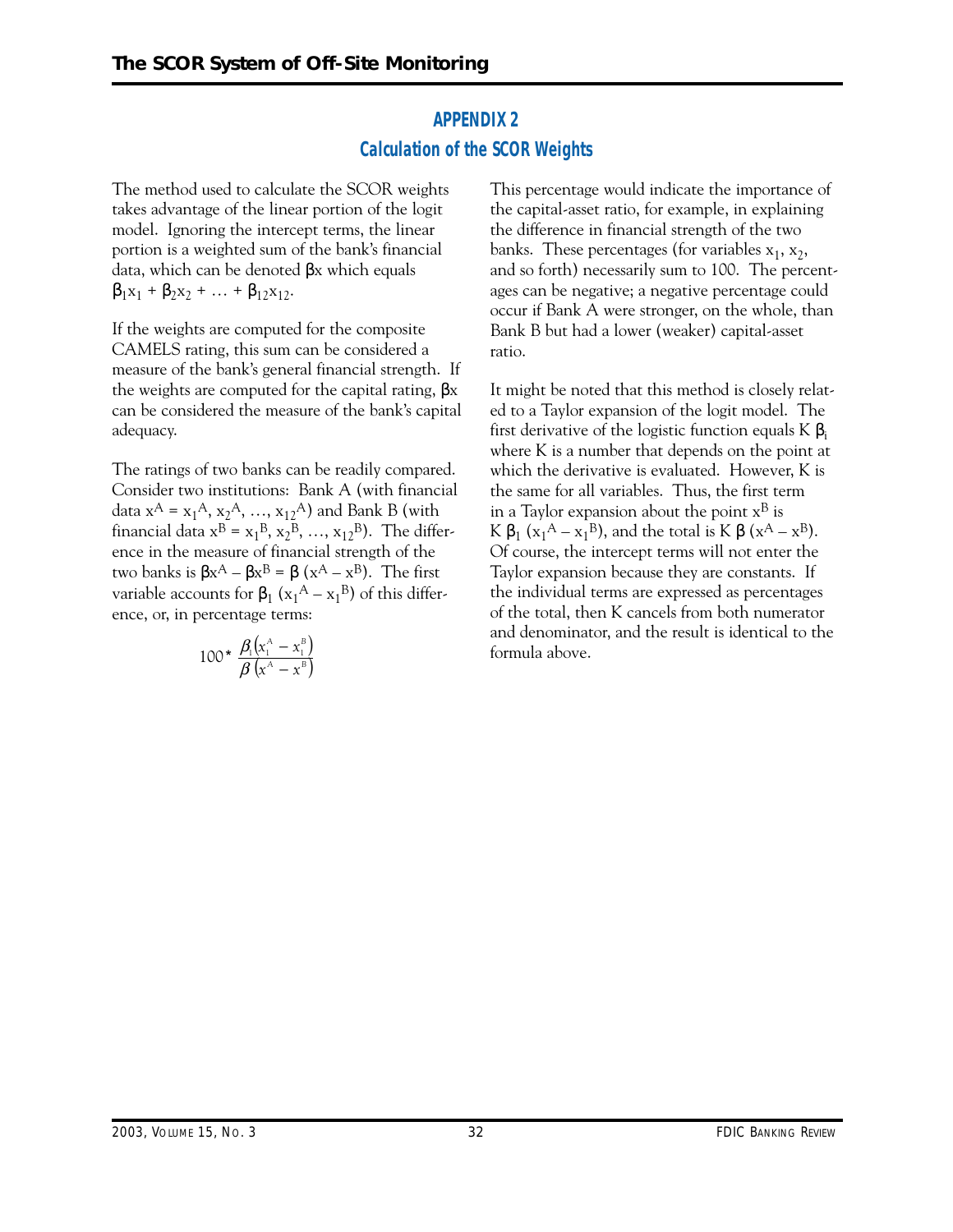# **Recent Developments Affecting Depository Institutions**

*by Lynne Montgomery\** 

# **CONDITION OF THE BANKING INDUSTRY**

#### *First-Quarter 2003 Financial Results for Commercial Banks and Savings Institutions*

In its *Quarterly Banking Profile* for the first quarter of 2003, the Federal Deposit Insurance Corporation (FDIC) reported that FDIC-insured commercial banks and savings institutions earned a record \$29.4 billion, an increase of \$4.1 billion from earnings in the first quarter of 2002. Key factors in the higher earnings were gains on sales of securities and lower expenses for delinquent loans. The average return on assets was 1.38 percent, up from 1.29 percent one year earlier. The number of commercial banks and savings institutions on the FDIC's "Problem List" declined from 136 in the fourth quarter of 2002 to 129 in the first quarter of 2003, and assets of "problem" banks fell from \$39 billion to \$35 billion. The *Quarterly Banking Profile* can be accessed at **http://www2.fdic.gov/qbp**. *FDIC Quarterly Banking Profile, First Quarter 2003.* 

\*Lynne Montgomery is a senior financial analyst in the FDIC's Division of Insurance and Research.

Reference sources: *American Banker* (AB), *BNA's Banking Report* (BBR), and *Federal Register* (FR).

#### *First-Quarter 2003 Financial Results for the Insurance Funds*

The FDIC reported that for the first quarter of 2003 the Bank Insurance Fund (BIF) had comprehensive income (net income plus/minus currentperiod unrealized gains/losses on available-for-sale securities) of \$332 million, compared with income of \$258 million for the same period in 2002. Although net income was actually \$7 million lower than in the first quarter of 2002, unrealized gains on available-for-sale securities increased by \$81 million. As of March 31, 2003, the BIF balance was approximately \$32.4 billion, up from \$32.1 billion at year-end 2002. The BIF reserve ratio rose from 1.27 percent at December 31, 2002, to 1.28 percent at March 31, 2003.

The Savings Association Insurance Fund (SAIF) reported comprehensive income of \$159 million for the first quarter of 2003, compared with \$114 million for the same period in 2002. The increase in comprehensive income was due primarily to lower estimated losses for future failures and higher unrealized gains on available-for-sale securities. The SAIF balance as of March 31, 2003, was \$11.9 billion, up from \$11.7 billion at year-end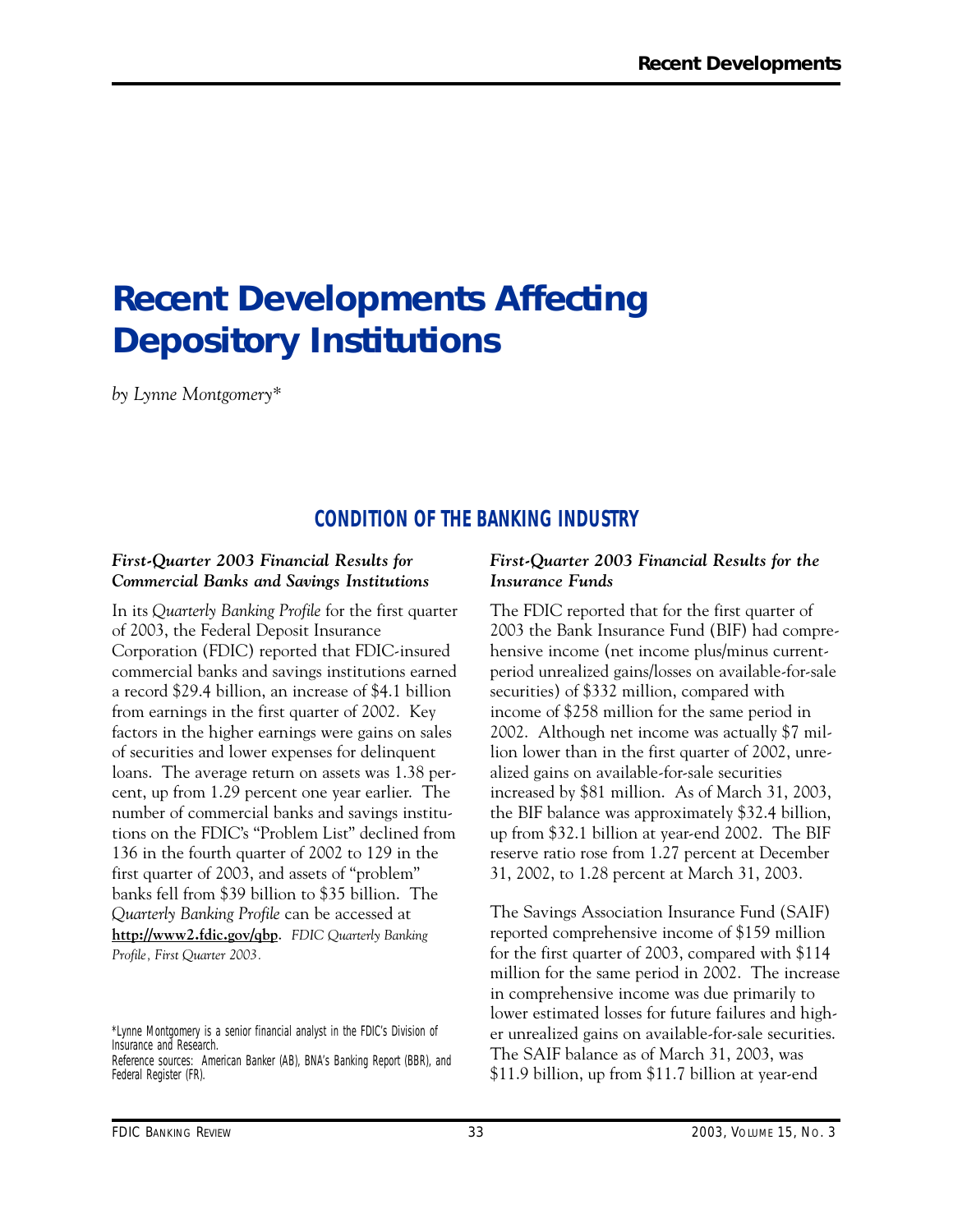2002. The SAIF reserve ratio held steady at 1.37 percent between December 31, 2002, and March 31, 2003. *PR-45-2003, FDIC, 5/7/03; FDIC Quarterly Banking Profile, First Quarter 2003.* 

#### *Bank Failure*

On May 9, 2003, the First National Bank of Blanchardville, Blanchardville, Wisconsin, was closed by the Office of the Comptroller of the Currency (OCC), and the FDIC was named receiver. First National had total assets of approximately \$35 million and total deposits of approximately \$29 million. The Park Bank, Madison, Wisconsin, acquired First National's insured deposits and purchased the failed bank's cash and cash-equivalent assets. The remaining assets have been retained by the FDIC for later disposition. First National was the second failure of a BIF-insured institution in 2003. *PR-47-2003, FDIC, 5/9/03; PR-48-2003, FDIC, 5/10/03.* 

#### *Emerging Risks to the Banking Industry*

The summer 2003 edition of the *FDIC Outlook*  reports that even as the banking and thrift industries' earnings set new records, U.S. banks and savings institutions continue to face risk-management challenges in several key areas. The report discusses how banks have been addressing their credit, market, and operational risks. The report also discusses potential bank problem areas that FDIC analysts and examiners continue to monitor, including commercial real estate portfolios; subprime consumer lending; net interest margin compressions; interest rate and funding risks related to the unusually low interest-rate environment; exposure to market-sensitive, non-interest income sources; and the adequacy of internal audit and other fraud controls. The *FDIC Outlook* also addresses developments in each of the FDIC's six regions (Atlanta, Chicago, Dallas, Kansas City, New York, and San Francisco). The summer 2003 *FDIC Outlook* can be accessed at **http://www.fdic.gov/bank/analytical/regional/ ro20032q/na/index.html**. (Past editions of the FDIC Outlook can be accessed at **http://www.fdic.gov/bank/analytical/regional/ index.html**.) *PR-66-2003, FDIC, 6/18/03.* 

# **REGULATORY AGENCY ACTIONS**

#### **Interagency Actions**

#### *Guidance on Sound Practices for Resilience of the Financial System*

On April 8, 2003, the Board of Governors of the Federal Reserve System (FRB), the OCC, and the Securities and Exchange Commission (SEC) issued a paper entitled *Interagency Paper on Sound Practices to Strengthen the Resilience of the U.S. Financial System*, which identifies sound practices to strengthen the resilience of U.S. financial markets and minimize the immediate systemic effects of wide-scale disruptions. The paper identifies four sound practices for clearing and settlement organizations and firms that play significant roles in critical financial markets. Specifically, the

sound practices consist of (1) identifying clearing and settlement activities in support of critical financial markets, (2) determining appropriate recovery and resumption objectives for clearing and settlement activities in support of critical markets, (3) maintaining sufficient geographically dispersed resources to meet recovery and resumption objectives, and (4) routinely using or testing recovery and resumption arrangements. These sound practices are intended to supplement the agencies' own policies and other guidance on business continuity planning by financial institutions. The agencies expect organizations that fall within the scope of the paper to adopt the sound practices within the specified implementation time frames. *PR-FRB, 4/8/03; BBR, 4/14/03, p. 602.*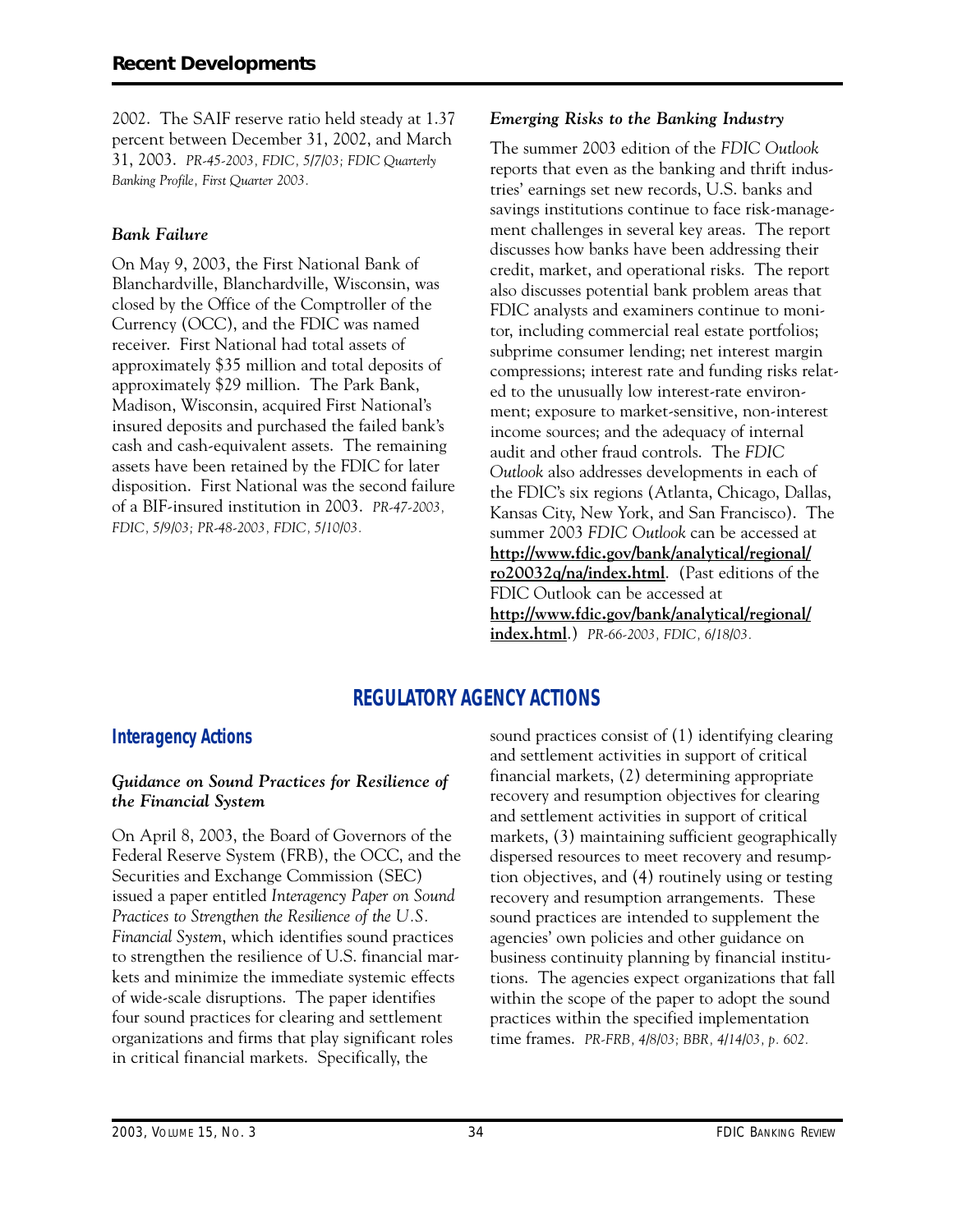#### *Guidance on Use of the Discount Window*

On July 23, 2003, the FDIC, the FRB, the OCC, the Office of Thrift Supervision (OTS), and the National Credit Union Administration issued guidance on the appropriate use of the Federal Reserve's new discount window program, which was introduced in January 2003. The guidance provides information on the new primary and secondary credit programs. It also reiterates wellestablished supervisory policies on sound liquidity contingency planning, and discusses sound practices in using primary-credit-program borrowings in liquidity contingency plans. *PR-73-2003, FDIC, 7/23/03.* 

#### *New Electronic Filing System for Beneficial Ownership Reports*

On July 30, 2003, the FDIC, the FRB, and the OCC unveiled a new interagency electronic filing system that allows faster and easier submission and public retrieval of beneficial ownership reports filed by directors, officers, and principal shareholders ("insiders") of institutions whose equity securities are registered with the FDIC, the FRB, or the OCC. The new electronic system is part of the agencies' ongoing efforts to streamline the submission and retrieval of reports filed with the agencies under the Securities Exchange Act of 1934. The new system will also reduce the burden on insiders, who are required to file these reports within two business days of completing a transaction in equity securities of the institutions. Initially, filing under the new system will be voluntary, although the agencies encourage insiders to use the system as soon as practicable. *PR-74 2003, FDIC, 7/28/03.* 

#### **Federal Deposit Insurance Corporation**

#### *New Approach to Compliance Exams*

The FDIC adopted a new examination process for measuring an institution's compliance with consumer protection laws and regulations. Under the new approach, compliance examinations will combine the risk-based examination process with

an in-depth evaluation of an institution's compliance-management system. The new approach was developed to keep pace with the banking industry's compliance responsibilities, which have become more numerous and complex. Past examinations placed too much emphasis on checklists, and on-site examinations often involved reviewing every bank regulation and determining whether a bank was in compliance with each one. The new approach emerges from regulators' belief that bank officials have a common-sense understanding of their compliance responsibilities and therefore do not require the checklist approach during examinations. The new process will be used for on-site examinations occurring after June 30, 2003. *BBR, 6/23/03, p. 1006.* 

#### *Exam Guidance for Payday Lending*

On July 2, 2003, the FDIC issued examination guidance for FDIC-supervised institutions that engage in payday lending, which typically involves issuing small-dollar, unsecured, shortterm advances at high annual percentage rates. Payday lenders will now be subject to special examination procedures to verify and monitor their performance. In addition, the FDIC will hold an institution's board of directors and management responsible for ensuring that all facets of the payday lending operation—including those handled by a third party—are conducted in a safe and sound manner and in compliance with all applicable consumer protection laws, regulations, and policies. Failure to meet the standards will result in enforcement actions, which could require an institution to exit the payday lending business. *PR-70-2003, FDIC, 7/2/03.* 

# **Federal Reserve Board**

#### *Home Mortgage Disclosure Act (HMDA) Transition Rules*

On May 23, 2003, the FRB released transitional rules that provide lenders with guidance on how to comply with revisions to the Home Mortgage Disclosure Act that become effective January 1,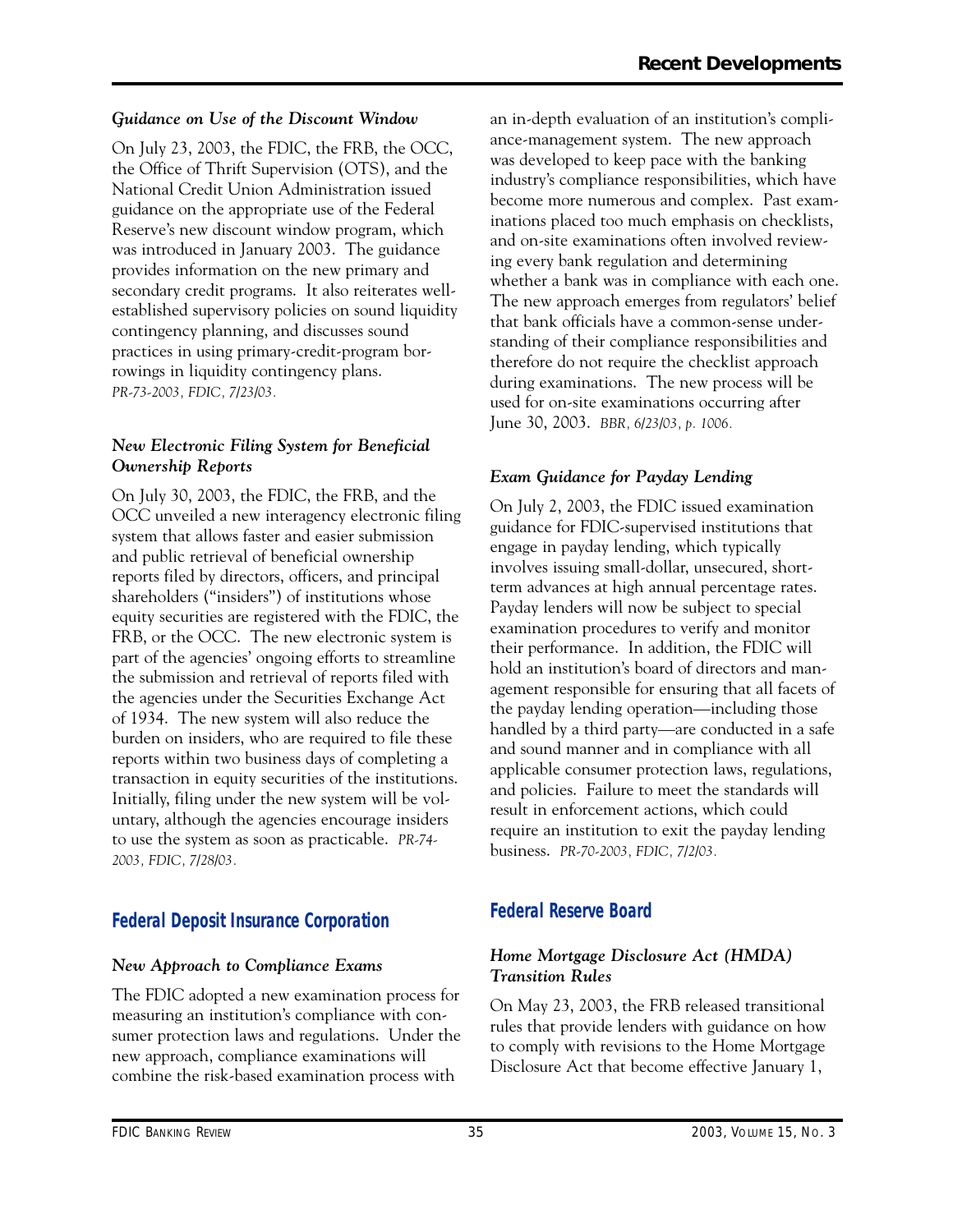2004, in cases in which a mortgage application is submitted before the effective date but final action is not taken until after it. The transitional rules provide that (1) lenders will not have to indicate whether an application or loan involved a request for preapproval or was related to a manufactured home; (2) lenders may, at their option, continue to apply the current (instead of the revised) definitions for home improvement loans and for refinancings; and (3) lenders need not report the rate spread for loans in which the rate lock occurs before January 1, 2004. Lenders must report certain information available at the time of final action, such as the purchaser type and whether a loan is subject to the Home Ownership and Equity Protection Act. *PR-FRB, 5/23/03.* 

#### *Regulation Y*

On June 30, 2003, the FRB adopted a final rule amending Regulation Y, which outlines permissible derivative activities of bank holding companies. The amendment permits bank holding companies to (1) take and make delivery of title to commodities underlying commodity derivative contracts on an instantaneous, pass-through basis; and (2) enter into certain commodity derivative contracts that do not require cash settlement or do not specifically provide for assignment, termination, or offset before delivery. The final rule became effective August 4, 2003. *PR-FRB, 6/30/03.* 

#### *Survey on Bank Lending Practices*

In its April 2003 issue of the quarterly Senior Loan Officer Opinion Survey on Bank Lending

 holds and businesses. A copy of the survey can be Practices, the FRB reported that since the January 2003 survey, both domestic and foreign banks had continued to tighten business lending practices. However, the percentage of domestic banks that reported tightened lending standards for commercial and industrial (C&I) loans to large and middle-market firms during the period dropped significantly—from 20 percent in the January 2003 survey to 9 percent. The percentage of domestic banks that tightened their standards for business loans to small firms during the period dropped from 20 percent in the January survey to 13 percent. Both foreign and domestic institutions indicated that the most important reason for tightening standards and terms on C&I loans was a less-favorable economic outlook: the institutions reported that the demand for C&I and commercial real estate loans weakened between the January and April surveys. Domestic banks attributed the reduced demand to a decline in customers' needs for bank loans to finance capital expenditures, reduced needs to finance inventories and account receivables, and reduced merger and acquisition business. Foreign institutions attributed the reduced demand to a decline in merger and acquisition activity and reduced customer investment in plant and equipment. For the report, the Federal Reserve surveyed loan officers from 56 large domestic banks and 18 foreign banking institutions. The survey focused on changes during the preceding three months in the supply of and demand for bank loans to houseobtained at **http://www.federalreserve.gov/ boarddocs/SnLoanSurvey/**. *Senior Loan Officer Opinion Survey on Bank Lending Practices, FRB, April 2003.* 

# **STATE LEGISLATION AND REGULATION**

#### *New Jersey*

On July 23, 2003, the OTS announced that feder- subsidiaries. Federal preemption of the New al law preempts provisions of New Jersey's recent- Jersey law is based on the Home Owners' Loan ly enacted anti-predatory-lending law, the New Act and the OTS regulations that comprehen-Jersey Home Ownership Security Act of 2002, sively and exclusively regulate lending by federal preventing these state provisions from applying to savings associations. The OTS says that federal federal savings associations and their operating law authorizes the OTS to provide federal savings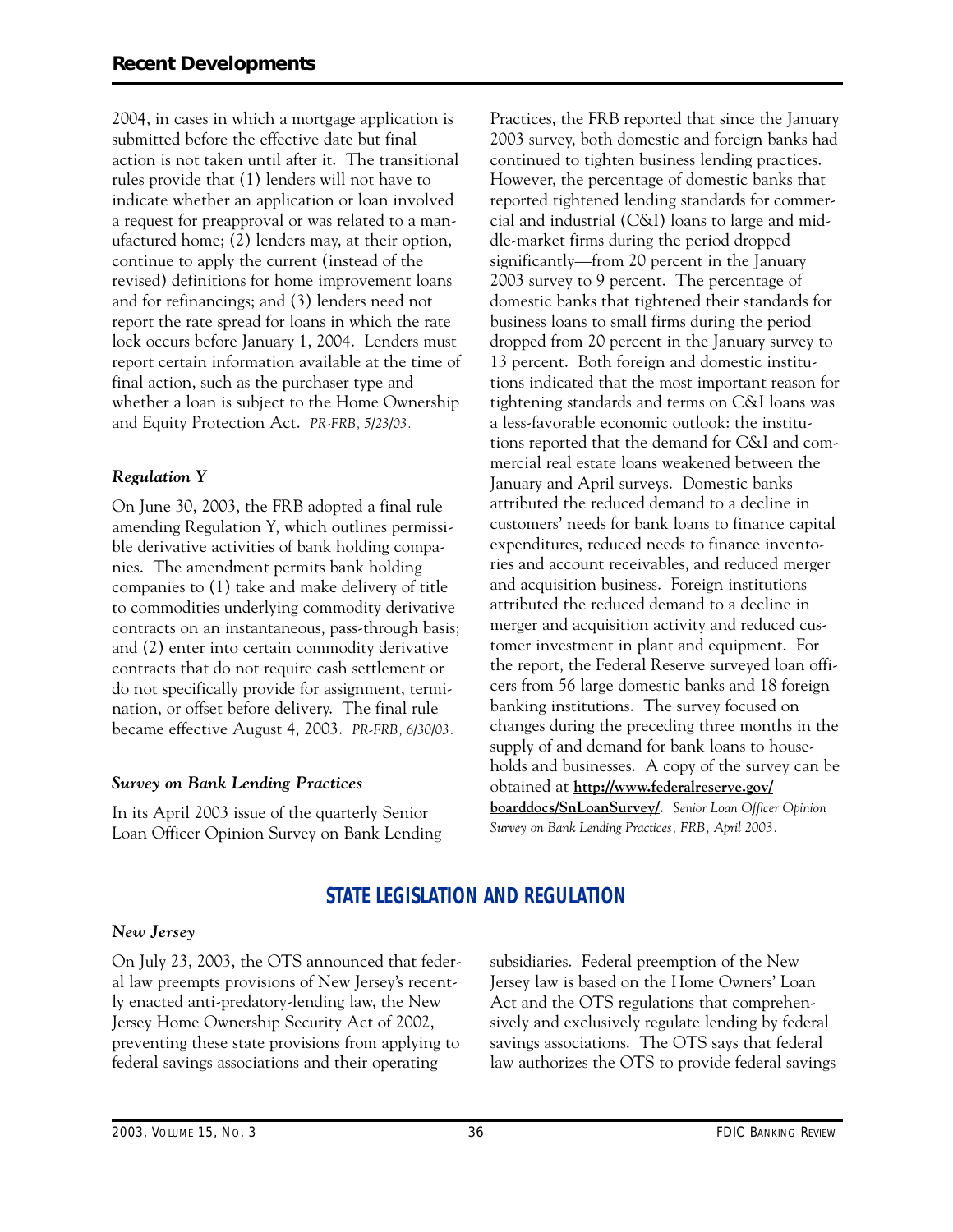associations with a uniform national regulatory environment for their lending operations, and requiring federal savings associations to treat customers in New Jersey differently would impose increased costs and an undue regulatory burden. *OTS 03-22, 7/23/03.* 

#### *Texas*

The Texas Finance Commission adopted a rule, 7 Texas Administrative Code Section 12.33, that authorizes state-chartered banks to offer and sell debt cancellation contracts (DCC) and debt suspension agreements (DSA) to consumer-loan borrowers. DCCs and DSAs are offered to

borrowers to cancel or suspend payments in the event of death, medical disability, or unemployment. The new rule establishes standards for state banks when they issue DCCs and DSAs, and it addresses consumer protections, fees, disclosures, and affirmative elections the customer must make to purchase the products. Because the sale of DCCs and DSAs transfers to the bank a risk that formerly was assumed by third parties, Texas Department of Banking managers advise banks to give priority to establishing a methodology to calculate reserve adequacy for potential losses. The new rule became effective on May 1, 2003. *BBR, 5/5/03, pp. 723–24.* 

# **RECENT ARTICLES AND STUDIES**

 parameters: loss given default (LGD). A number addresses emerging issues in banking. A copy of In a paper released on April 21, 2003, the FDIC reported that new capital rules being considered by the Basel Committee on Banking Supervision are expected to reduce the risk-based capital requirements for syndicated loans held by the largest U.S. banks. The risk characteristics of rated syndicated bank loans suggest a reduction in risk-based capital requirements for such loans on the order of 10 percent to 40 percent, with the magnitude of the decrease largely dependent on the approach used to estimate one of the key risk of factors would limit the extent to which overall capital might decline under the new capital rules (known as "Basel II"), including the continued existence of Prompt Corrective Action capital tripwires, pressures from market participants, and Basel II's new capital charge for operational risk. However, meaningful changes in risk-based capital requirements for selected portfolios at the largest U.S. banks still remain possible. The report, entitled "Risk-Based Capital Requirements for Commercial Lending: The Impact of Basel II," was released through the FDIC's FYI series, which the paper can be obtained at **http://www.fdic.gov/ bank/analytical/fyi/2003/042103fyi.html**.

A Federal Reserve study released in May 2003 suggests that mortgage lenders are more risk averse in states where tough foreclosure laws require lengthy court proceedings to evict a delinquent homeowner. The study, conducted by Federal Reserve economist Karen Pence, looked at Home Mortgage Disclosure Act data from 55 communities that cross state lines, such as the New York City, Washington, D.C., and Kansas City metropolitan areas. The study reports that consumers have a more difficult time getting credit in states with a more time-consuming foreclosure process. Consumers may appreciate the extra protection against foreclosure, but they should be aware that they are paying for the protection. Laws that benefit consumers in foreclosure also lead to higher interest rates, which make mortgages more expensive for consumers who do repay their loans. *Dow Jones Newswires, 5/14/03.* 

On June 23, 2003, the FDIC released a report entitled "How Long Can Bank Portfolios Withstand Problems in Commercial Real Estate?" which states that bank loans secured by commercial real estate and construction projects continue to perform well, despite declining fundamentals in most commercial property types. The report discusses factors that have helped buffer banks' com